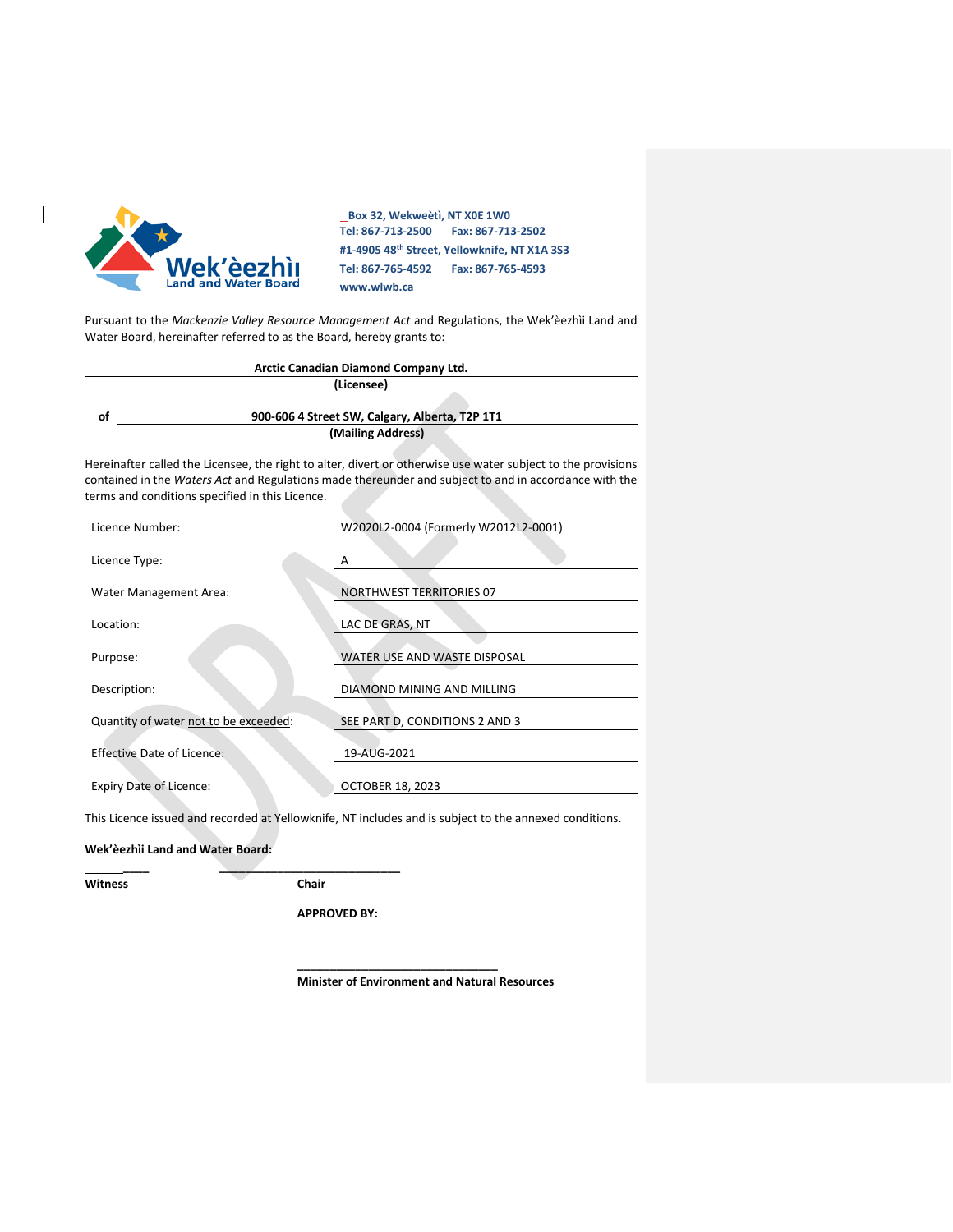### **TABLE OF CONTENTS**

Part A: Scope and Definitions Part B: General Conditions Annual Report – Schedule 1 Part C: Conditions Applying to Security Deposits Security Requirements – Schedule 2 Part D: Conditions Applying to Water Use Department of Fisheries and Oceans' Guidelines and Protocols – Schedule 3 Part E: Conditions Applying to Dewatering and Drawdown Dewatering Plan or Drawdown Plan – Schedule 4, Condition 1 Lynx Lake Dewatering Plan – Schedule 4, Condition 2 Jay Dyke and North Dyke Dewatering Plan – Schedule 4, Condition 3 Summary Reports - Schedule 4, Condition 34 Part F: Conditions Applying to Construction Construction Plan – Schedule 5, Condition 1 Waste Rock Storage Area Design Report – Schedule 5, Condition 2 Jay Dyke and North Dyke Design Report – Schedule 5, Condition 3 Part G: Conditions Applying to Modifications Part H: Conditions Applying to Waste Disposal Wastewater and Kimberlite Processed Management Plan – Schedule 6, Condition 1 Waste Rock and Ore Storage Management Plan – Schedule 6, Condition 2 Jay Waste Rock Co-placement Study Design – Schedule 6, Condition 3 Seepage Surveys – Schedule 6, Condition 34 Misery Pit Water Quality Report – Schedule 6, Condition 5 Two Rock Outfall Report – Schedule 6, Condition  $46$ Misery Plume Delineation Report – Schedule 6, Condition 7 Tables for Hardness-Related EQC - Schedule 6, Condition 58 Seepage Prediction Report – Schedule 6, Condition 6 Part I: Conditions Applying to Contingency Planning Hydrocarbon-Contaminated Materials Management Plan – Schedule 7 Part J: Conditions Applying to Aquatic Effects Monitoring AEMP Design Plan – Schedule 8, Condition 1 Aquatic Effects Re-Evaluation Report – Schedule 8, Condition 2 AEMP Annual Report – Schedule 8, Condition 3 Response Plan – Schedule 8, Condition 4 Nitrogen Response Plan – Schedule 8, Condition 5 Part K: Conditions Applying to Closure and Reclamation Interim Closure and Reclamation Plan – Schedule 9 Annex A: Schedules Annex B: Surveillance Network Program Annex C: Water Licence Revision History

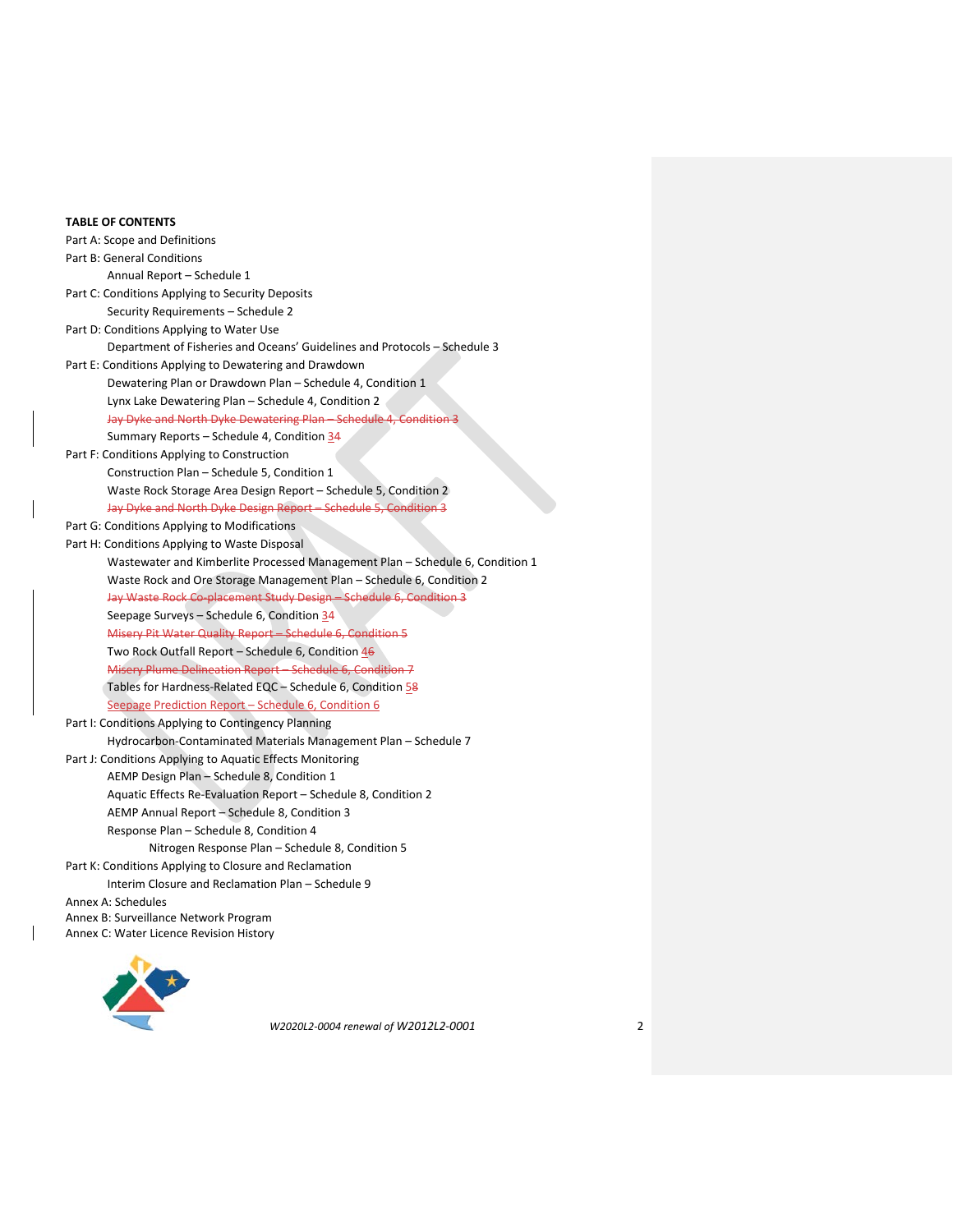Annex D: Jay Project Conditions

 $\overline{\phantom{a}}$ 

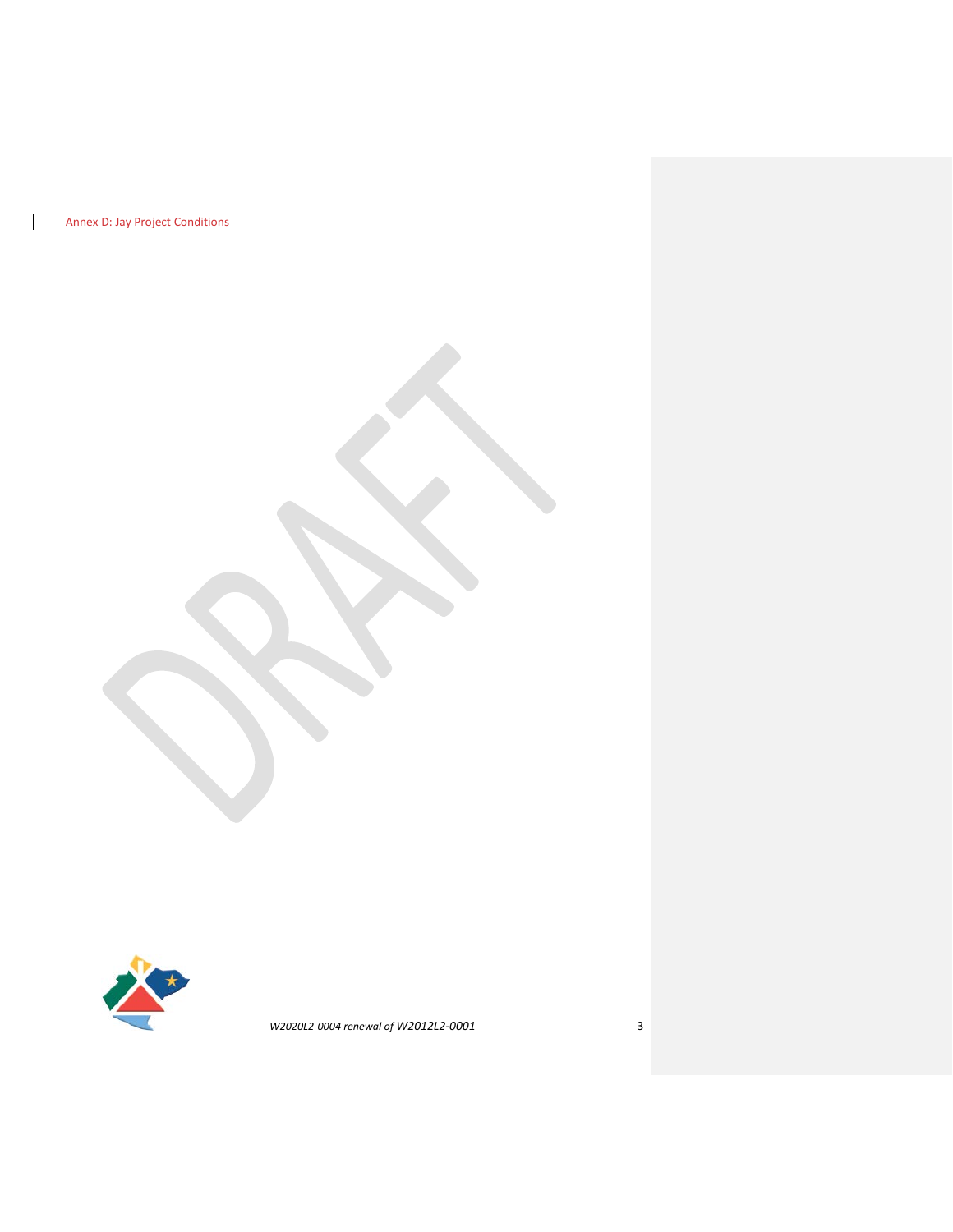#### **Part A: Scope and Definitions**

#### **1. Scope**

a) Subject to the terms and conditions of this Licence, the Licensee may divert water from Upper Panda Lake to Kodiak Lake, and use water and dispose of Waste for the purpose of mining the Panda, Koala, Koala North, Misery, and Fox kimberlite pipes, and Jay kimberlite pipes, for operating the processing facilities and related- infrastructure, and carrying out Reclamation associated with diamond mining within the Koala, Misery, King-Cujo, Desperation-Carrie, and Lac du Sauvage Watersheds of the Lac de Gras basin, Northwest Territories.

This Licence entitles the Licensee to use water, Dewater Sable, Pigeon, and Beartooth Lakes for the purpose of mining, to Drawdown Two Rock Lake, divert Pigeon Stream around the Pigeon pit, pipe water from Bearclaw Lake outflow around Beartooth pit, and deposit Processed Kimberlite into a Processed Kimberlite Containment Area for the purpose of creating a pit lake. The Licensee may also dispose of Waste for industrial undertakings in diamond mining and processing, production, Reclamation and associated uses in the Koala, Pigeon, and Sable watersheds, Northwest Territories as shown on Figure 6, 8, & 10 of the Class A Water Licence and Land Use Permits supporting documents, submitted August 21, 2001.

This Licence entitles the Licensee to Dewater Lynx Lake, use water, dispose of Waste, and divert runoff around the Lynx pit, for the purposes of mining the Lynx kimberlite pipe and carrying out Reclamation of the Lynx Development.

This Licence also entitles the Licensee to Dewater a portion of Lac du Sauvage, use water, dispose of Waste, and divert streams B0 and Ac35 around the perimeter of the Dewatered area, for the purposes of mining the Jay kimberlite pipe and carrying out Reclamation of the Jay Development, as shown in Map 3.1-3 of the Updated Project Description submitted June 7, 2016.

This Licence also entitles the Licensee to use water, dispose of Waste, and divert Groundwater inflows for the purposes of underground mining of the Misery kimberlite pipe and carrying out Reclamation of the Misery Underground Development, as described in the Application submitted August 15, 2017 and the additional information submitted during the regulatory process.

This Licence also entitles the Licensee to Dewater Point Lake, use water, and dispose of Waste, for the purposes of mining the Point Lake, Phoenix and Challenge kimberlite pipes and carrying out Reclamation of the Point Lake Development.

The activities listed above are to be conducted as described in the Environmental Impact Assessments.

- b) This Licence is issued subject to the conditions contained herein with respect to the taking of water and the depositing of Waste of any type in any waters or in any place under any conditions where such Waste or any other Waste that results from the deposit of such Waste may enter any waters.
- c) Compliance with the terms and conditions of this Licence does not excuse the Licensee from its obligation to comply with the requirements of any applicable Federal, Territorial, Tłįchǫ, or Municipal laws.



*W2020L2-0004 renewal of W2012L2-0001* 4

**Commented [DC1]:** Reflects removal of Jay Project from the Water Licence

**Commented [DC2]:** Reflects removal of Jay Project from the Water Licence

**Commented [DC3]:** Incorporates Point Lake activities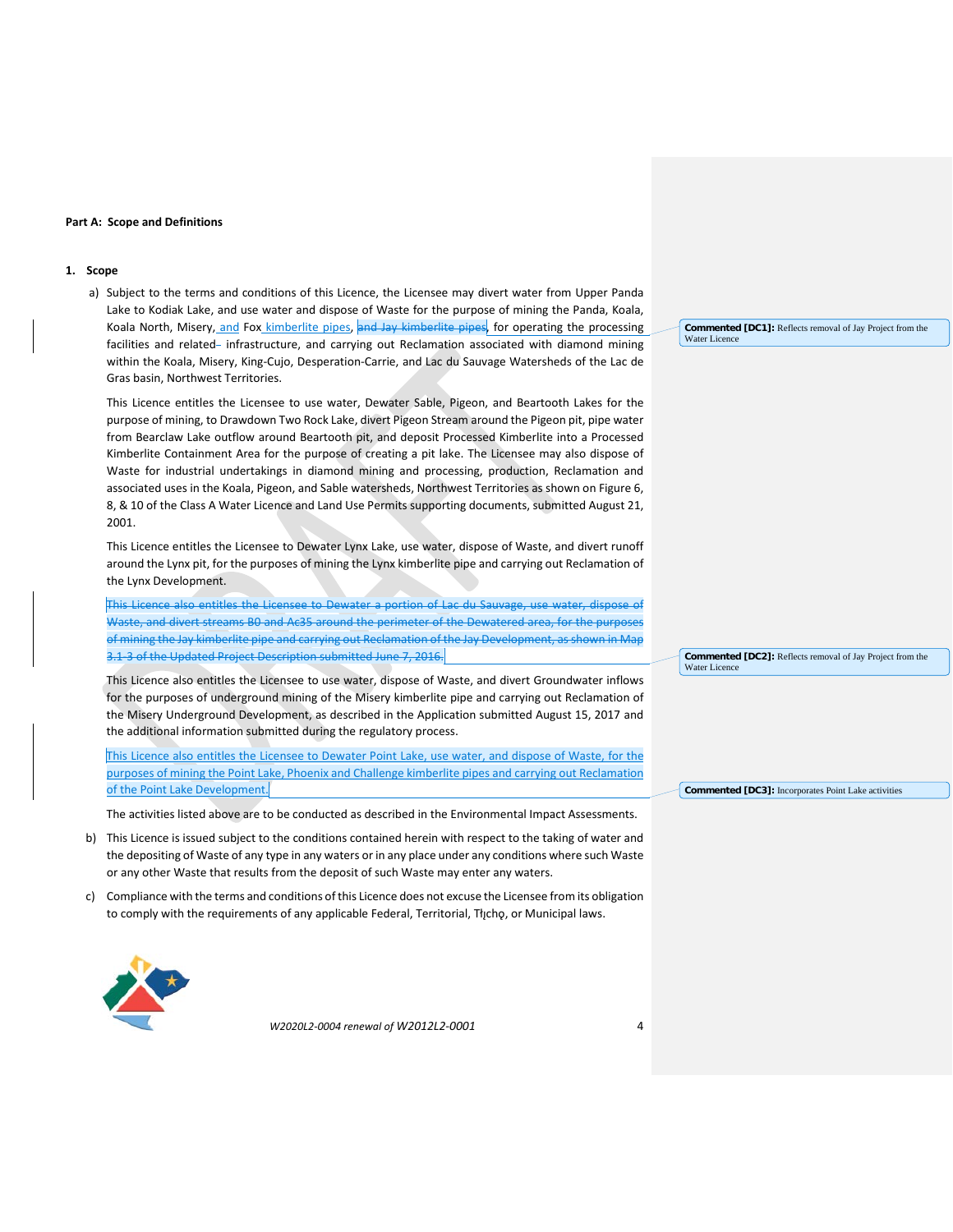### **2. Definitions**

**"Acid/Alkaline Rock Drainage (ARD)"** means the production of acidic or alkaline leachate, Seepage or drainage from underground workings, ore piles, Waste Rock, Processed Kimberlite, and overburden that can lead to the release of metals to Groundwater or surface water during the life of the mine and after mine closure.

**"Act"** means the *Waters Act*.

**"Action Level"** means a predetermined change, to a monitored parameter or other qualitative or quantitative measure, that requires the Licensee to take appropriate actions that may include, but that are not limited to: further investigations, changes to operations, or enhanced mitigation measures.

**"Analyst"** means an Analyst designated by the Minister under subsection 65(1) of the Act.

**"Aquatic Effects Monitoring Program"** means a monitoring program designed to determine the short- and longterm effects in the Receiving Environment resulting from the Project; to evaluate the accuracy of impact predictions; to assess the effectiveness of planned impact mitigation measures; and to identify additional impact mitigation measures to reduce or eliminate environmental effects.

**"Back-flooding"** means the diversion of water into open pits or into the area enclosed by the Jay and North dykes, for Reclamation purposes.

**"Board"** means the Wek'èezhìi Land and Water Board established under section 57.1 of the *Mackenzie Valley Resource Management Act*.

**"Coarse Processed Kimberlite"** means coarse material, as defined in the approved **Wastewater and Processed Kimberlite Management Plan**, rejected from the process plant after the recoverable diamonds have been extracted.

**"Collection and Settling Ponds"** are containment structures used to collect water and/or Waste or to settle solids suspended in Minewater. This definition does not include Sumps and Collection and Settling Ponds that are adjacent to active mining areas or within an open pit such that all Seepage or overflow would flow into the pit.

**"Contaminated Snow Containment Facility"** is the lined area set aside within the Waste Rock Storage Areas for the containment of snow and ice contaminated by hydrocarbons and other products as approved of in the **Hydrocarbon-Contaminated Materials Management Plan**.

**"Construction"** means any activities undertaken to construct or build any components of, or associated with, the development of the Project.

**"Dam"** means an Engineered Structure that meets the definition of a dam under the *Dam Safety Guidelines* and is intended to contain, withhold, divert, or retain water or Waste. This includes the Jay Dyke and North Dyke.

**"Dam Safety Guidelines"** means the Canadian Dam Association's (CDA) *Dam Safety Guidelines*, 2007 or subsequent editions. The scope and applicability of the *Dam Safety Guidelines* referred to in this Licence, is presented in section 1 of the DSG.

"**Dewatering"** means the removal of all water from a natural water body or the portion of a natural waterbody enclosed by Engineered Structures.



*W2020L2-0004 renewal of W2012L2-0001* 5

**Commented [DC4]:** Reflects the removal of Jay Project from the Water Licence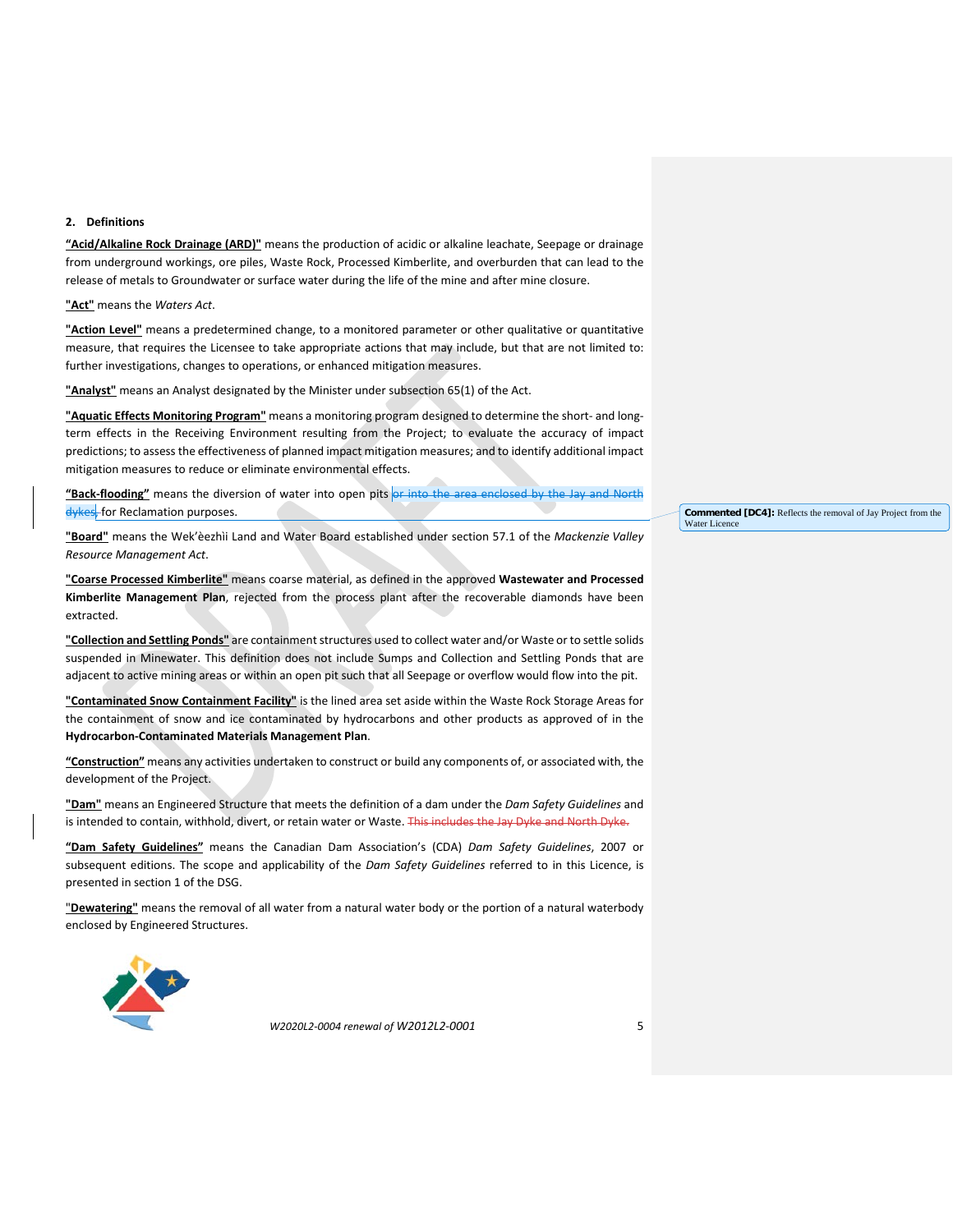**"Discharge"** means the direct or indirect release of any water or Waste to the Receiving Environment.

**"Drawdown"** means the partial removal of water from a natural water body or the portion of a natural waterbody enclosed by Engineered Structures.

**"Dredging"** means excavating and moving lake-bottom sediments and glacial till from below the ordinary high water mark and from the bottom of Lac du Sauvage in the area of the footprints of the dykes.

**"Engineered Structure"** means any structure or facility designed and approved by a Professional Engineer.

**"Environmental Impact Assessments"** means one or all of the 1995 Environmental Impact Assessment of the 1994 NWT Diamonds Project Description conducted under the EARP Guidelines Order, or the Environmental Assessment of Licence application N7L2-1736 conducted under Part 5 of the *Mackenzie Valley Resource Management Act* , or EA 13-14-01 conducted under Part 5 of the *Mackenzie Valley Resource Management Act* or all of them as the context requires.

**"Fine Processed Kimberlite"** means fine material, as defined in the approved **Wastewater and Processed Kimberlite Management Plan,** rejected from the process plant after the recoverable diamonds have been extracted.

**"Freeboard"** means the vertical distance between the water line and the effective water containment crest on the upstream slope of a dam or dyke.

**"Frozen Core"** means a permafrost core comprised of frozen ice-saturated aggregate material which functions as an impervious barrier to water, Waste, or Processed Kimberlite.

**"Geochemistry Baseline Report"** means the report titled "Annex VIII: Geochemistry Baseline Report for the Jay Project" submitted to the Mackenzie Valley Environmental Impact Review Board as part of the Jay Project Developer's Assessment Report (September 2014) for EA 1314-01.

**"Groundwater"** means all water below the ground surface.

**"Inspector"** means an Inspector designated by the Minister under subsection 65(1) of the Act.

**"Jay Development"** means all of the activities and facilities associated with the Construction, operation, and Reclamation of the Jay pit.

**"Jay Dyke**" means the horseshoe-shaped water-retaining Engineered Structure which is intended to isolate the portion of Lac du Sauvage containing the Jay kimberlite pipe, so that Dewatering and open-pit mining of kimberlite can occur.

**"Jay Dyke Review Panel"** means the expert panel established by the Licensee in accordance with Jay Report of Environmental Assessment Measure 4-4.

"**Jay Report of Environmental Assessment"** means the Report of Environmental Assessment and Reasons for Decision for EA 1314-01, dated February 1, 2016.

**"King Pond Settling Facility (KPSF)"** comprises the basin and associated containment structures as generally described in the application for renewal of Water Licence N7L2-1616 filed on December 12, 2003 and given file **Commented [DC5]:** Reflects the removal of Jay Project from the Water Licence

**Commented [DC6]:** Reflects the removal of Jay Project from the Water Licenc

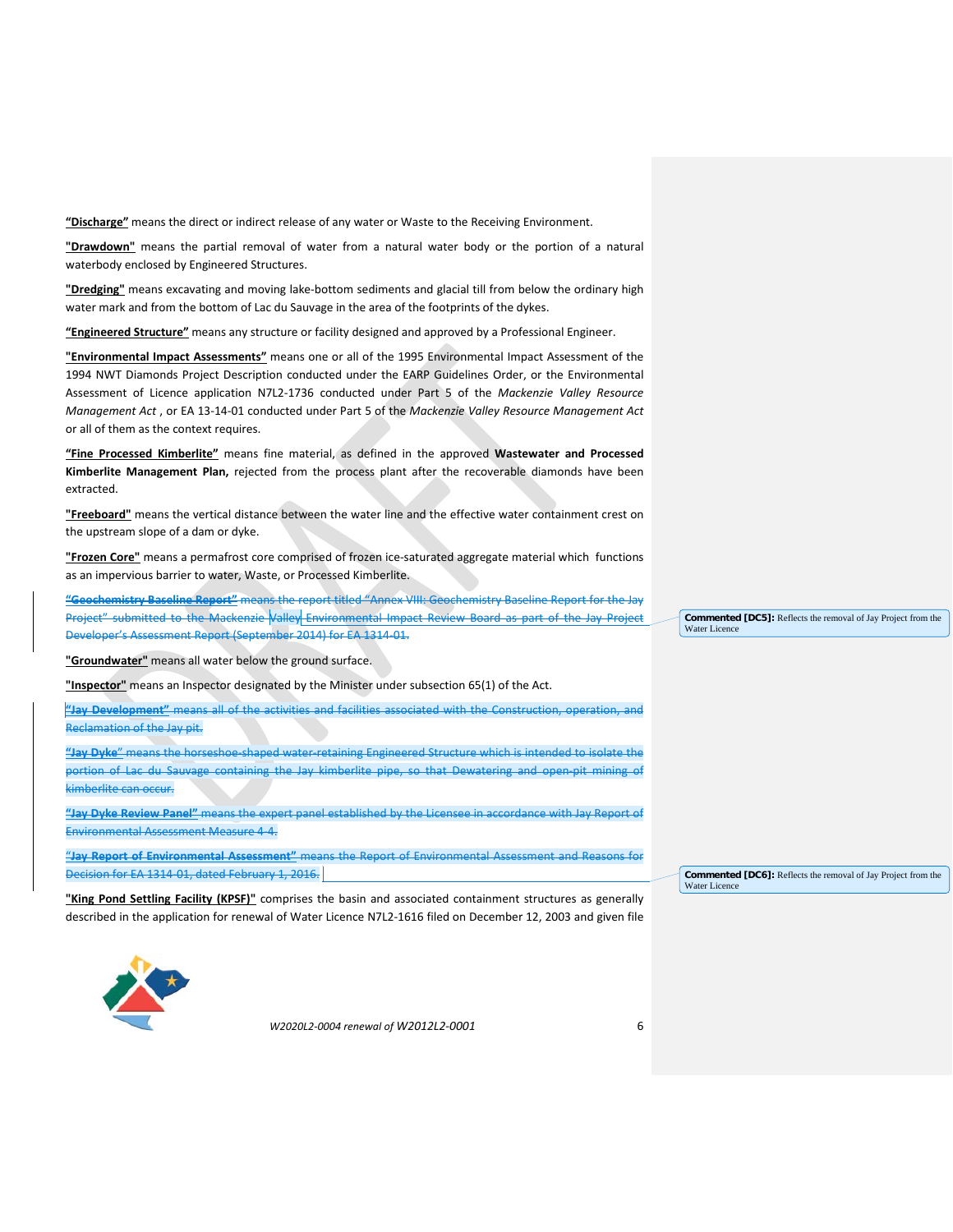number MV2003L2-0013 [see Figure 1.6c in the Mining Industry Questionnaire] or as modified in subsequent plans and/or drawings as approved by the Board.

"**Land Farm"** comprises the lined, engineered facility designed to contain and treat, using bioremediation, hydrocarbon contaminated sediments and soil with an average diameter less than 4 cm.

**"Letter of Acceptance"** means a letter signed by the Jay Dyke Review Panel members that states the Panel's opinion that reviewed plans and materials meet good engineering standards and practice and should prevent significant adverse effects to the environm

**"Licensee"** means the holder of this Licence.

**"Long Lake Containment Facility"** comprises the basin and containment structures that are designed to contain Processed Kimberlite and other Waste as described in the application for renewal of Water Licence N7L2-1616 filed on December 12, 2003 and given file number MV2003L2-0013 [as shown in Figure 5.2a in the Mining Industry Questionnaire] or as modified in subsequent plans and/or drawings as approved by the Board.

**"Lynx Development"** means all of the activities and facilities associated with the Construction, operation, and Reclamation of the Lynx pit.

**"Management Plans"** means the specific plans required by the Board under this Water Licence.

**"Maximum Average Concentration"** means the running average of any four (4) consecutive analytical results submitted to the Board in accordance with the sampling and analysis requirements specified in the "Surveillance Network Program".

**"Mine Plan"** means the life of mine plan as updated by the Licensee from time to time for sequencing of the development of the Project.

**"Minewater"** includes runoff from facilities associated with the Project and all water or Waste pumped or flowing out of any open pit or underground mine.

**"Minister"** means a duly appointed member of the Executive Council who is responsible for the Act or the department responsible for administering that Act.

**"Misery Development"** means all of the activities and facilities associated with the Construction, operation, and Reclamation of the Misery pit.

**"Misery Pit Minewater Management Facility"** means the mined-out Misery pit which will be used for storage of Minewater related to the Misery Underground Development and during the Jay pit Dewatering phase and during mine operations, as described in the approved **Wastewater and Processed Kimberlite Management Plan**.

**"Misery Underground Development"** means all of the activities and facilities associated with the Construction, operation and Reclamation of the underground mine at Misery Pit.

**"Modification"** in respect of a structure, means a change, other than an expansion, that does not alter the purpose or function of a structure.

**"North Dyke"** means a small water-retaining dyke constructed near the north abutment of the Jay Dyke, forming of the structures that will isolate the Jay kimberlite pipe from Lac du Sauvage.

**Commented [DC8]:** Reflects removal of Jay Project from the

Water Licence

**Commented [DC9]:** North Dyke will not be permitted or constructed



*W2020L2-0004 renewal of W2012L2-0001* 7

**Commented [DC7]:** Reflects the removal of Jay Project from the Water Licence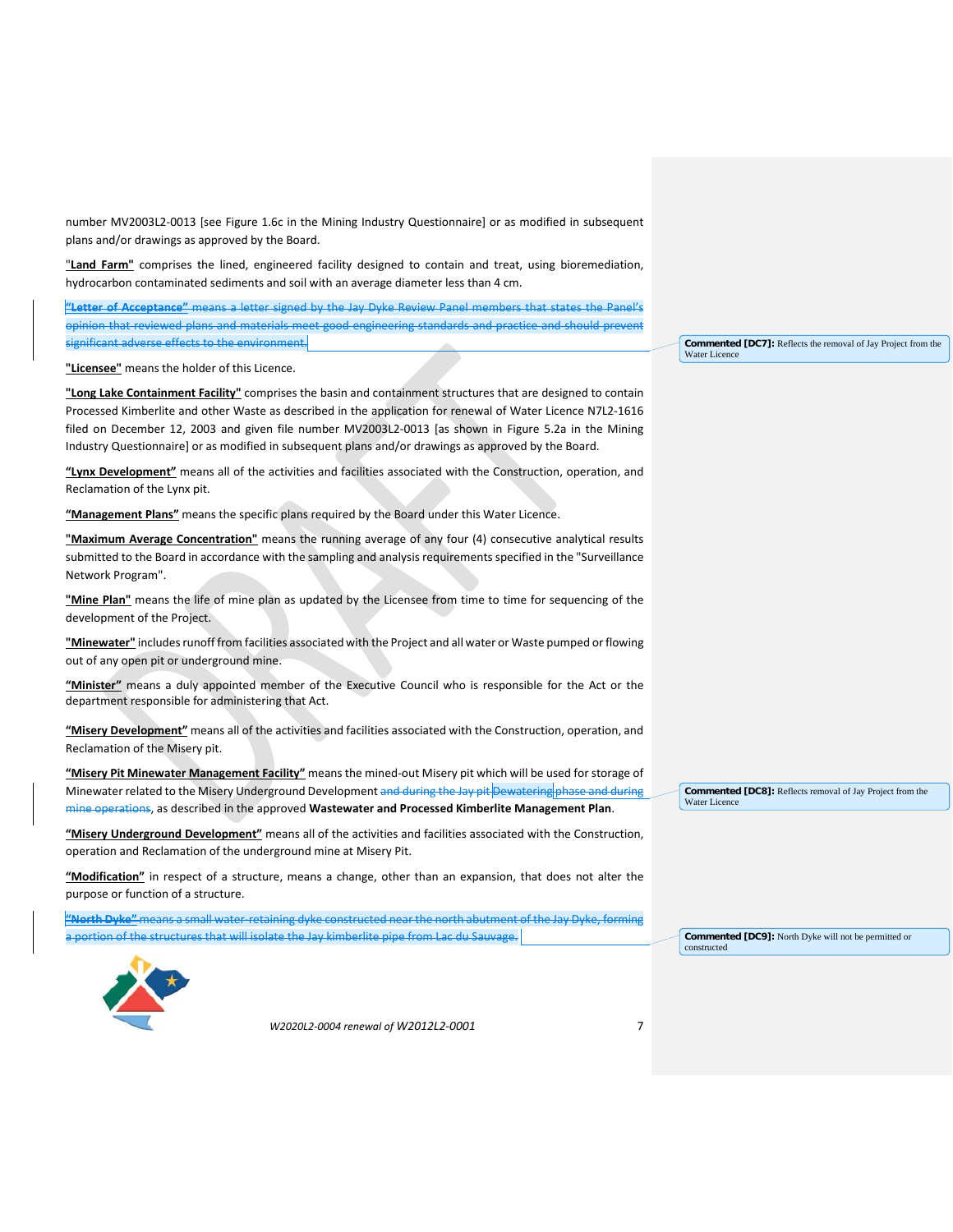**"Phase I Tailings Containment Area"** comprises the containment basin and the Engineered Structures designed to contain Processed Kimberlite as described in Drawing Number 11522-1, Sheets 1 and 2, titled "BHP Minerals Canada Ltd. – NWT Diamonds - Phase I Tailings Dam, As Built Plan and As Built Cross Sections" scale 1:100, date stamped on July 28, 1994.

**"Pigeon Development"** means all of the activities and facilities associated with the Construction, operation, and Reclamation of the Pigeon pit.

**"Point Lake Development"** means all of the activities and facilities associated with the Construction, operation, and Reclamation of the Point Lake pit as described in application for the Amendment of Water Licence W2020L2- 0004, filed on May 31, 2021.

**"Processed Kimberlite"** means material rejected from the process plant after the recoverable diamonds have been extracted.

**"Processed Kimberlite Containment Area"** means those locations at which the Licensee may deposit Processed Kimberlite, as approved by the Board.

**"Professional Engineer"** means a person who is registered with the Northwest Territories and Nunavut Association of Professional Engineers and Geoscientists in accordance with the *Engineering and Geoscience Professions Act.* S.N.W.T. 2006, V.16, or subsequent editions, as a Professional Engineer, and whose principal field of specialization is appropriate to address the components of the Project at hand.

**"Project"** means the EKATI Diamond Mine operation in its entirety and associated activities as described in Part A, Condition 1 (a) of this licence.

**"Racetrack"** means the designated area used for the disposal of the decanted water or Waste from the Land Farm and the Contaminated Snow Containment Facility, or other sources of Minewater, as described in the approved **Waste Rock and Ore Storage Management Plan**.

**"Receiving Environment"** means, for the purpose of this Licence, the natural aquatic environment that receives any deposit or Discharge of Waste, including Seepage or Minewater, from the Project.

**"Reclamation"** means activities which facilitate the return of affected areas to viable and, wherever practicable, self-sustaining ecosystems that are compatible with a healthy environment, human activities, and the surrounding environment.

**"Regulations"** are those Regulations promulgated pursuant to section 63 of the Act.

**"Response Framework"** is a systematic approach to responding when the results of a monitoring program indicate that an Action Level has been reached.

**"Response Plan"** is a part of the Response Framework that describes the specific actions to be taken by the Licensee in response to reaching or exceeding an Action Level.

**"Sable Development"** means all of the activities and facilities associated with the Construction, operation, and Reclamation of the Sable pit.



*W2020L2-0004 renewal of W2012L2-0001* 8

**Commented [DC10]:** Adding definition of Point Lake Development to remain consistent with other defined developments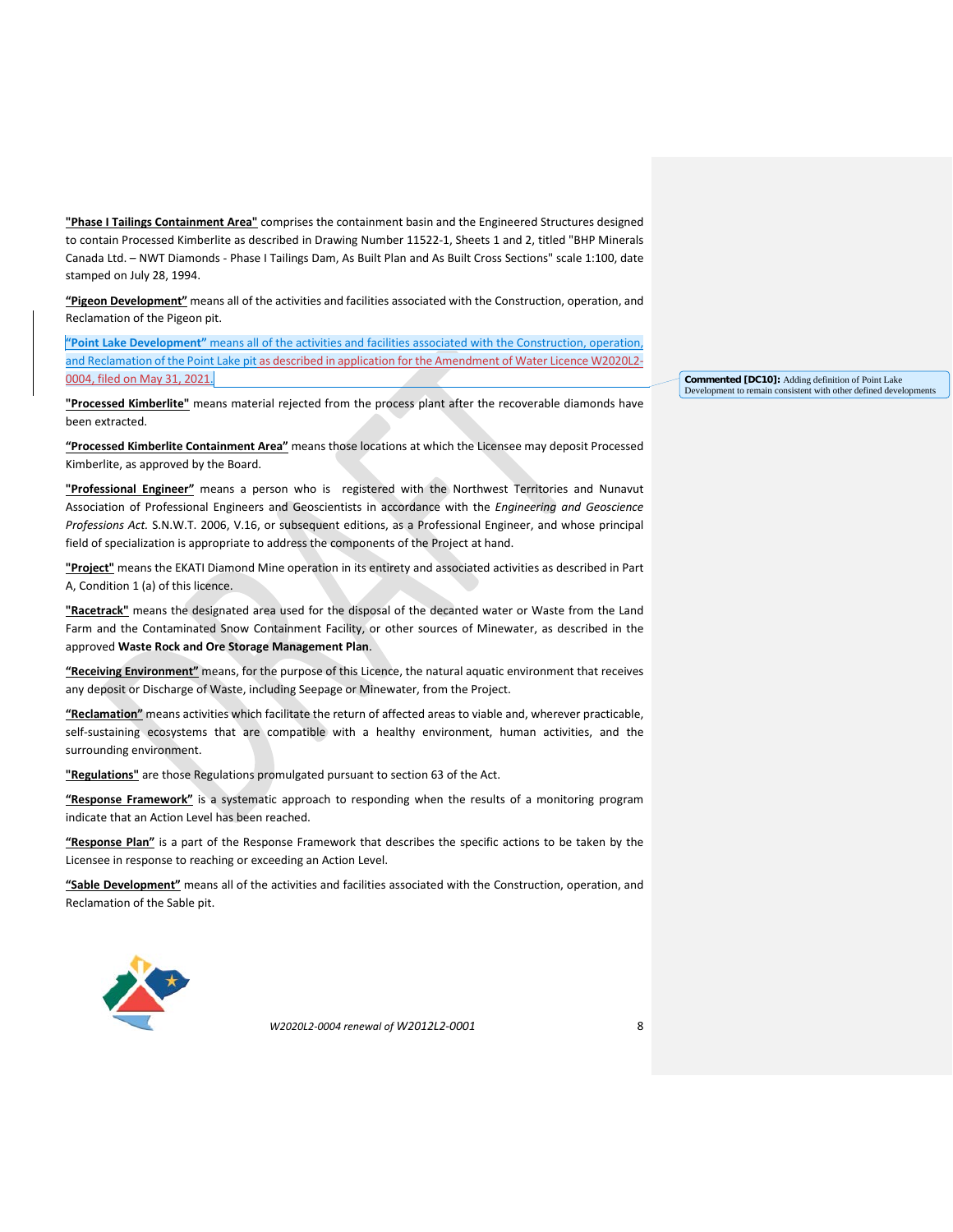**"Sable, Pigeon, and Beartooth Development"** means all of the activities and facilities associated with the Construction, operation and Reclamation of the Sable, Pigeon, and Beartooth pits.

**"Shake Flask Extraction and Net Acid Generation Report" means the report provided on October 19th, 2021 during the Proceeding for Amendment #1.** 

**"Seepage"** includes water or Waste that drains through or escapes from any structure designed to contain, withhold, divert or retain water or Waste, including Waste Rock Storage Areas.

**"Sewage"** means all toilet Waste and greywater.

**"Sewage Treatment Facilities"** means the facilities that are designed to contain and treat Sewage.

**"Significance Threshold"** means a level of environmental change in any monitored parameter which, if reached, would result in a significant adverse effect.

**"Sump"** is a storage facility constructed to temporarily collect, hold, or transfer water and/or Waste within the Project.

**"Traditional Knowledge Management Framework"** is a document that describes protocols for collecting, storing, managing, and using Traditional Knowledge and will apply to the lifetime of the **Point Lake Jay** DevelopmentProject (Construction, operations and closure phases), as described in Measure 7-1 of the Jay Report of Environmental Assessment and required by Land Use Permit W2021D0005. W2013D0007.

**"Two Rock Sedimentation Pond"** means the containment structure that is designed to contain the Minewater from the Sable pit during operation, drainage from the Waste Rock Storage Area, and the turbid water and solids fraction of the lake sediments after lake Dewatering and stripping as described in the document titled "Preliminary Design of Water Control Structures for Sable, Pigeon and Beartooth Pit Developments" prepared by EBA Engineering Consultants Ltd., April, 2000.

**"Unauthorized Discharge"** is a release or Discharge of any water or Waste not authorized under this Licence.

**"Waste"** means any substance defined as Waste by section 1 of the Act.

**"Waste Rock"** means all unprocessed rock materials that are produced as a result of mining operations.

**"Waste Rock Storage Area"** means the facilities where Waste Rock, Coarse Processed Kimberlite, and other materials as approved by the Board are deposited in accordance with this Licence.

**"Water Supply Facilities - Grizzly Lake"** comprises the area and associated intake infrastructure at Grizzly Lake as identified in Drawing Number D-U150-51-9-0009 titled, "H.A. Simons Ltd., NWT Diamonds Project, Water System, Fresh Water Supply - Plans and Sections", dated July 29, 1996.

**"Water Supply Facilities - Little Lake"** comprises the area and associated intake infrastructure at Little Lake.

**"Water Supply Facilities - Thinner Lake Misery Camp"** comprises the area and associated intake infrastructure at Thinner Lake Misery Camp as identified in Drawing Number 230320-73-210-07, revision A, scale 1:500, titled "Potable Water Pumphouse Layout", dated October 26, 1995.



*W2020L2-0004 renewal of W2012L2-0001* 9

**Commented [DC11]:** Incorporates Point Lake Project and removes Jay Project

**Commented [DC12]:** To be replaced by new Point Lake LUP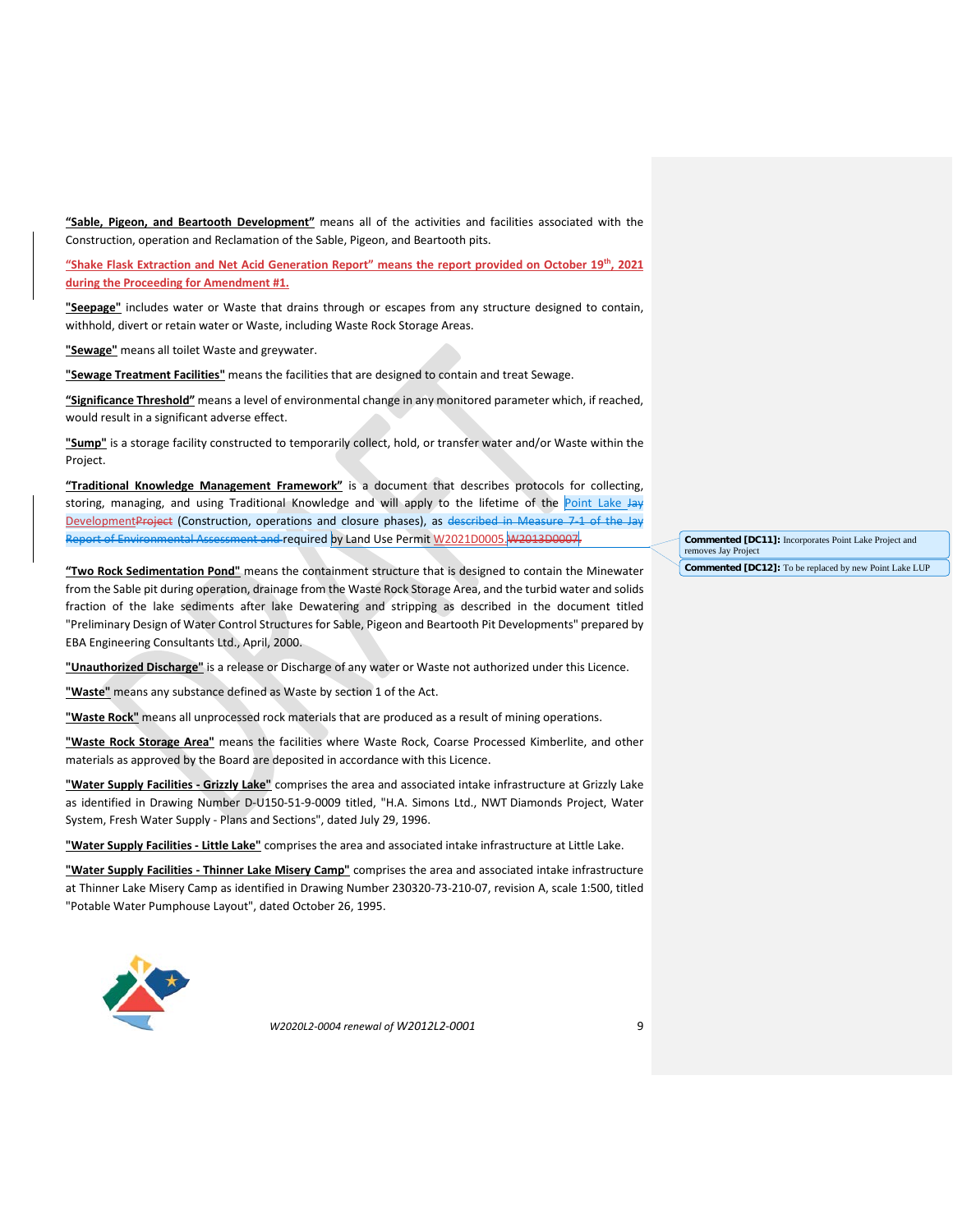**"Zone S"** means the area within the Waste Rock Storage Areas designated for containment of Sewage solids and rock/sediments with an average diameter greater than 4 cm that have been contaminated by hydrocarbons.

**"Zone of Influence"** means an area within which there are positive or negative effects as a result of the Project.

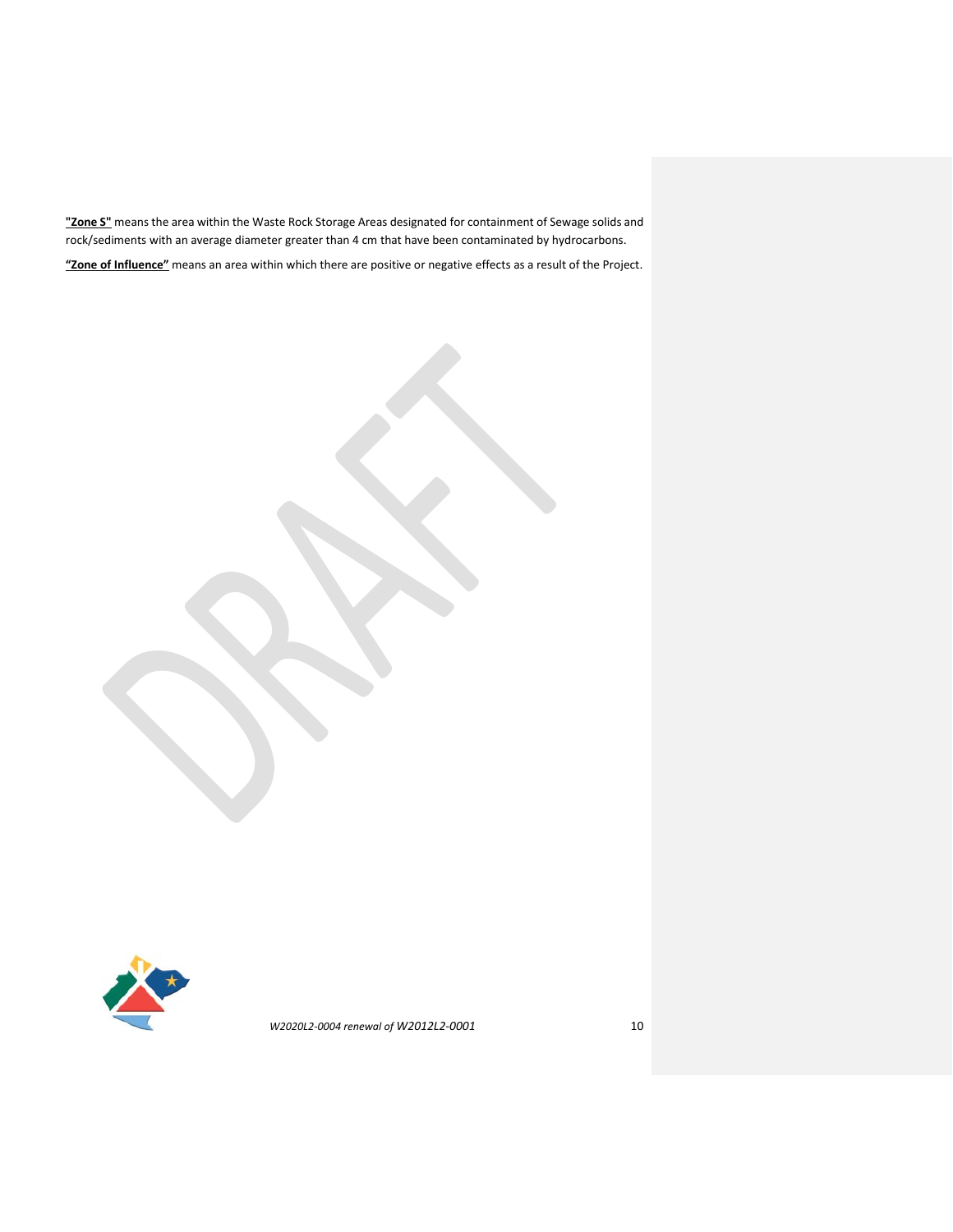#### **Part B: General Conditions**

- 1. The Licensee shall ensure a copy of this Licence is maintained on site at all times.
- 2. The water use fee shall be paid annually by July  $30<sup>th</sup>$  each year in advance of any water use, per subsection 8(1) of the Waters Regulations. In a cover letter accompanying this payment, the Licensee shall indicate which water sources, as outlined in Part D, Conditions 2 and 3, will be used, in the upcoming year.
- 3. The Licensee shall operate in accordance with any plans approved pursuant to the conditions of this Licence and with any revisions to the plans as may be made from time to time pursuant to the conditions of this Licence and as approved by the Board. If any plan is not approved by the Board, the Licensee shall revise the plan according to the Board's direction and re-submit it to the Board for approval.
- 4. The Licensee shall annually review the plans referred to in Part B, Condition 11; Part H, Conditions 1, 2, and 3; and Part I, Conditions 1 and 4; and shall revise the plans as necessary to reflect changes in operations or technology, or as requested by the Board. All revised plans shall be submitted to the Board for approval.
- 5. The Licensee shall comply with the Schedules, which are annexed to and form part of this Licence, and any updates to the Schedules as may be made by the Board.
- 6. The Licensee shall comply with the Surveillance Network Program which is annexed to and forms part of this Licence, and any updates to the Surveillance Network Program as may be made by the Board, pursuant to the conditions of this Licence.
- 7. The Schedules, the Surveillance Network Program, and any compliance dates specified in this Licence may be updated at the discretion of the Board.
- 8. Meters, devices, or other such methods used for measuring the volumes of water used and Waste Discharged shall be installed, operated, and maintained by the Licensee to the satisfaction of an Inspector.
- 9. The Licensee shall post and maintain signs necessary to identify the stations of the Surveillance Network Program to the satisfaction of an Inspector.
- 10. The Licensee shall file an **Annual Report** with the Board no later than April 30th of the year following the calendar year reported. The report shall contain the information set out in Schedule 1, Condition 1.
- 11. Within 90 days following the effective date of Amendment #4, the Licensee shall submit a revised **Engagement Plan**, in accordance with the Mackenzie Valley Land and Water Board's *Engagement Guidelines for Applicants and Holders of Land Use Permits and Water Licences*, June 2013, to the Board for approval.The Licensee shall comply with the **Engagement Plan**, once approved.
- 12. Any revised Plan submitted to the Board under this Licence shall include a list of notable revisions to the Plan.
- 13. The Plans referred to in: Part E, Conditions  $1$  and,  $2$ , and  $3$ ; Part F, Condition 2; Part H, Conditions  $2_7$  and 3; Part I, Conditions 1 and 4; and Part K, Condition  $\frac{78}{9}$ , shall be presented in a format consistent with the Mackenzie Valley Land and Water Boards' *Standard Outline for Management Plans*, unless otherwise approved by the Board.

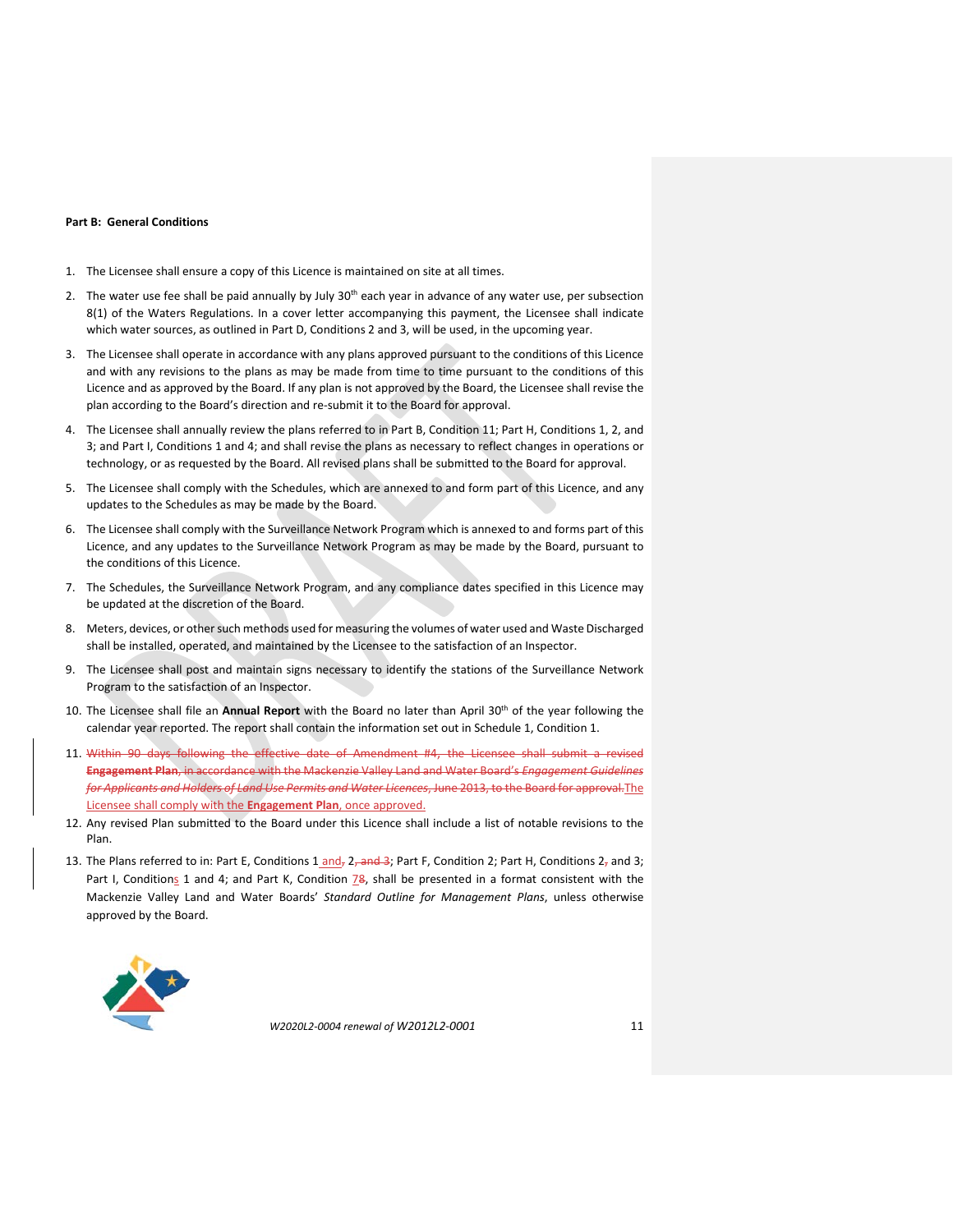- 14. Any reference to an Act, Regulation, Plan, or Guideline in this Licence is a reference to the most current version unless otherwise explicitly stated.
- 15. In conducting its activities under this Licence, the Licensee shall make best efforts to consider and incorporate any scientific information and Traditional Knowledge that is made available to the Licensee.
- 16. In each submission required by the Licence or a directive from the Board, the Licensee is to identify all recommendations based on Traditional Knowledge received, describe how the recommendations were incorporated into the submission and provide justification for any recommendation not adopted.
- 17. The Licensee shall operate in accordance with the **Traditional Knowledge Management Framework** that describes protocols for collecting, storing, managing, and using Traditional Knowledge., consistent with the Jay Report of Environmental Assessment Measure 7-1.
- 18. The Licensee shall notify the Inspector and the Board immediately of any non-compliance with the conditions of this Licence or any direction provided by the Board.

**Commented [DC13]:** Reflects the removal of Jay Project from the Water Licence

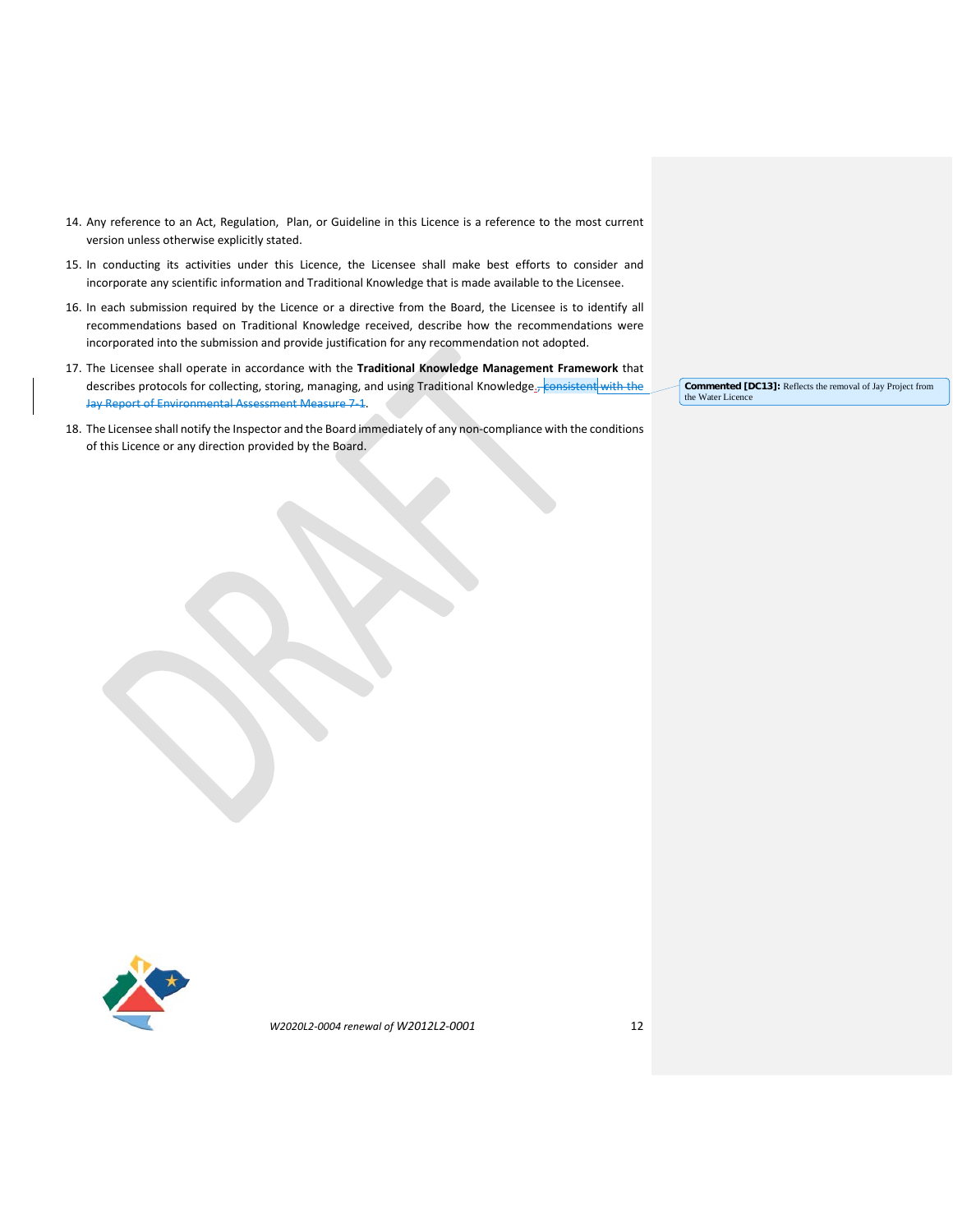## **Part C: Conditions Applying to Security Deposits**

- 1. The Licensee shall post and maintain security deposits in accordance with Schedule 2.
- 2. Upon request of the Board, the Licensee shall submit an updated mine Reclamation liability estimate utilizing the current version of RECLAIM or another method acceptable to the Board.
- 3. The amount of the security deposit required by Part C, Condition 1 and Schedule 2 may be adjusted by the Board based on estimates of the current mine Reclamation liability referred to in Part C, Condition 2 of this Licence or based on such other information as may be available to the Board.
- 4. If the amount of the security deposit is adjusted by the Board as described under Part C, Condition 3, the Licensee shall post the revised amount with the Minister within 90 days of the Board giving notice of the revised amount.

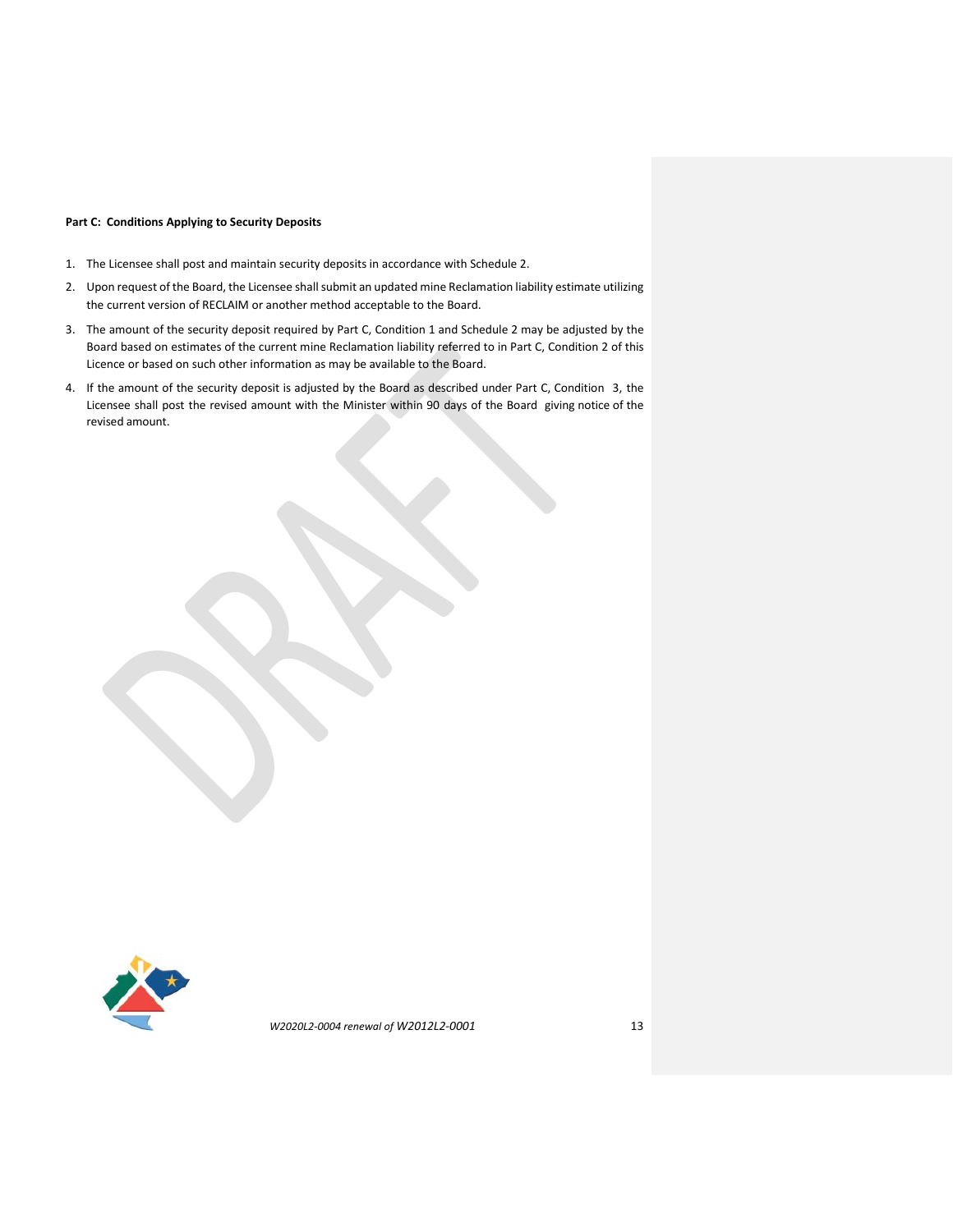#### **Part D: Conditions Applying to Water Use**

- 1. The Licensee may only obtain water for domestic purposes, processing, road watering, and associated uses from Long Lake Containment Facility, Koala South and East Sumps, Desperation Pond, King Pond Settling Facility, Two Rock Lake, Two Rock Sedimentation Pond, Falcon Lake, Lac de Gras, Lac du Sauvage, Grizzly Lake, Little Lake, and Thinner Lake (Misery Camp), unless otherwise approved by the Board. Water will be withdrawn using the Water Supply Facilities, unless otherwise authorized in writing by an Inspector.
- 2. The annual quantity of fresh water withdrawn for any purpose excluding those one-time uses described in Part D, Condition 3, shall not exceed the limits set out below (in cubic metres):

| <b>Water Source</b>  | <b>Timing of Use</b><br>(where applicable) | <b>Maximum Quantity of</b><br>Water Use $(m^3)$ |
|----------------------|--------------------------------------------|-------------------------------------------------|
| <b>Two Rock Lake</b> |                                            | 466,000                                         |
| <b>Grizzly Lake</b>  |                                            | 200,000                                         |
| <b>Little Lake</b>   |                                            | 400,000                                         |
| <b>Thinner Lake</b>  |                                            | 15,000                                          |
| <b>Falcon Lake</b>   |                                            | 100,000                                         |
| Lac de Gras          |                                            | 100,000                                         |
| Lac du Sauvage       | construction phase                         | 500,000                                         |
|                      | operations phase                           | 400,000                                         |

3. Fresh water withdrawn for a one-time water use, shall not exceed the limits set out below:

| <b>Water Source</b>                                                       | <b>Timing of Use</b><br>(where applicable) | <b>Maximum Quantity of</b><br>Water Use $(m3)$ |
|---------------------------------------------------------------------------|--------------------------------------------|------------------------------------------------|
| <b>Point Lake</b>                                                         | <b>Dewatering</b>                          | 7,800,000                                      |
| Sable Lake                                                                | Dewatering                                 | 560,400                                        |
| <b>Pigeon Pond</b>                                                        | Dewatering                                 | 18,500                                         |
| Lac du Sauvage                                                            | <b>Dredging</b>                            | 4,000,000                                      |
| <b><i><u><b>{area enclosed by Jay</b></u></i></b><br>Dyke and North Dyke) |                                            |                                                |
|                                                                           | <b>Dewatering</b>                          | 32,000,000                                     |

A one-time water use fee is to be paid prior to the commencement of each one-time water use.

- 4. The Licensee may obtain water for road watering and associated uses from the Long Lake Containment Facility only if the water meets the effluent quality criteria established in Part H, Condition  $\frac{2415}{a}$  of this Water Licence, or as otherwise approved by the Board.
- 5. The Licensee may obtain water for road watering and associated uses from the King Pond Settling Facility and Desperation Pond only if the water meets the effluent quality criteria established in Part H, Condition



*W2020L2-0004 renewal of W2012L2-0001* 14

**Commented [DC14]:** Removing allowance to obtain water from

Lac du Sauvage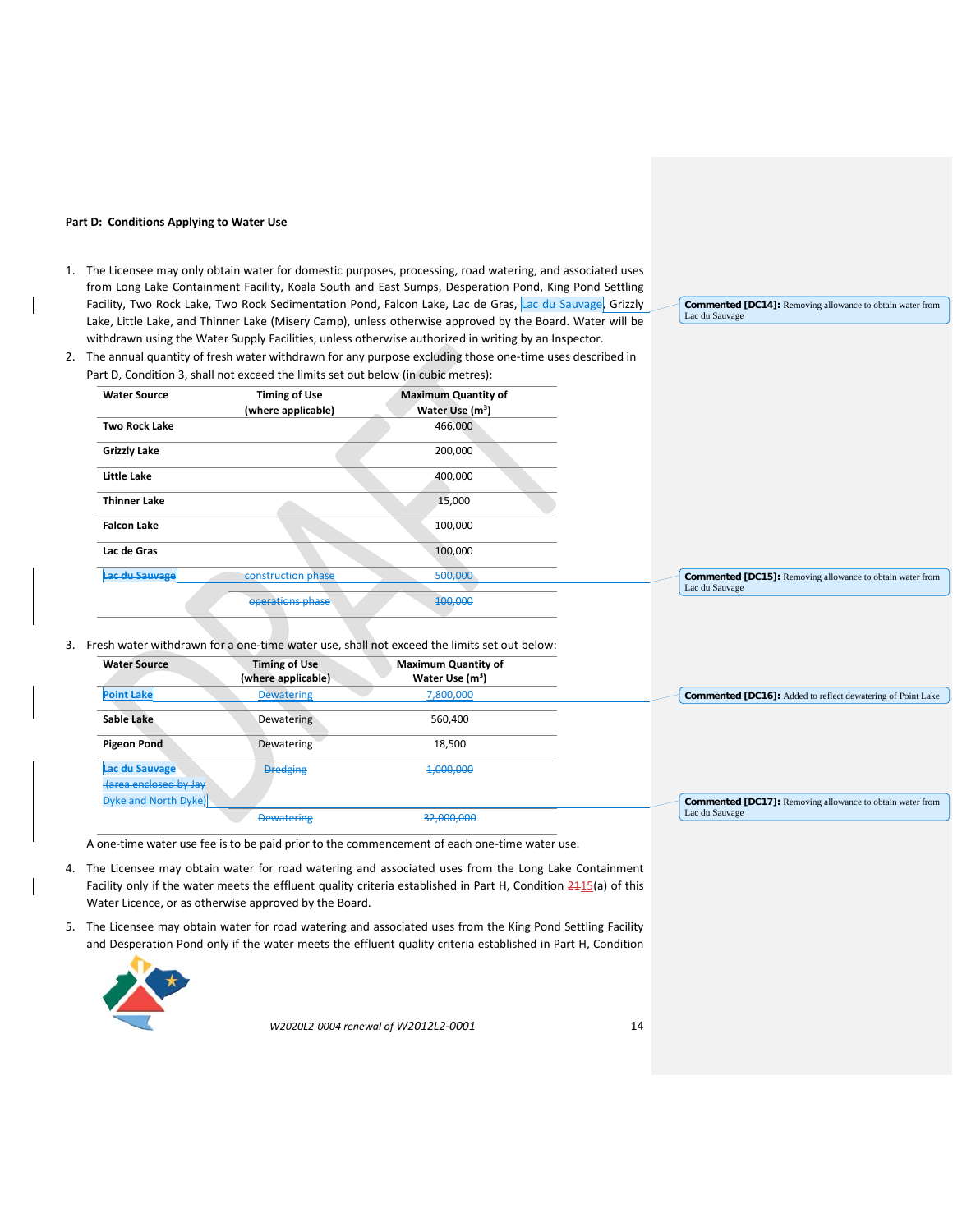1524(b) or Part H, Condition 1524(c) (respectively) of this Water Licence, or as otherwise approved by the Board.

- 6. The Licensee may obtain water for road watering and associated uses from Two Rock Sedimentation Pond only if the water meets the effluent quality criteria established in Part H, Condition 1524(d) of this Water Licence, or as otherwise approved by the Board.
- 7. The Drawdown of Little Lake, Grizzly Lake, Thinner Lake, and Falcon Lake shall not exceed one metre from the following water levels:
	- a) Little Lake: 449.15 m;
	- b) Thinner Lake: 451.74 m;
	- c) Grizzly Lake: 468.05 m; and
	- d) Falcon Lake: 469.5 m;

Prior to withdrawing any water from these lakes, the Licensee shall clearly mark these elevations at each lake.

- 8. The Licensee shall construct and maintain the water intake(s) with a fish screen designed to prevent impingement and/or entrainment of fish. The fish screen shall be in accordance with the detailed guidance referred to in Schedule 3, Condition 1.
- 9. In one ice-covered season, total water withdrawal from a single waterbody shall not exceed 10% of the available water volume calculated using the appropriate maximum expected ice thickness in accordance with the detailed guidance referred to in Schedule 3, Condition 2.

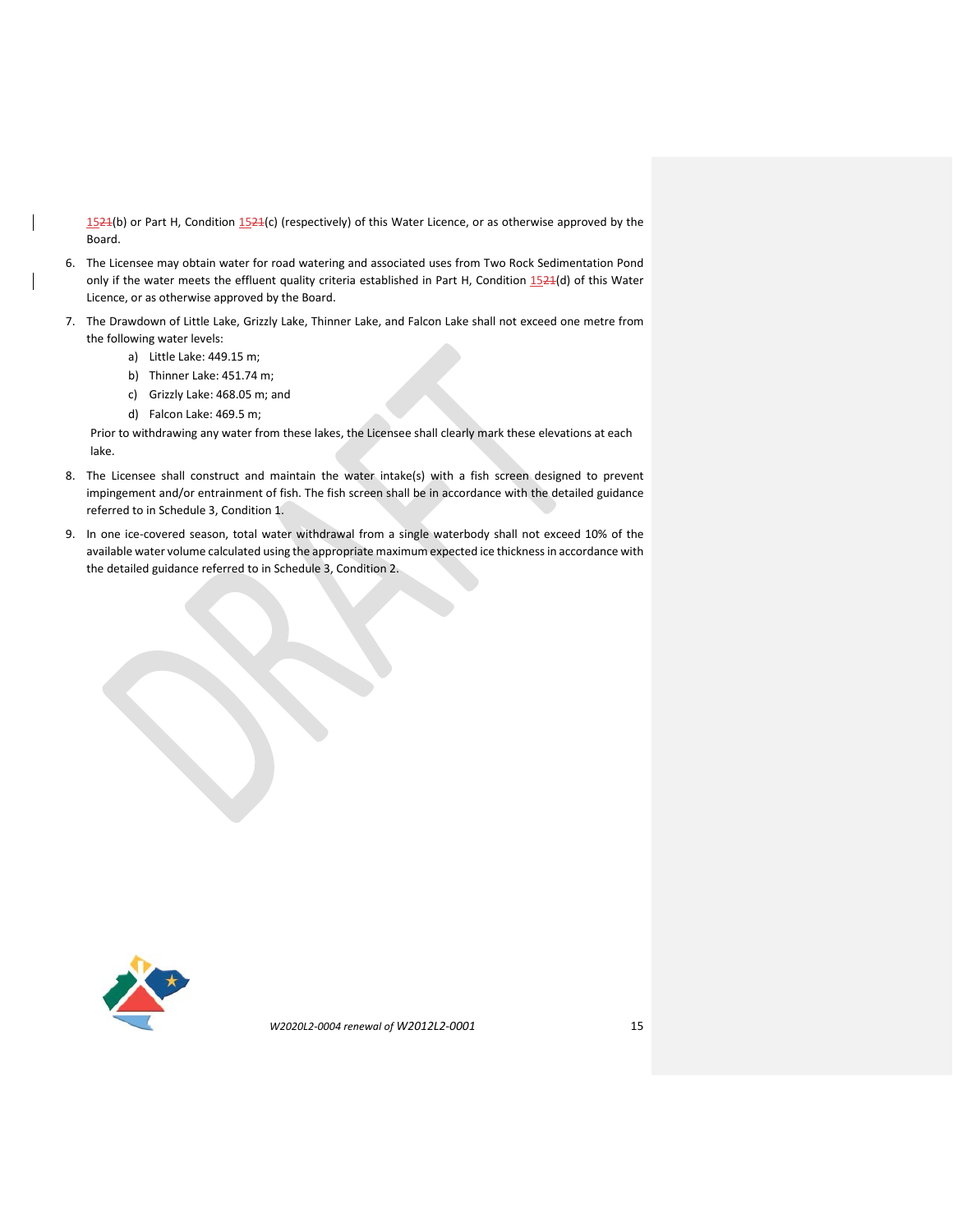#### **PART E: Conditions Applying to Dewatering and Drawdown**

- 1. Prior to the commencement of Dewatering or Drawdown, excluding Grizzly Lake, Little Lake, Thinner Lake, Falcon Lake, and Lynx Lake, and Point Lake and the area enclosed by the Jay Dyke and North Dyke, the Licensee shall submit a **Dewatering Plan** or **Drawdown Plan** for each lake in accordance with Schedule 4, Condition 1 to the Board for approval.
- 2. At least 90 days prior to the commencement of Dewatering of Lynx Lake, the Licensee shall submit a **Lynx Lake Dewatering Plan** in accordance with Schedule 4, Condition 2 to the Board for approval. Dewatering of Lynx Lake shall not commence until the Plan is approved by the Board.
- At least 90 days prior to the commencement of Dewatering of the area enclosed by the Jay Dyke and North Dyke, the Licensee shall submit a **Jay Dyke and North Dyke Dewatering Plan** in accordance with Schedule 4, Condition 3 to the Board for approval. Dewatering of the area enclosed by the Jay Dyke and North Dyke shall not commence until the Plan is approved by the Board.
- 4.3. All Discharge outflow structures shall be located so as to minimize erosion.

5.4.During the Dewatering or Drawdown of any lake, daily erosion inspections of the Discharge points shall be carried out and records of these inspections shall be kept for review upon the request of an Inspector. If any erosion is observed, the Licensee shall notify an Inspector and take the necessary corrective action to mitigate the erosion problem to the satisfaction of an Inspector.

- 6-5. The Licensee shall ensure that Drawdown rates from pumps do not exceed 2.55 m<sup>3</sup>/sec during May to July, inclusive, and 0.52 m<sup>3</sup>/sec during the remaining months.
- 7.6.Within 60 days of the completion of Dewatering or Drawdown of any water source, excluding Grizzly Lake, Little Lake, and Thinner Lake, the Licensee shall submit a **Summary Report** in accordance with Schedule 4, Condition 34 to the Board and an Inspector.



**Commented [DC19]:** Dewatering will not occur in this area

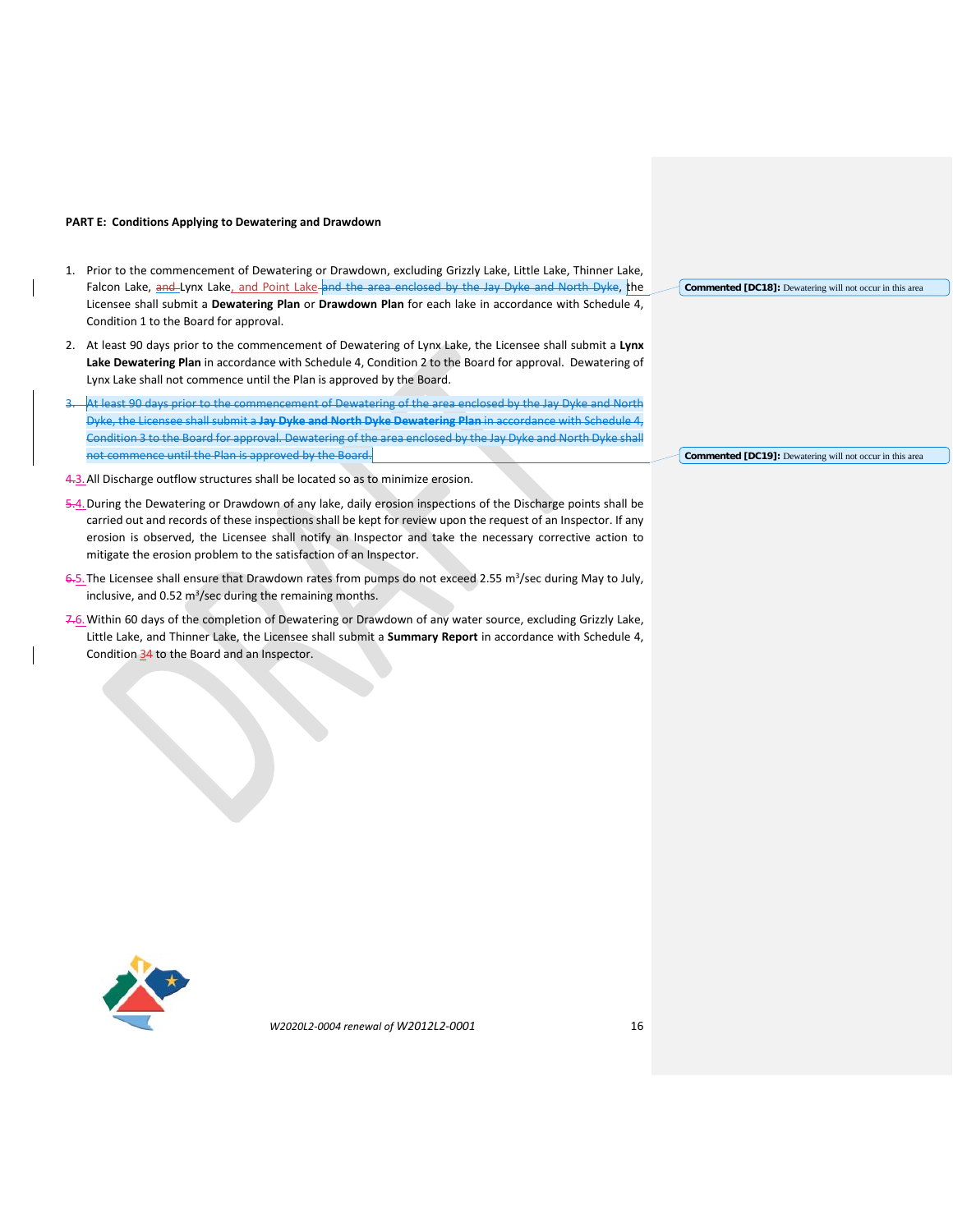#### **Part F: Conditions Applying to Construction**

- 1. At least ten days prior to Construction of any Engineered Structures related to water use or Waste disposal for the Project, excluding Sumps, that are included in an approved Management Plan, the Licensee shall submit the following itemsto the Board: design drawings stamped by a Professional Engineer, a Construction schedule, and any information required under Part F, Condition 2 of this Licence that was not included in an approved Management Plan.
- 2. At least 90 days prior to the start of Construction, of any facilities related to water use or Waste disposal for the Project, excluding Sumps, that are not part of a Board-approved management plan, the Licensee shall submit a **Construction Plan** in accordance with Schedule 5, Condition 1 to the Board for approval.
- 3. The Licensee shall annually review the **Construction Plan** described in Part F, Condition 2 for the Jay Dyke and North Dyke and shall submit updates to the Board for approval, at the following times:
	- a) a minimum of 90 days prior to any proposed changes to the requirements in the approved Plan;
	- b) a minimum of 90 days prior to Dredging for the Jay Dyke and/or North Dyke, if required; and c) upon request of the Board.
- 3. At least 90 days prior to the commencement of Construction of any Waste Rock Storage Area, the Licensee shall submit a final **Waste Rock Storage Area Design Report** to the Board for approval. This Report shall be developed in accordance with Schedule 5, Condition 2 and the **Waste Rock and Ore Storage Management Plan** as described in Part H, Condition 3. Construction of the Waste Rock Storage Area shall not commence until the final **Waste Rock Storage Area Design Report** is approved by the Board.
- 4. At least 90 days prior to the commencement of Construction of the Point Lake Waste Rock Storage Area cover, the Licensee shall submit a final Waste Rock Cover Design Report to the Board for approval. This Report shall be developed in accordance with Schedule 5, Condition 3,
- At least 90 days prior to Construction of a quarry within the footprint of the Jay Waste Rock Storage Area, the Licensee shall submit an **updated stability analysis** stamped by a Professional Engineer, that reflects the quarry, to the Board for approval.
- 6.5. Prior to the start of Construction along the centerline of all containment structures and diversion channels related to the Sable, Pigeon, Beartooth, and Lynx Development, and Jay Development, the Licensee shall undertake a comprehensive delineation program to identify soil, rock, and ground ice conditions and shall submit the results of the program to the Board.
- 7.6. A minimum of ten days prior to commencement of Construction at each of the Point Lake, Sable, Pigeon, Beartooth, Lynx, Jay, and Misery Underground Developments, the Licensee shall provide written notification to an Inspector.
- 8.7. The Licensee shall ensure that Construction of Engineered Structures is supervised by a Professional Engineer.



*W2020L2-0004 renewal of W2012L2-0001* 17

**Commented [DC20]:** Reflects the removal of Jay Project from the Water Licence

**Commented [DC21]:** Reflects the removal of Jay WRSA from the Water Licene

**Commented [DC22]:** Reflects the removal of Jay Project from the Water Licence

**Commented [DC23]:** Incorporates Point Lake and removes Jay Project from the Water Licence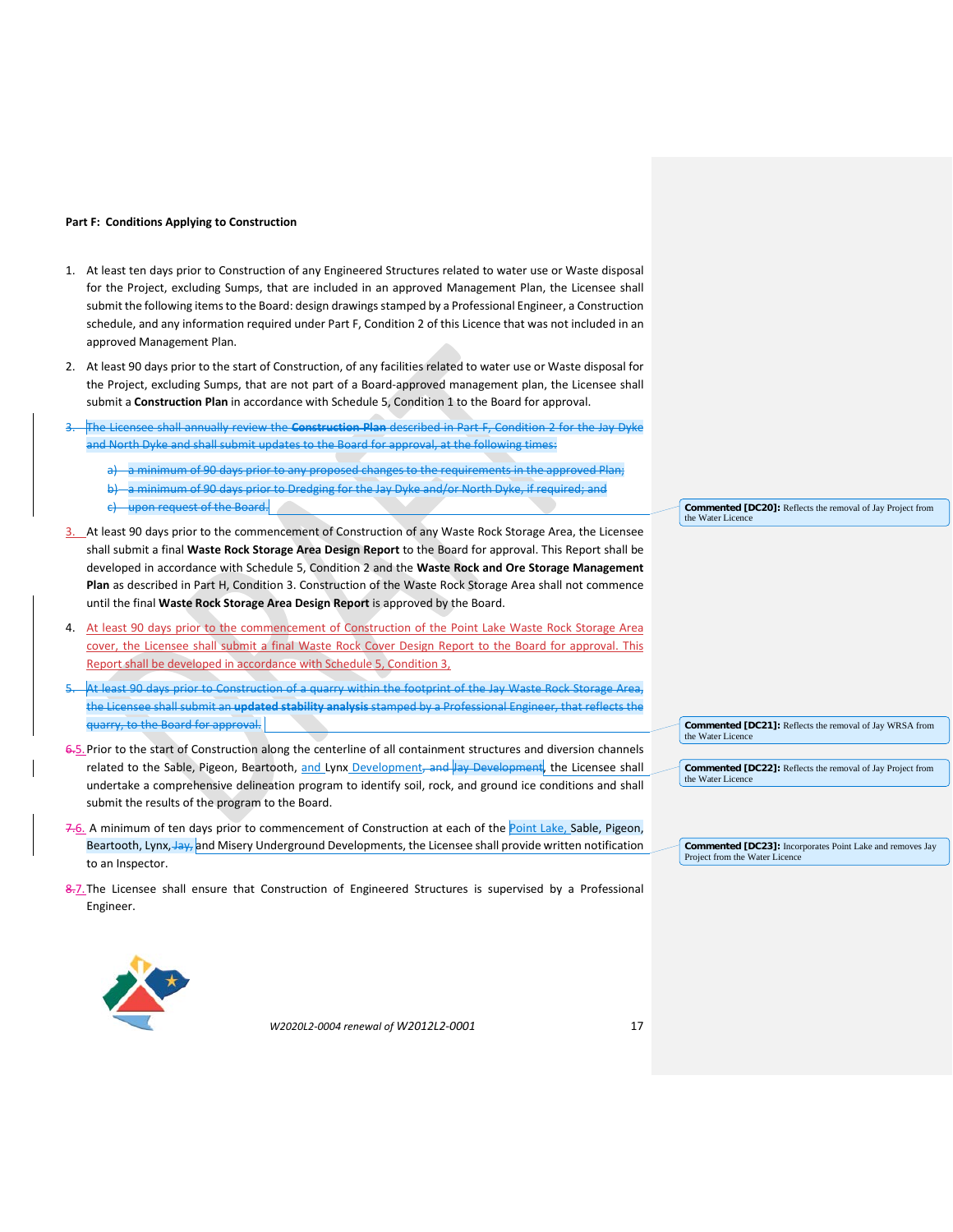- 9.8.The Licensee shall ensure that each Waste Rock Storage Area is constructed in accordance with the approved final **Waste Rock Storage Design Report.**
- 10.9. Within 90 days of completion of the Construction of Engineered Structures related to water use and Waste disposal for the Project, excluding the Construction of Sumps, the Licensee shall submit an **As-built Report** to the Board. The Report shall be prepared by a Professional Engineer and shall include: as-built drawings, documentation of field decisions that deviate from original plans, and any data used to support these decisions.
- 11. At least 60 days prior to Construction of either the Jay Dyke or North Dyke, the Licensee shall submit the final **Jay Dyke or North Dyke Design Report** in accordance with Schedule 5, Condition 3, stamped by a Professional Engineer, to the Board.
- 12. At least 60 days prior to Construction of either the Jay Dyke or North Dyke, the Licensee shall submit a **Letter of Acceptance** from the Jay Dyke Review Panel that indicates their review and acceptance of the final **Jay Dyke and North Dyke Design Report** referred to in Part F, Condition 11**.**
- 13. The Licensee shall construct the Jay Dyke and North Dyke according to the final **Jay Dyke and North Dyke Design Report** referred to in Part F, Condition 11.
- The Licensee shall ensure that a Professional Engineer is retained as the Engineer of Record as described by the *Dam Safety Guidelines* for the Jay Dyke and North Dyke.
- 15. The Licensee shall consult with the Board, Government of the Northwest Territories, and the Independent Environmental Monitoring Agency in advance before any changes are made to the Jay Dyke Review Panel's composition and role or responsibilities.
- 16. Within 60 days of the effective date of Amendment #4, the Licensee shall submit the final **Terms of Reference** for the Jay Dyke Review Panel to the Board. The Licensee shall submit a revised **Terms of Reference** prior to implementation of any changes to the Panel's **Terms of Reference**. **Commented [DC24]:** The Jay Dyke and North Dyke will not be

constructed

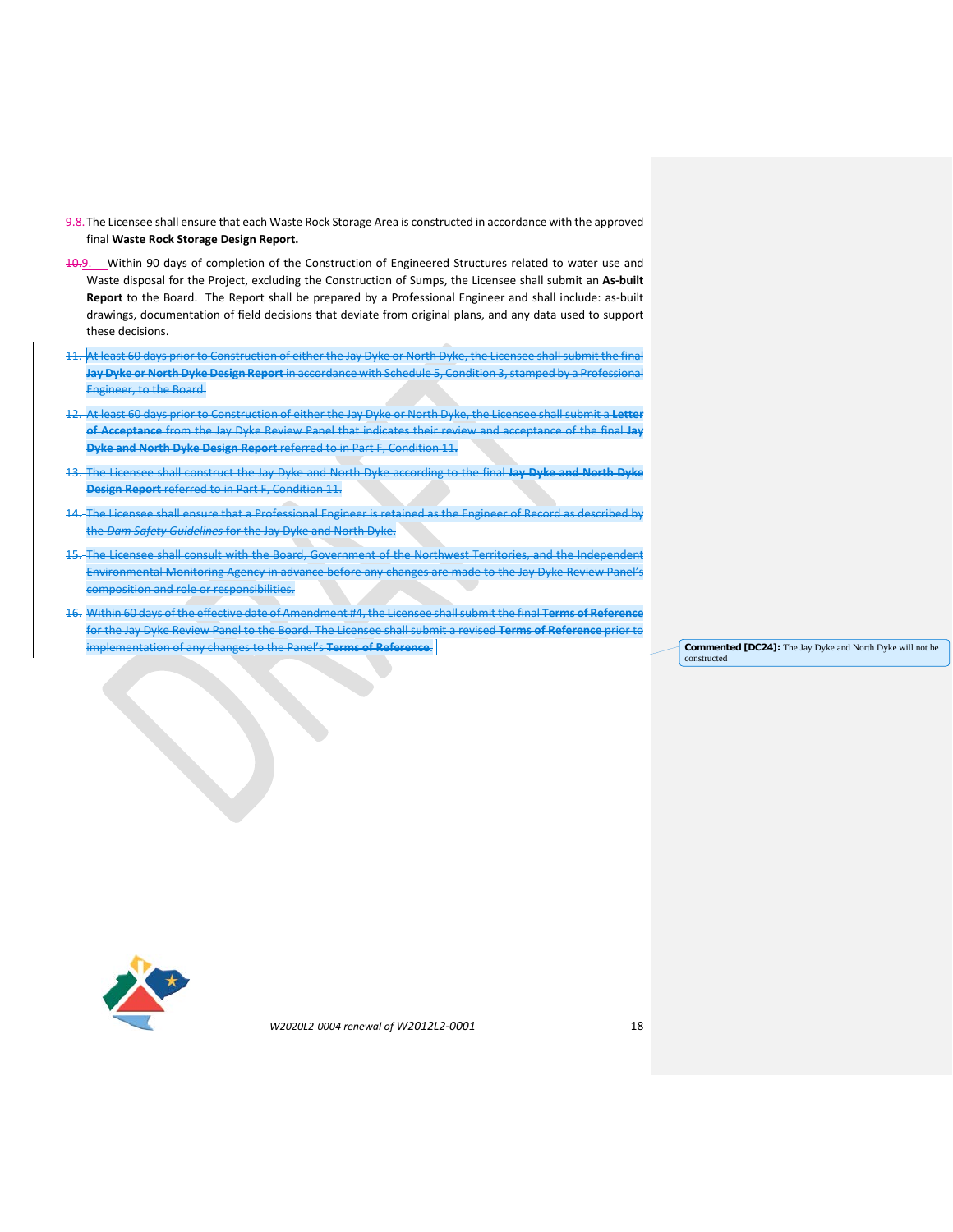### **PART G: Conditions Applying to Modifications**

- 1. The Licensee may, without written approval from the Board, carry out Modifications to Engineered Structures related to water use or Waste disposal provided the following requirements are met:
	- a) The Licensee has notified the Board and Inspector in writing of such proposed Modifications at least 45 days prior to beginning the Modifications;
	- b) The Modifications do not place the Licensee in contravention of either the Licence or the Act;
	- c) The Board has not, during the 45 days following notification of the proposed Modifications, informed the Licensee that review of the proposal will require more than 45 days;
	- d) The Board has not rejected the proposed Modifications; and
	- e) An Inspector has authorized the proposed Modifications and provided a letter of notification to the Board.
- 2. Modifications for which all of the conditions referred to in Part G, Condition 1, have not been met, may be carried out only with written approval from the Board.
- 3. Within 90 days of the completion of Modifications referred to in Part G, Conditions 1 and 2 of this Licence, the Licensee shall provide as-built drawings stamped by a Professional Engineer to the Board.
- 4. Prior to carrying out Modifications to the Waste Rock Storage Areas, the Licensee shall submit an updated **Design Report** to the Board for approval.
- Prior to carrying out Modifications to the Jay Dyke and/or North Dyke, the Licensee shall submit to the Board, an updated **Jay Dyke and North Dyke Design Report** and a **Letter of Acceptance** from the Jay Dyke Review Panel that indicates their review and acceptance of any Modifications proposed by the Licensee Licensee shall not carry out Modifications to the Jay Dyke or North Dyke until this is received by the Board. **Commented [DC25]:** The Jay Dyke and North Dyke will not be

constructed

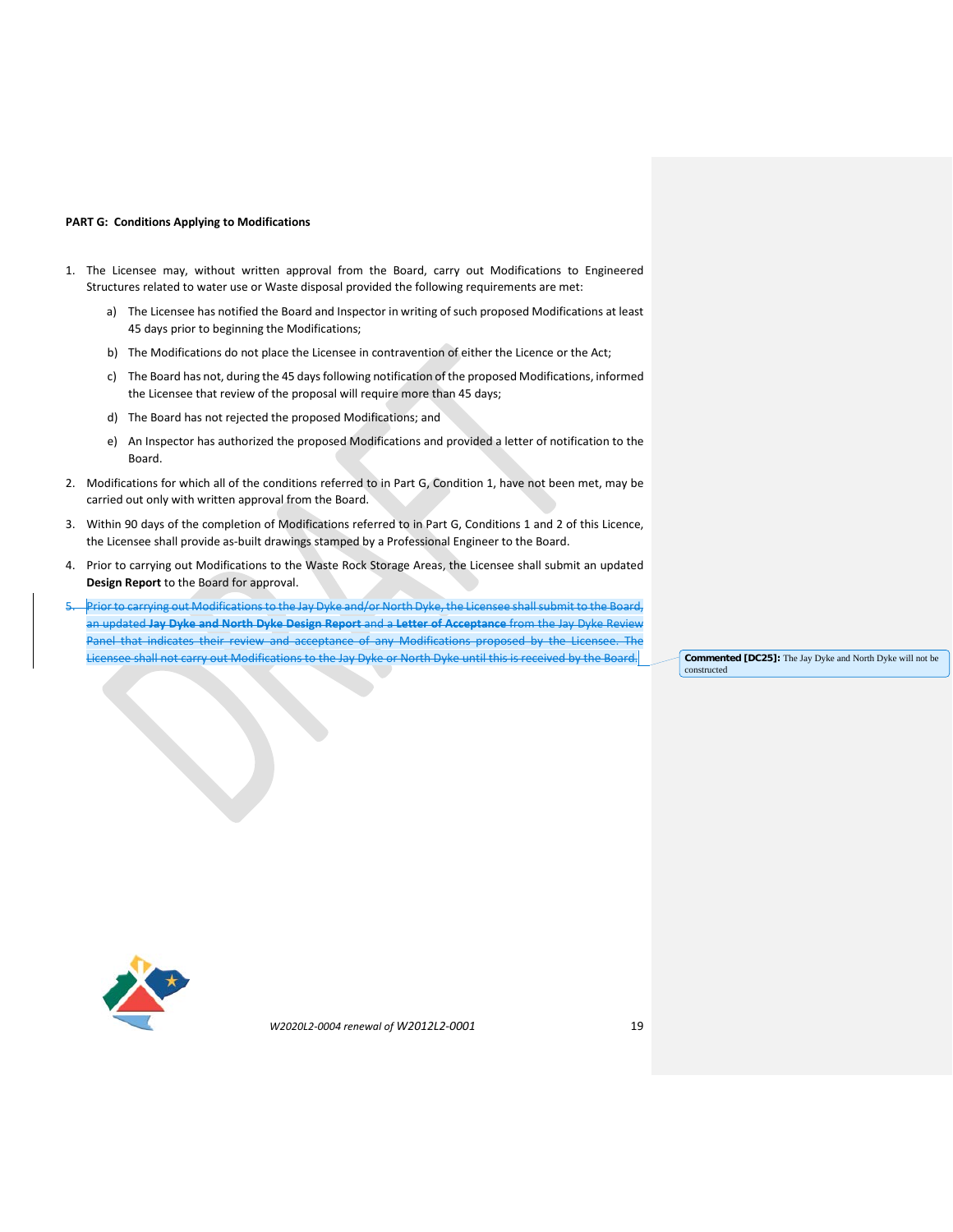#### **Part H: Conditions Applying to Waste Disposal**

- 1. Prior to January 31st, 2014, the Licensee shall submit a **Waste Management Plan** in accordance with the Mackenzie Valley Land and Water Board's *Guidelines for the Development of a Waste Management Plan,*  March 2011, or subsequent editions, to the Board for approval. The Plan shall describe how all Waste streams associated with the Project are managed, including references to other plans as necessary.
- 2. The Licensee shall submit a revised **Wastewater and Processed Kimberlite Management Plan,** in accordance with the detailed guidance set out in Schedule 6, Condition 1, to the Board for approval, at the following times:
	- a) A minimum of 60 days prior to the Construction of each of the Sable, Pigeon, and Lynx, and Point Lake-pits;
	- b) A minimum of 90 days prior to commencement of Dewatering of the area enclosed by the Jay Dyke and North Dyke to provide specific details related the scenarios (i.e., conditions and timing) unde which the potential water management contingency strategies for the Jay Development will be implemented;
	- e)b)A minimum of 90 days prior to the deposition of Processed Kimberlite into Panda and Koala pits to incorporate results of the freshwater cap optimization study required by Schedule 9, Condition 1(a);
	- d)c)Prior to the Misery pit reaching 40 percent of its storage capacity to include objectives, criteria, preliminary designs, triggers and Action Levels for potential operational water adaptive management strategies, based on operational monitoring data; and
	- e)d)As directed by the Board.
- 3. The Licensee shall submit a revised **Waste Rock and Ore Storage Management Plan** in accordance with the detailed guidance referred to in Schedule 6, Condition 2, to the Board for approval, at the following times:
	- a) A minimum of 90 days prior to the Construction of the Sable, Pigeon, Lynx, and Point LakeJay pits; and
	- b) As directed by the Board.
- 4. Within 90 days of the effective date of Amendment #4, the Licensee is to submit to the Board for approval a Jay Waste Rock Co-placement Study Design to optimize the co-placement strategy, determine the targe NP/AP ratio, and identify the scale of mixing that will prevent Acid Rock Drainage from the Jay Waste Rock Storage Area. This Design is to be in accordance with Schedule 6, Condition 3.
- 5.4.During the term of this Licence, the Licensee shall conduct a Seepage survey of all constructed ore stockpiles and Waste Rock Storage Areas in accordance with Schedule 6, Condition 4.
- 6.5.Seepage water is to be collected and managed in accordance with the approved **Waste Rock and Ore Storage Management Plan** referred to in Part H, Condition 3.
- 7.6.All Dams, dykes, and other structures designed and constructed to contain, withhold, divert, or retain water or Wastes must comply with the *Dam Safety Guidelines.*



*W2020L2-0004 renewal of W2012L2-0001* 20

| ╚             |                                                                                          |
|---------------|------------------------------------------------------------------------------------------|
|               | Commented [DC26]: Incorporates Point Lake                                                |
|               |                                                                                          |
|               |                                                                                          |
| u T           |                                                                                          |
|               |                                                                                          |
|               | Commented [DC27]: Dewatering of this area will not occur                                 |
| C             |                                                                                          |
|               |                                                                                          |
| ;             |                                                                                          |
| 5             |                                                                                          |
| ŧ             | <b>Commented [DC28]:</b> No longer necessary due to the removal of<br><b>Jay Project</b> |
|               |                                                                                          |
|               |                                                                                          |
|               |                                                                                          |
| ë             |                                                                                          |
|               |                                                                                          |
| ;             | Commented [DC29]: Incorporates Point Lake and removes Jay                                |
|               | Project from the Water Licence                                                           |
|               |                                                                                          |
|               |                                                                                          |
|               |                                                                                          |
| $\frac{1}{t}$ |                                                                                          |
|               |                                                                                          |
|               |                                                                                          |
|               | Commented [DC30]: Condition specific to Jay WRSA removed.                                |

General requirement for "identification of 'effective' neutralization potential in Waste Rock" is found in Schedule 6 Condition 2(g).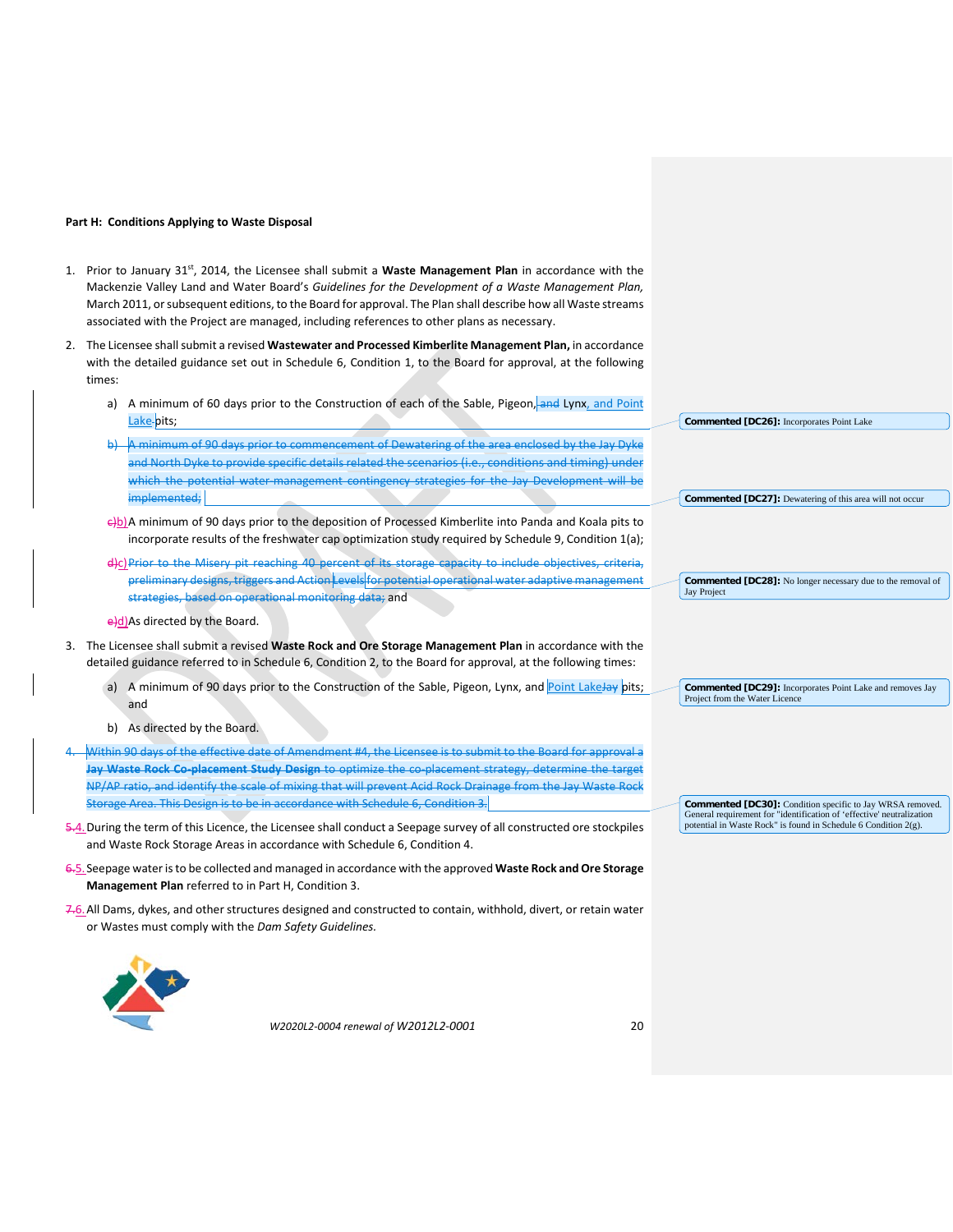#### 8.7.Two Rock Sedimentation Pond

- a) The Licensee shall construct, operate, and maintain Two Rock Sedimentation Pond to engineering standards such that:
	- i. a minimum Freeboard limit of 1.0 metre, or other Freeboard limit as recommended by a Professional Engineer, shall be maintained at all times;
	- ii. Seepage from the Two Rock Sedimentation Pond outlet dam is minimized at all times;
	- iii. any Seepage from the Two Rock Sedimentation Pond that occurs and does not meet effluent quality requirements, as specified in Part H, Condition 1524(d), shall be collected and immediately returned to the Two Rock Sedimentation Pond;
	- iv. any constructed facilities that are eroded are repaired immediately; and
	- v. when not used for Reclamation material, the solids fraction of the Sable Lake sediments and the solids fraction of the Wastes deposited, shall be permanently contained within the Two Rock Sedimentation Pond.
- b) Inspections of Two Rock Sedimentation Pond, pipeline(s), and catchment basin(s) shall be carried out weekly when operating or more frequently as directed by the Inspector and records of these inspections shall be kept for review.
- c) An inspection of Two Rock Sedimentation Pond shall be carried out annually by a Professional Engineer. The Professional Engineer's full **Geotechnical Inspection Report** shall be submitted to the Board within 90 days of the inspection, including a covering letter from the Licensee outlining an implementation plan to respond to the Professional Engineer's recommendations.

#### 9.8. Long Lake Containment Facility

- a) The Licensee shall construct, operate, and maintain the Long Lake Containment Facility to design specifications such that:
	- i. a minimum Freeboard limit of 5.5 metres (including 1.5 metres of Frozen Core and 4.0 metres of embankment material) for the perimeter dams shall be maintained at all times;
	- ii. a Freeboard limit of 1.0 metre for the intermediate dykes, or other Freeboard limit as recommended be a Professional Engineer, shall be maintained at all times;
	- iii. Seepage from the Long Lake Containment facility is minimized at all times;
	- iv. any Seepage from the Long Lake Containment Facility that occurs and does not meet effluent quality requirements as specified in Part H, Condition  $1524(a)$ , shall be collected and immediately returned to the Long Lake Containment Facility;
	- v. any constructed facilities that are eroded are repaired immediately; and
	- vi. the solids fraction of all Processed Kimberlite deposited in the Long Lake Containment Facility shall be permanently contained.

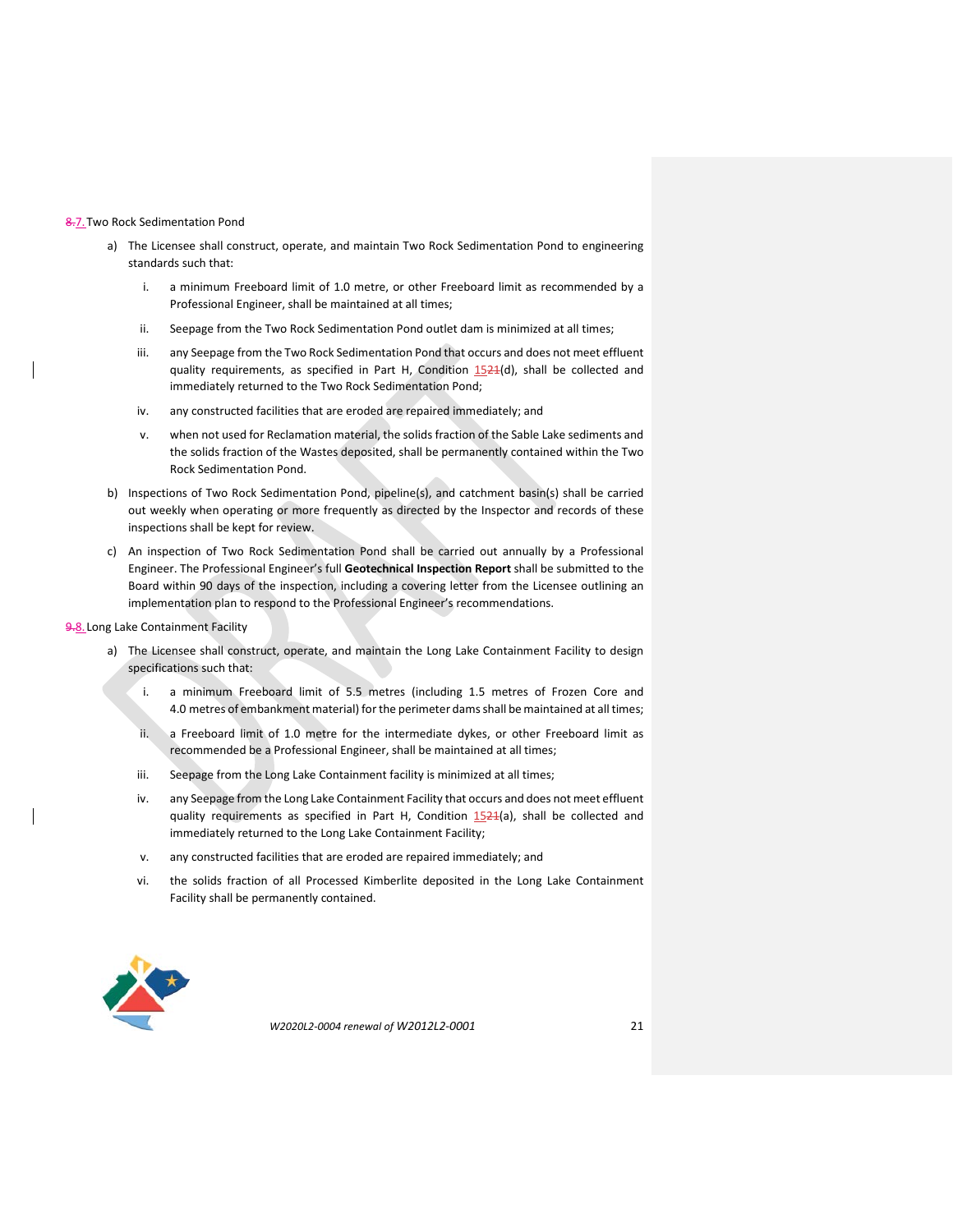- b) Weekly inspections of the Long Lake Containment Facility shall be carried out in consultation with a Professional Engineer and records of these inspections shall be kept for review. The Licensee shall perform more frequent inspections at the request of an Inspector; and
- c) An inspection of the Long Lake Containment Facility shall be carried out annually in July by a Professional Engineer. The Professional Engineer's full **Geotechnical Inspection Report** shall be submitted to the Board within 90 days of the inspection, including a covering letter from the Licensee outlining an implementation plan to respond to any recommendations made by the Professional Engineer.

#### 10.9. Phase 1 Tailings Containment Area

- a) The Licensee shall construct, operate, and maintain the Phase 1 Tailings Containment Area to design specifications such that:
	- i. a minimum Freeboard limit of 1.0 metre, or other Freeboard limit as recommended by a Professional Engineer, shall be maintained at all times;
	- ii. Seepage from the Phase 1 Tailings Containment Area is minimized at all times;
	- iii. any Seepage from the Phase 1 Tailings Containment Area that occurs and does not meet effluent quality requirements as specified in Part H, Condition 1521(a) shall be collected and immediately returned to the Phase 1 Tailings Containment Area; and
	- iv. any constructed facilities that are eroded are repaired immediately;
- b) Inspections of the Phase 1 Tailings Containment Area shall be carried out regularly in consultation with a Professional Engineer and records of these inspections shall be kept for review. The Licensee shall perform more frequent inspections at the request of an Inspector; and
- c) An inspection of the Phase 1 Tailings Containment Area shall be carried out annually in July by a Professional Engineer. The Professional Engineer's full **Geotechnical Inspection Report** shall be submitted to the Board within 90 days of the inspection, including a covering letter from the Licensee outlining an implementation plan to respond to any recommendations made by the Professional Engineer.

### 11.10. Collection and Settling Ponds

- a) The Licensee shall construct, operate, and maintain the Collection and Settling Ponds to design specifications such that:
	- i. a minimum Freeboard limit of 1.0 metre, or other Freeboard limit as recommended by a Professional Engineer, shall be maintained at all times;
	- ii. Seepage from the Collection and Settling Ponds is minimized at all times;
	- iii. any Seepage from the Collection and Settling Ponds that occurs and does not meet effluent quality requirements, as specified in Part H, Condition 1521(b) for those facilities associated with the Misery Development, Condition  $1524(d)$  for those facilities associated with the Sable Development, Condition 21(e) for those facilities associated with the Jay Deve and Condition 1524(a) for those facilities associated with the remainder of the Project, shall

**Commented [DC31]:** Reflects removal of Jay Project from the Water Licence

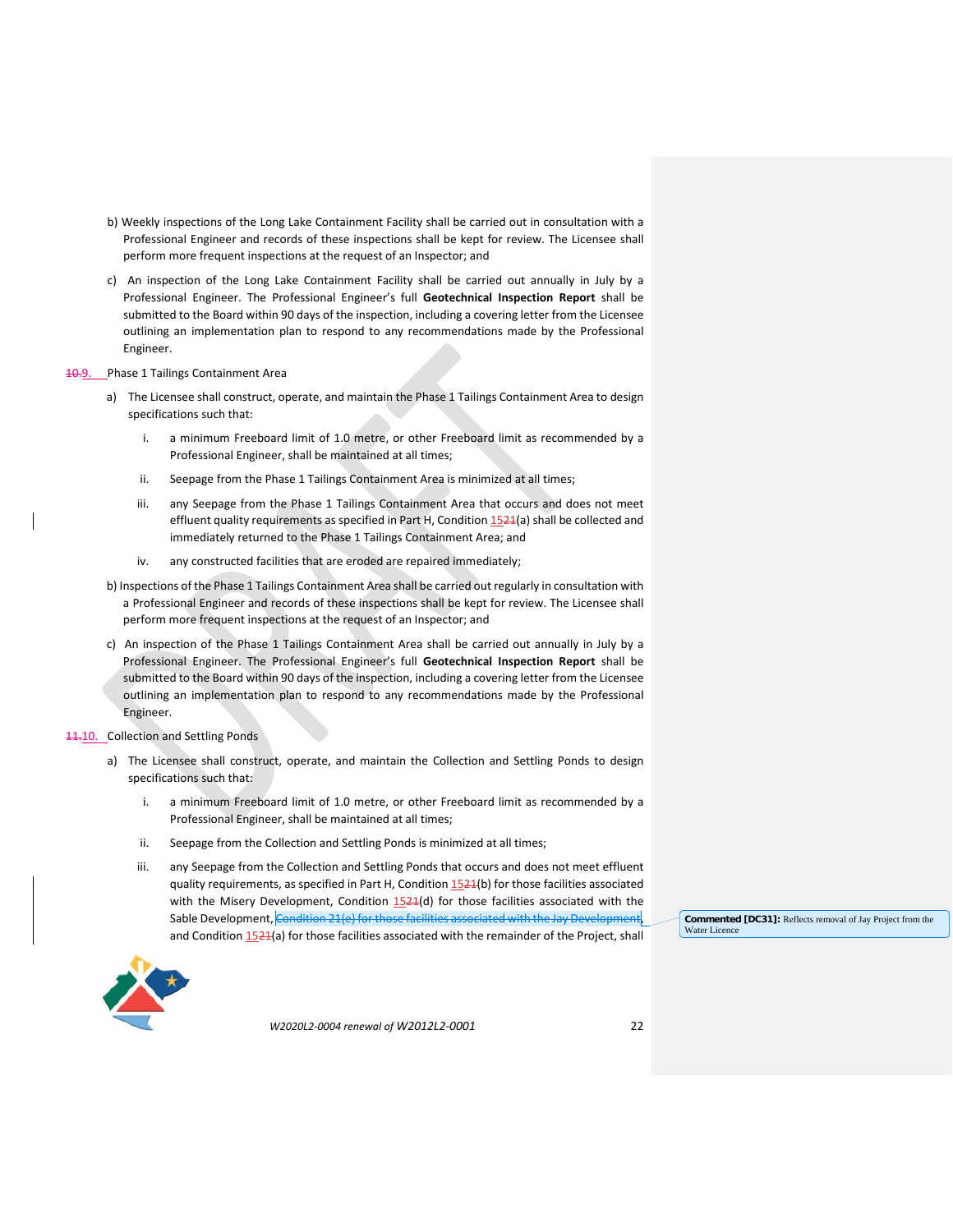be collected and immediately returned to the Collection and Settling Ponds, the Long Lake Containment Facility, the Two Rock Sedimentation Pond, the Misery Pit Minewater Management Facility, the process plant, or another location approved by the Board; and

- iv. any constructed facilities that are eroded are repaired immediately.
- b) Inspections of the Collection and Settling Ponds shall be carried out regularly in consultation with a Professional Engineer and records of these inspections shall be kept for review. The Licensee shall perform more frequent inspections at the request of an Inspector; and
- c) An inspection of the Collection and Settling Ponds shall be carried out annually in July by a Professional Engineer. The Professional Engineer's full **Geotechnical Inspection Report** shall be submitted to the Board within 90 days of the inspection, including a covering letter from the Licensee outlining an implementation plan to respond to any recommendations made by the Professional Engineer.

# 12. Jay Dyke and North Dyke

- a) The Licensee shall construct, operate, and maintain the Jay Dyke and North Dyke to engineering standards such that at a minimum they comply with the *Dam Safety Guidelines,* and are in accordance with the following:
	- i. A minimum Freeboard limit of 1.4 meters for the North Dyke and 1.7 meters for the Jay Dyke, or other Freeboard limits as recommended by a Professional Engineer, shall be maintained at all times.
	- Prior to the implementation of a Freeboard limit different from that described in Part H, Condition 12(a)(i), the Licensee shall submit a **Letter of Acceptance** from the Jay Dyke Review Panel that indicates their review and acceptance of the revised Freeboard limit.
- b) The Licensee shall install and maintain geotechnical instrumentation in the Water Retention Dykes as described in the **Jay Dyke and North Dyke Final Design Report,** described in Part F, Condition 11;
- c) Weekly inspections of the Jay Dyke and North Dyke shall be conducted and the records of these inspections and all monitoring records shall be kept for review upon request of an Inspector;
- d) Any deterioration or erosion of any Engineered Structures associated with the Jay Dyke and/or North Dyke shall be reported to an Inspector and repaired immediately; and
- e) An inspection of the Jay Dyke and North Dyke shall be carried out annually in July by a Professional Engineer. The Professional Engineer's full **Geotechnical Inspection Report** shall be submitted to the Board within 90 days of the inspection, including a covering letter from the Licensee outlining an implementation plan for addressing each of the Engineer's recommendations.
- The Licensee shall conduct Dam Safety Reviews of the Jay Dyke and North Dyke commencing five years following the completion of Dewatering of the area enclosed by the Jay Dyke and North Dyke, and every five years thereafter or at a frequency approved by the Board.
- 14. The Dam Safety Reviews shall be conducted in accordance with the *Dam Safety Guidelines* by a Professional Engineer. The timing of the Dam Safety Review inspection will be at the discretion of the review Engineer conducting the Inspection.

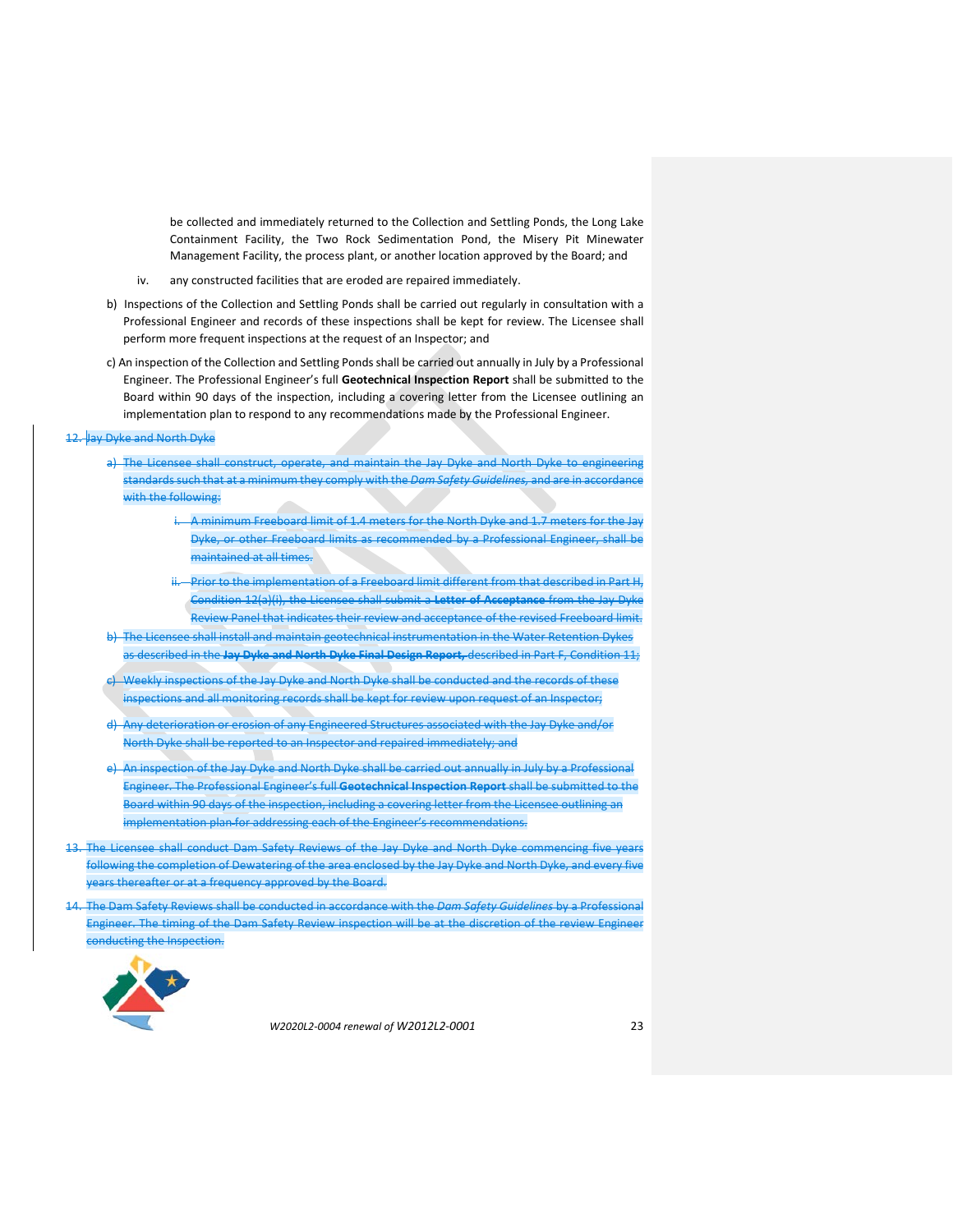| Within six months of completing the Dam Safety Review inspection referred to in Part H, Condition 13, the                   |                                                                 |
|-----------------------------------------------------------------------------------------------------------------------------|-----------------------------------------------------------------|
| Licensee shall submit to the Board:                                                                                         |                                                                 |
| the Engineer's Dam Safety Review Report; and,                                                                               |                                                                 |
| an Implementation Plan outlining how the Licensee will respond to each recommendation in the                                |                                                                 |
| Engineer's Dam Safety Review Report, including a rationale for any decisions that deviate from the                          |                                                                 |
| Engineer's recommendations.                                                                                                 |                                                                 |
| Within nine months of completing a Dam Safety Review inspection under Part H, Condition 13, the Licensee                    |                                                                 |
| shall submit to the Board a <mark>Letter of Acceptance</mark> from the Jay Dyke Review Panel indicating their review and    |                                                                 |
| acceptance of the Implementation Plan described in Part H. Condition 15(b).                                                 | <b>Commented [DC32]:</b> Jay Dyke and North Dyke will not be    |
| 47.11. The Licensee shall provide water sampling results to an Inspector no later than five days prior to any               | constructed                                                     |
| planned Discharge of water or Waste to the Receiving Environment. Discharge shall not commence until                        |                                                                 |
| authorized in writing by an Inspector.                                                                                      |                                                                 |
|                                                                                                                             |                                                                 |
|                                                                                                                             |                                                                 |
| 18.12. Following completion of initial Dewatering, as described in the approved Lynx Lake Dewatering Plan                   |                                                                 |
| required under Part E, Condition 2, all water from the Lynx Development shall be directed to the King Pond                  |                                                                 |
| Settling Facility, unless otherwise approved by the Board.                                                                  |                                                                 |
| 19. Following completion of initial Dewatering, as described in the approved Jay Dyke and North Dewatering                  |                                                                 |
| Plan required under Part E, Condition 3, all water from the Jay Development shall be directed to the Misery                 |                                                                 |
| Pit Minewater Management Facility and/or Lynx pit, unless otherwise authorized by the Board.                                | <b>Commented [DC33]:</b> Dewatering of this area will not occur |
| 20.13. All water from the Misery Underground Development shall be directed to the King Pond Settling Facility               |                                                                 |
| and/or Lynx pit, unless otherwise approved by the Board.                                                                    |                                                                 |
| 24.14. Following completion of initial Dewatering, as described in the approved Point Lake Dewatering Plan                  |                                                                 |
| required under Part E, Condition 1, all minewater from the Point Lake Development, except the overburden                    |                                                                 |
| stockpile, shall be directed to the King Pond Settling Facility and/or Lynx pit, unless otherwise approved by<br>the Board. | <b>Commented [DC34]:</b> Incorporates the Point Lake Dewatering |

22.15. Effluent Quality Criteria (EQC)

a) All water or Waste from the Project that enters the Receiving Environment, including all Discharges at Surveillance Network Program Station 1616-30, but excluding those Discharges listed in Part H, Conditions  $1521(b)$ ,  $1521(c)$ ,  $1521(d)$ ,  $21(e)$ , and  $1725$ , shall meet the following effluent quality requirements:

| Parameter             | <b>Maximum Average</b><br>Concentration<br>(mg/L) | <b>Maximum Concentration of</b><br><b>Any Grab Sample</b><br>(mg/L) |
|-----------------------|---------------------------------------------------|---------------------------------------------------------------------|
| Dissolved Aluminum    | 0.1                                               | 0.2                                                                 |
| <b>Total Antimony</b> | 0.01                                              | 0.02                                                                |
| <b>Total Arsenic</b>  | 0.004                                             | 0.008                                                               |
| Chloride              | 116.6(In[Hardness])-204.1                         | 2(116.6(ln[Hardness])-204.1)                                        |
| Nitrate – N           | (0.9518(ln[Hardness])-2.032)                      | 2(e <sup>(0.9518(ln[Hardness])-2.032)</sup> )                       |
| Nitrite – N           | 0.06                                              | 0.12                                                                |



*W2020L2-0004 renewal of W2012L2-0001* 24

**Commented [DC35]:** Reflects removal of Jay Project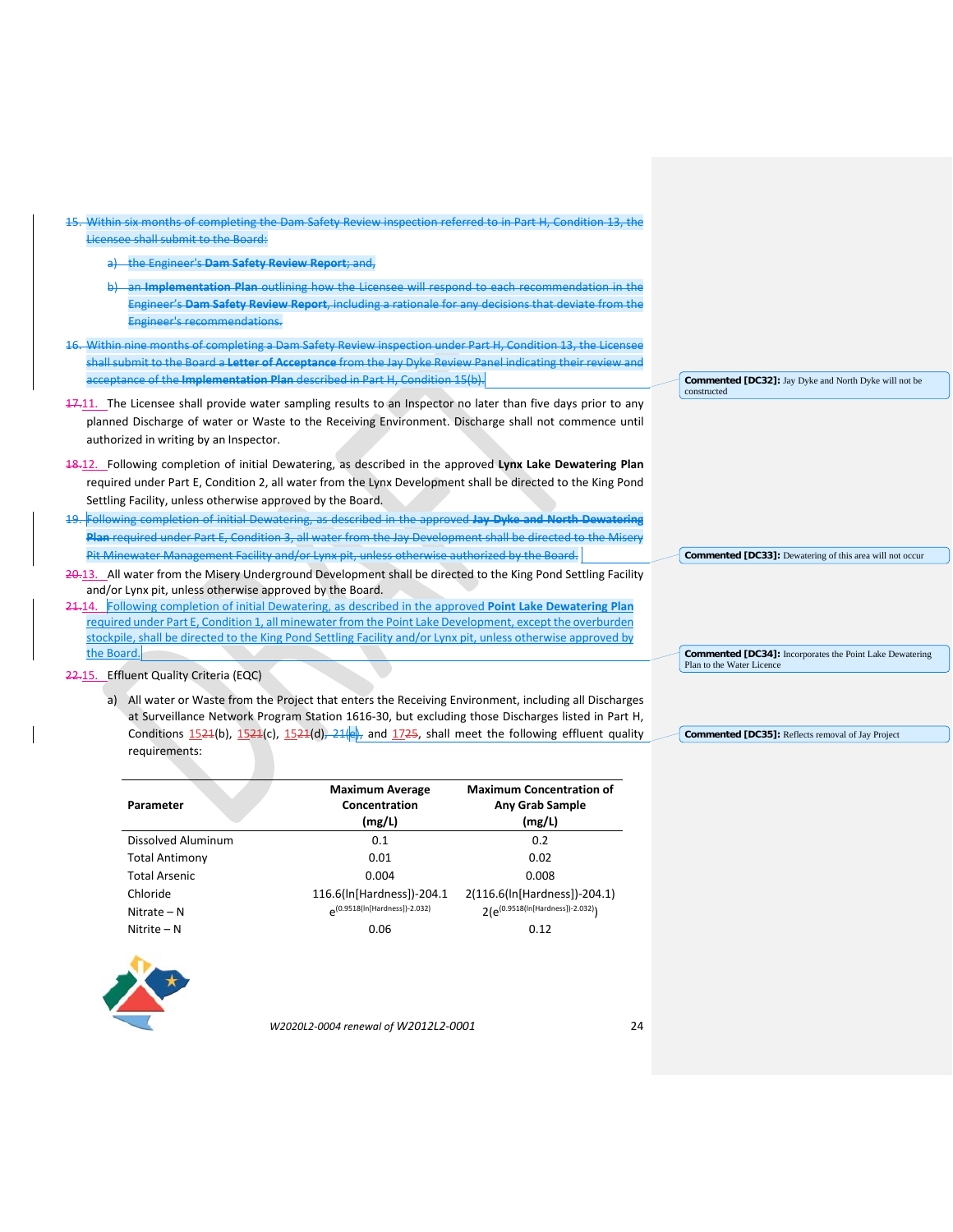| Parameter                           | <b>Maximum Average</b><br>Concentration<br>(mg/L) | <b>Maximum Concentration of</b><br><b>Any Grab Sample</b><br>(mg/L) |
|-------------------------------------|---------------------------------------------------|---------------------------------------------------------------------|
| Potassium                           | 53                                                | 103                                                                 |
| <b>Total Selenium</b>               | 0.001                                             | 0.002                                                               |
| <b>Total Strontium</b>              | 3.0                                               | 6.0                                                                 |
| Sulphate                            | (0.9116(In[Hardness])+1.712)                      | $2(e^{(0.9116(ln[Hardness])+1.712)})$                               |
| <b>Total Suspended Solids</b>       | 15                                                | 25                                                                  |
| <b>Total Petroleum Hydrocarbons</b> | 3.0                                               | 5.0                                                                 |

Hardness to be used in the equations shown above is the hardness as analyzed from the sample collected at the same time at Surveillance Network Program Station 1616-30, with the following limits:

- i. for nitrate and chloride: up to a maximum hardness of 160 mg/L (if hardness exceeds 160 mg/L, 160 mg/L will be used in the equations); and
- ii. for sulphate: up to a maximum hardness of 115 mg/L (if hardness exceeds 115 mg/L, 115 mg/L will be used in the equations).

A quick-reference table of EQC for chloride, nitrate, and sulphate is included in Schedule 6, Condition 58.

b) All water or Waste from the Lynx and Misery Developments that enters the Receiving Environment, including all Discharges at Surveillance Network Program Station 1616-43, but excluding those listed in Part H, Conditions  $1524$  (c) and  $1725$  shall meet the following effluent quality requirements:

| <b>Maximum Average</b><br>Concentration         | <b>Maximum Concentration of</b><br>Any Grab Sample<br>(mg/L)                                                  |
|-------------------------------------------------|---------------------------------------------------------------------------------------------------------------|
|                                                 | 0.34                                                                                                          |
|                                                 | 3.4                                                                                                           |
| 0.0085                                          | 0.017                                                                                                         |
|                                                 | $3.4 \times [(10^{[0.83\text{log(Cujo Lake Hardness})}$                                                       |
| $^{-2.46}$ ]/1000]                              | $^{-2.46}$ ]/1000]                                                                                            |
| 1.7×[116.6×ln(Cujo Lake<br>Hardness)-204.1]     | Minimum of:<br>3.4×[116.6×ln(Cujo Lake<br>Hardness)-204.1<br><b>OR</b><br>1 0[0.297 log(KPSF Hardness)+2.232] |
| 0.0017                                          | 0.0034                                                                                                        |
| 0.0034                                          | 0.007                                                                                                         |
| 0.51<br>$1.7(e^{(0.9518(ln[Hardness])-2.032)})$ | $\mathbf{1}$<br>3.4(e(0.9518(In[Hardness])-2.032))                                                            |
| 0.017                                           | 0.034                                                                                                         |
| W2020L2-0004 renewal of W2012L2-0001            |                                                                                                               |
|                                                 | (mg/L)<br>0.17<br>1.7<br>$1.7$ X $[(10^{[0.83\text{log(Cujo Lake Hardness})}$                                 |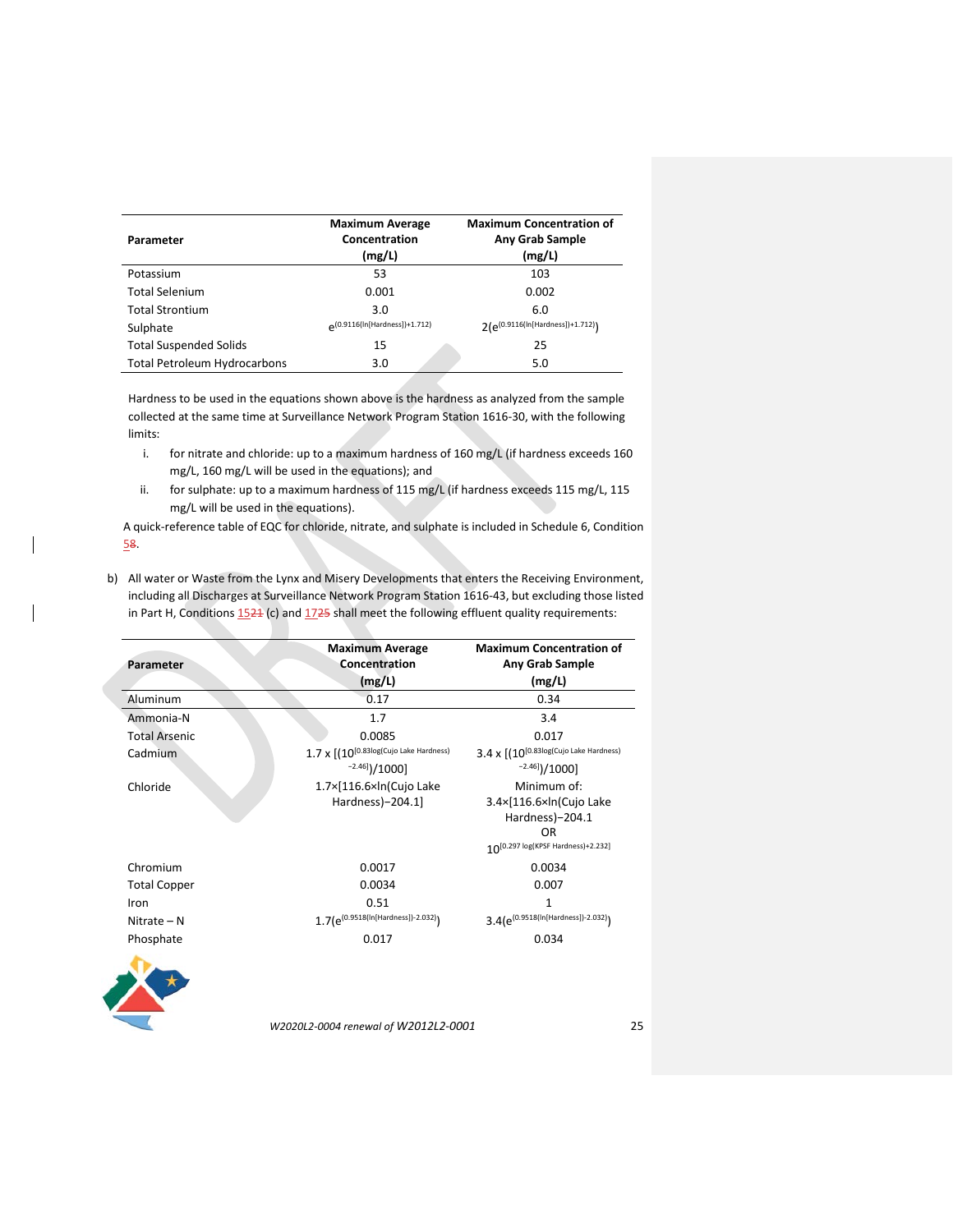| Parameter                           | <b>Maximum Average</b><br>Concentration<br>(mg/L) | <b>Maximum Concentration of</b><br><b>Any Grab Sample</b><br>(mg/L) |
|-------------------------------------|---------------------------------------------------|---------------------------------------------------------------------|
| Potassium                           | 41                                                | 82                                                                  |
| Sulphate                            | 1.7(e <sup>(0.9116(ln[Hardness])+1.712)</sup> )   | (0.4163(In[Hardness])+4.878)                                        |
| <b>Total Suspended Solids</b>       | 15                                                | 25                                                                  |
| Uranium                             | 0.026                                             | 0.033                                                               |
| <b>Total Petroleum Hydrocarbons</b> | 3.0                                               | 5.0                                                                 |

Hardness to be used in the equations shown above is the hardness as analyzed from the most recent sample collected during open water at Surveillance Network Program Station 1616-48 (Cujo Lake), with the following limits:

- i. for Maximum Average Concentration for chloride: up to a maximum hardness of 160 mg/L (if hardness exceeds 160 mg/L, 160 mg/L will be used in the equation);
- ii. for the maximum concentration of any grab sample for chloride: up to a maximum hardness of 300 mg/L in KPSF (if hardness exceeds 300 mg/L, 300 mg/L will be used in the second equation for the maximum concentration of any grab sample); and
- iii. for cadmium: up to a maximum hardness of 280 mg/L (if hardness exceeds 280 mg/L, 280 mg/L will be used in the equations).
- iv. for nitrate: up to a maximum hardness of 160 mg/L (if hardness exceeds 160 mg/L, 160 mg/L will be used in the equations); and
- v. for sulphate: up to a maximum hardness of 65 mg/L (if hardness exceeds 65 mg/L, 65 mg/L will be used in the equations).

A quick-reference table of EQC for nitrate and sulphate is included in Schedule 6, Condition 58.

c) All Discharges from Desperation Pond at Surveillance Network Program Station 1616-47 shall meet the following effluent quality requirements:

| Parameter                           | <b>Maximum Average</b><br>Concentration<br>(mg/L) | <b>Maximum Concentration of</b><br>Any Grab Sample (mg/L) |
|-------------------------------------|---------------------------------------------------|-----------------------------------------------------------|
| Ammonia-N                           | 1.34                                              | 2.68                                                      |
| <b>Total Copper</b>                 | 0.004                                             | 0.008                                                     |
| Nitrate $- N$                       | $2.27(e^{(0.9518(ln[Hardness])-2.032)})$          | $4.54(e^{(0.9518(ln[Hardness])-2.032)})$                  |
| Potassium                           | 41                                                | 82                                                        |
| Sulphate                            | 2.27(e(0.9116(ln[Hardness])+1.712))               | (0.4163(In[Hardness])+4.878)                              |
| <b>Total Suspended Solids</b>       | 15                                                | 25                                                        |
| <b>Total Petroleum Hydrocarbons</b> | 3.0                                               | 5.0                                                       |

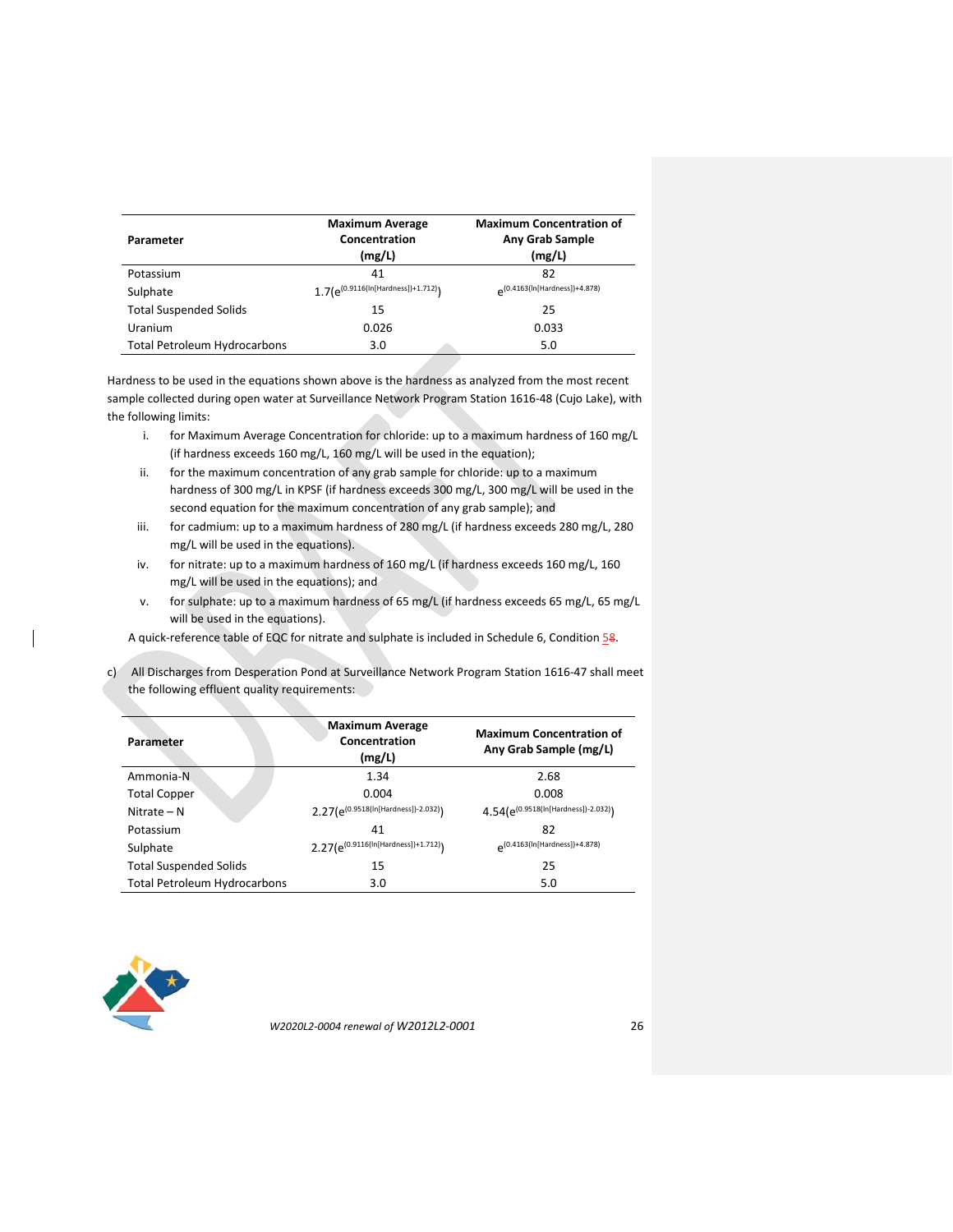Hardness to be used in the equations shown above is the hardness as analyzed from the most recent sample collected during open water at Surveillance Network Program Station 1616-47, with the following limits:

- i. for nitrate: up to a maximum hardness of 160 mg/L (if hardness exceeds 160 mg/L, 160 mg/L will be used in the equations); and
- ii. for sulphate: up to a maximum hardness of 65 mg/L (if hardness exceeds 65 mg/L, 65 mg/L will be used in the equations).

A quick-reference table of EQC for nitrate and sulphate is included in Schedule 6, Condition 58.

d) All water or Waste from the Sable Development that enters the Receiving Environment, including Discharges at Surveillance Network Program Station 0008-Sa3, but excluding those Discharges listed in Part H, Condition  $1725$  shall meet the following effluent quality requirements:

| Parameter                           | <b>Maximum Average</b><br>Concentration<br>(mg/L) | <b>Maximum</b><br><b>Concentration of</b><br><b>Any Grab Sample</b><br>(mg/L) |
|-------------------------------------|---------------------------------------------------|-------------------------------------------------------------------------------|
| <b>Total Ammonia-N</b>              | 4.0                                               | 8.0                                                                           |
| <b>Total Aluminum</b>               | 1.0                                               | 2.0                                                                           |
| <b>Total Arsenic</b>                | 0.050                                             | 0.10                                                                          |
| <b>Total Copper</b>                 | 0.02                                              | 0.04                                                                          |
| <b>Total Cadmium</b>                | 0.0015                                            | 0.003                                                                         |
| <b>Total Chromium</b>               | 0.02                                              | 0.04                                                                          |
| <b>Total Lead</b>                   | 0.01                                              | 0.02                                                                          |
| <b>Total Zinc</b>                   | 0.03                                              | 0.06                                                                          |
| <b>Total Nickel</b>                 | 0.05                                              | 0.1                                                                           |
| Nitrite-N                           | 1.0                                               | 2.0                                                                           |
| Nitrate-N                           | 20.0                                              | 40.0                                                                          |
| <b>Total Suspended Solids</b>       | 15.0                                              | 25.0                                                                          |
| <b>Total Petroleum Hydrocarbons</b> | 3.0                                               | 5.0                                                                           |
| Turbidity                           | <b>10 NTU</b>                                     | 15 NTU                                                                        |
| <b>Total Phosphorus</b>             | 0.2                                               | 0.4                                                                           |

e) All water or Waste from the Jay Development that enters the Receiving Environment, Discharges at Surveillance Network Program Station Jay-0005a/b, but excluding those listed i H, Condition 25, shall meet the following effluent quality requirements:

| Daramotor<br><del>rarameter</del>          | <b>Maximum Average</b><br>Concontration<br><del>concentration</del><br>$(m\sigma/l)$<br>$\frac{1}{2}$ | Mavimum Concentration of<br>Any Grah Sample (ma/l)<br><del>nny uraw sampic (mg/s)</del> | Annual<br>mmaa<br><b>Loading</b><br>tvaams<br>Limit |
|--------------------------------------------|-------------------------------------------------------------------------------------------------------|-----------------------------------------------------------------------------------------|-----------------------------------------------------|
| <sup>n</sup> hlarida<br><del>enronae</del> | laccar at<br><b>STATISTICS</b>                                                                        | (0.297(Log[Effluent Hardness])+2.232)                                                   |                                                     |

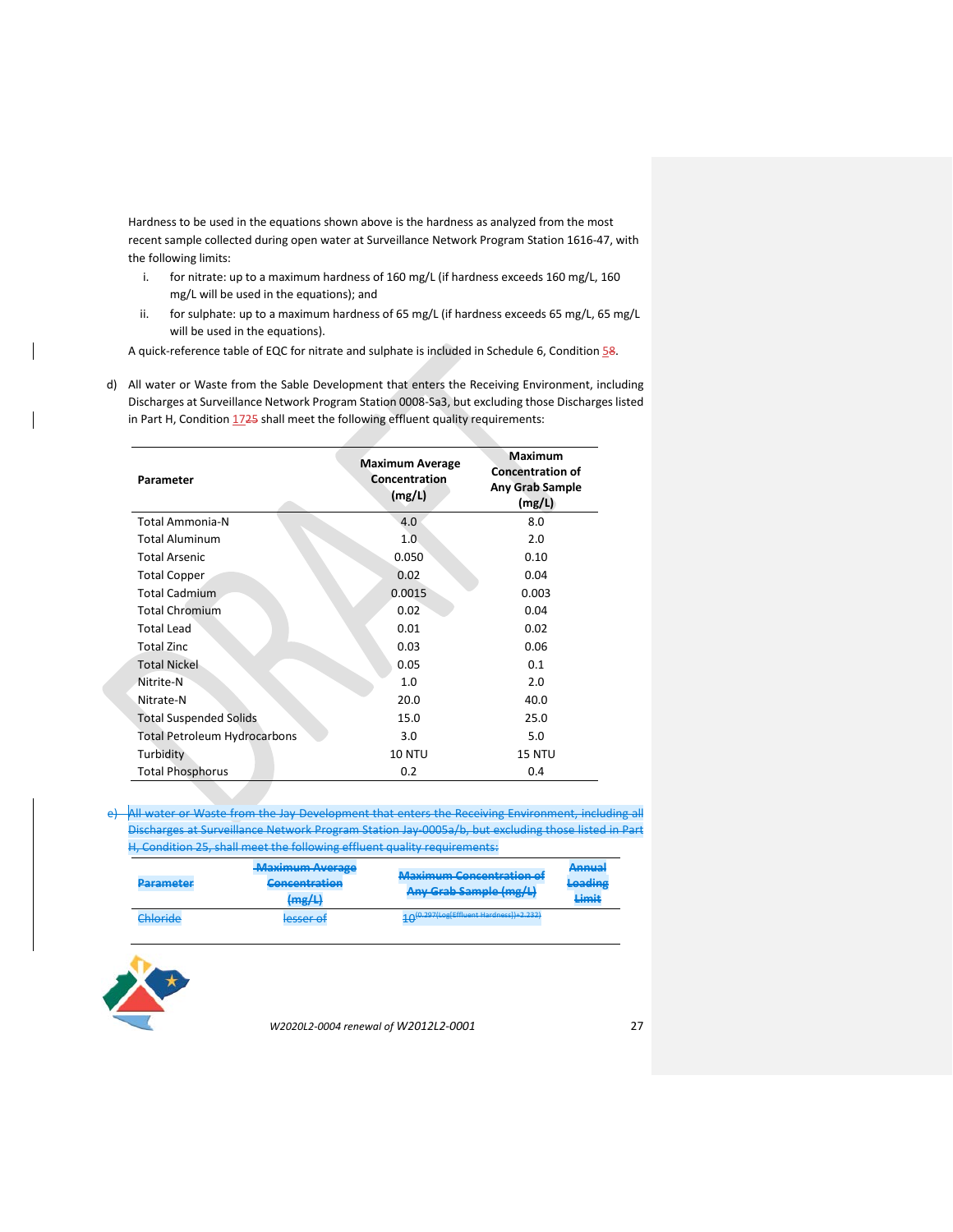| Parameter                                        | <b>Maximum Average</b><br>Concentration<br>(mg/L)                                                      | <b>Maximum Concentration of</b><br>Any Grab Sample (mg/L)                               | Annual<br>Loading<br>Limit |
|--------------------------------------------------|--------------------------------------------------------------------------------------------------------|-----------------------------------------------------------------------------------------|----------------------------|
|                                                  | 0.8215(((116.6(In[hardness])-<br>204.1)13,920,000-<br>3,192,000)/1,152,000)                            |                                                                                         |                            |
|                                                  | $\overline{a}$                                                                                         |                                                                                         |                            |
|                                                  | 10(0.297(Log[Effluent Hardness])+2.232)                                                                |                                                                                         |                            |
| <b>Nitrate</b>                                   | $0.8215$ ( $(e^{(0.9518(ln[hardness])}$<br>2.032) <sub>13,920,000</sub><br>38,300)/1,152,000) (mg N/L) | $1.6483(((e^{(0.9518(ln[hardness])}$<br>2.032) 13,920,000<br>38,300)/1,152,000) (mgN/L) |                            |
| Total                                            | $9$ (mg N/L)                                                                                           | $14$ (mgN/L)                                                                            |                            |
| Ammonia                                          |                                                                                                        |                                                                                         |                            |
| <b>Total</b><br>Phosphorus                       |                                                                                                        |                                                                                         | 130-890<br>(kg P/yr)       |
| Cadmium                                          | 0.0002                                                                                                 | 0.0003                                                                                  |                            |
| Chromium                                         | 0.003                                                                                                  | 0.006                                                                                   |                            |
| Cobalt                                           | 0.02                                                                                                   | 0.04                                                                                    |                            |
| <b>Copper</b>                                    | 0.006                                                                                                  | 0.02                                                                                    |                            |
| <del>lron</del>                                  | $\overline{2}$                                                                                         | 4                                                                                       |                            |
| Lead                                             | 0.02                                                                                                   | 0.04                                                                                    |                            |
| Uranium                                          | 0.033                                                                                                  | 0.033                                                                                   |                            |
| Dissolved<br>Aluminum                            | 0.4                                                                                                    | 0.8                                                                                     |                            |
| Total<br><b>Suspended</b><br><b>Solids</b>       | 15                                                                                                     | 25                                                                                      |                            |
| <b>Total</b><br>Petroleum<br><b>Hydrocarbons</b> | 3.0                                                                                                    | 5.0                                                                                     |                            |

In the equations shown above, hardness refers to lake hardness, as analyzed in the most recent sample at SNP station Jay-0005c, and effluent hardness is analyzed in the most recent sample collected at SNP station Jay-0005a/b, with the following limits:

- i. for nitrate and chloride: a maximum hardness of 160 mg/L at SNP station Jay 0005c (if Hardness exceeds 160 mg/L, 160 mg/L will be used in the equations);
- i. for chloride: a maximum effluent hardness of 300 mg/L at station Jay-0005a/b (if effluent hardness exceeds 300 mg/L, 300 mg/L will be used in the equations);

The total phosphorus annual loading limit is variable depending on the year of Discharge: Refer to Schedule 6 Condition 8 for limits that apply each year. Operational Discharge from Misery pit shall

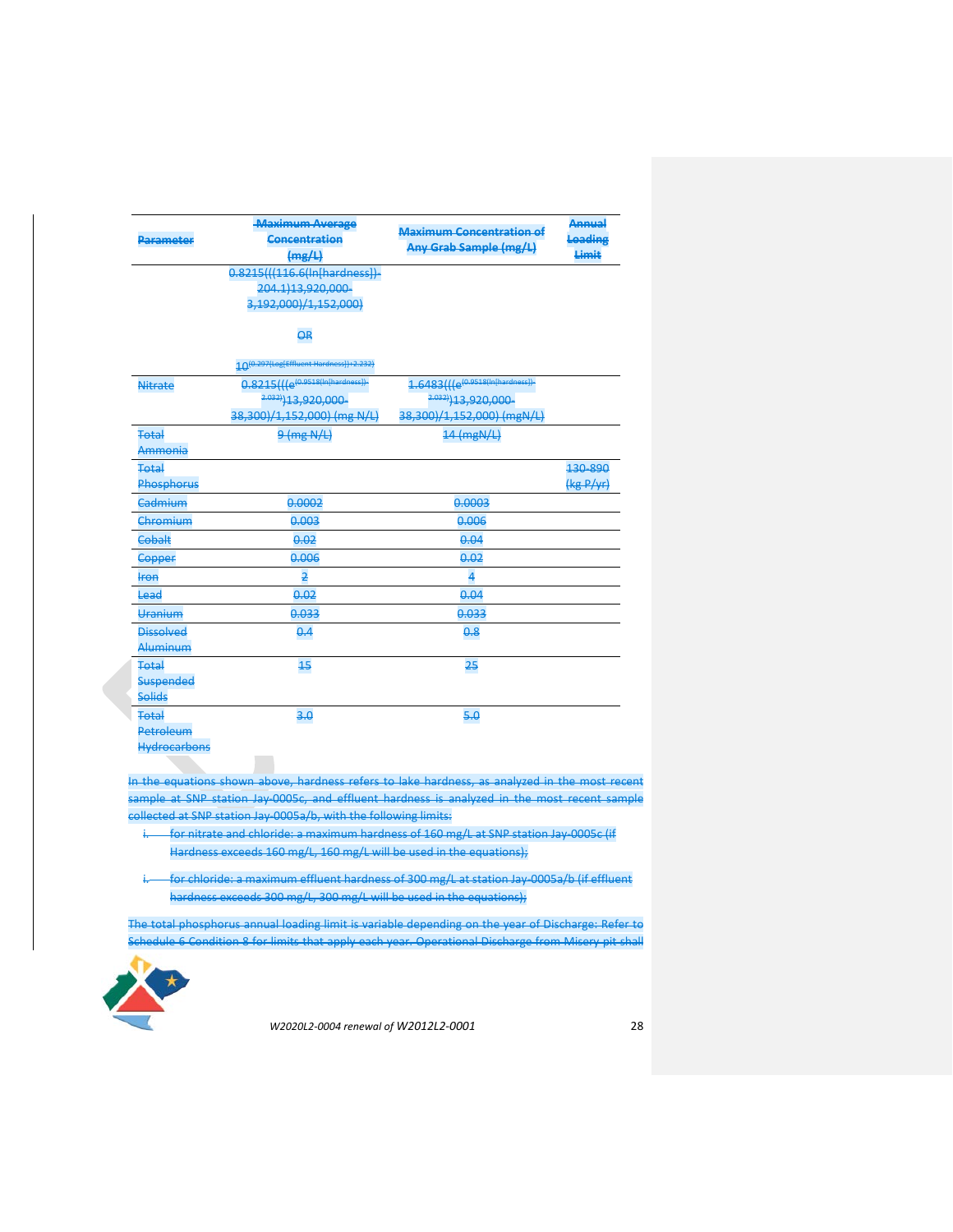be managed to prevent the appearance of any visible hydrocarbon film on the surface of Lac du Sauvage. A quick-reference table of EQC for chloride, total phosphorus, and nitrate is included in Schedule 6, Condition 8.

- $\frac{f}{f}e$ ) Any water or Waste from the Project that enters the Receiving Environment shall have a pH between 6.0 and 9.0, except surface runoff which shall have a pH between 5.0 and 9.0; and
- g)f) All water or Waste from the Project that enters the Receiving Environment, including Discharges at Surveillance Network Program Station 1616-30, 1616-43, and 0008-Sa3, and Jay-0005a/b shall be non-acutely toxic as determined by the acute toxicity tests described in Part A in the attached Surveillance Network Program.
- 23. With submission of the revised Wastewater and Process Kimberlite Management Plan, required by Part H, Condition 2(d), the Licensee shall submit a **Misery Pit Update Report** to the Board. This Report shall include at minimum:
	- a) summary comparing model predictions against measured water quality data in Misery pit, including but not limited to TDS and chloride;
	- b) description of the stability of meromixis in Misery pit; and
	- c) description of whether any additional evaluation is required.
- 24. At least two years prior to Discharge from the Misery pit, the Licensee will submit a **Misery Pit Water Quality Report** in accordance with Schedule 6, Condition 5 on the updated water quality model to the Board for approval. Discharge shall not occur from Misery pit until this Report is approved by the Board.
- 25.16. The Licensee shall direct all piped and pumped Sewage to the Sewage Treatment Facilities, or as otherwise approved by the Board.
- 26.17. All surface runoff during the Construction or Modification of any facilities designed to withhold, divert, or retain such runoff up to the end of Construction, as per the **Construction Plan**, shall prior to Discharge meet the criteria mentioned in Part H, Condition 1521(a), (b), (c), (d), or (e) except for the following criterion:

| Parameter              | <b>Maximum Average</b><br>Concentration | <b>Maximum Concentration of</b><br>Any Grab Sample |
|------------------------|-----------------------------------------|----------------------------------------------------|
| total suspended solids | 50 $mg/L$                               | $100$ mg/L                                         |

- 27. The Licensee shall ensure that Construction of the Jay Dyke and North Dyke, and associated in lake activities, meet the following criteria at SNP Station Jay-0010 to Jay-0015 inclusive, when active:
	- a) the maximum concentration for TSS remain below 50 mg/L in any daily sample;
	- b) the average concentration over any 30-day period shall not exceed 25 mg/L TSS;
	- all samples shall be taken on a depth-integrated basis; and
	- each depth-integrated sample shall consist of a continuous sample taken between 1 m from the lake bottom to 1 m below the lake surface.

**Commented [DC39]:** Jay Dyke and North Dyke will not be constructed



*W2020L2-0004 renewal of W2012L2-0001* 29

**Commented [DC36]:** Reflects removal of the Jay Project from the Water Licence

**Commented [DC37]:** SNP station to be removed from Annex B

**Commented [DC38]:** These are specific to Jay Project and can be removed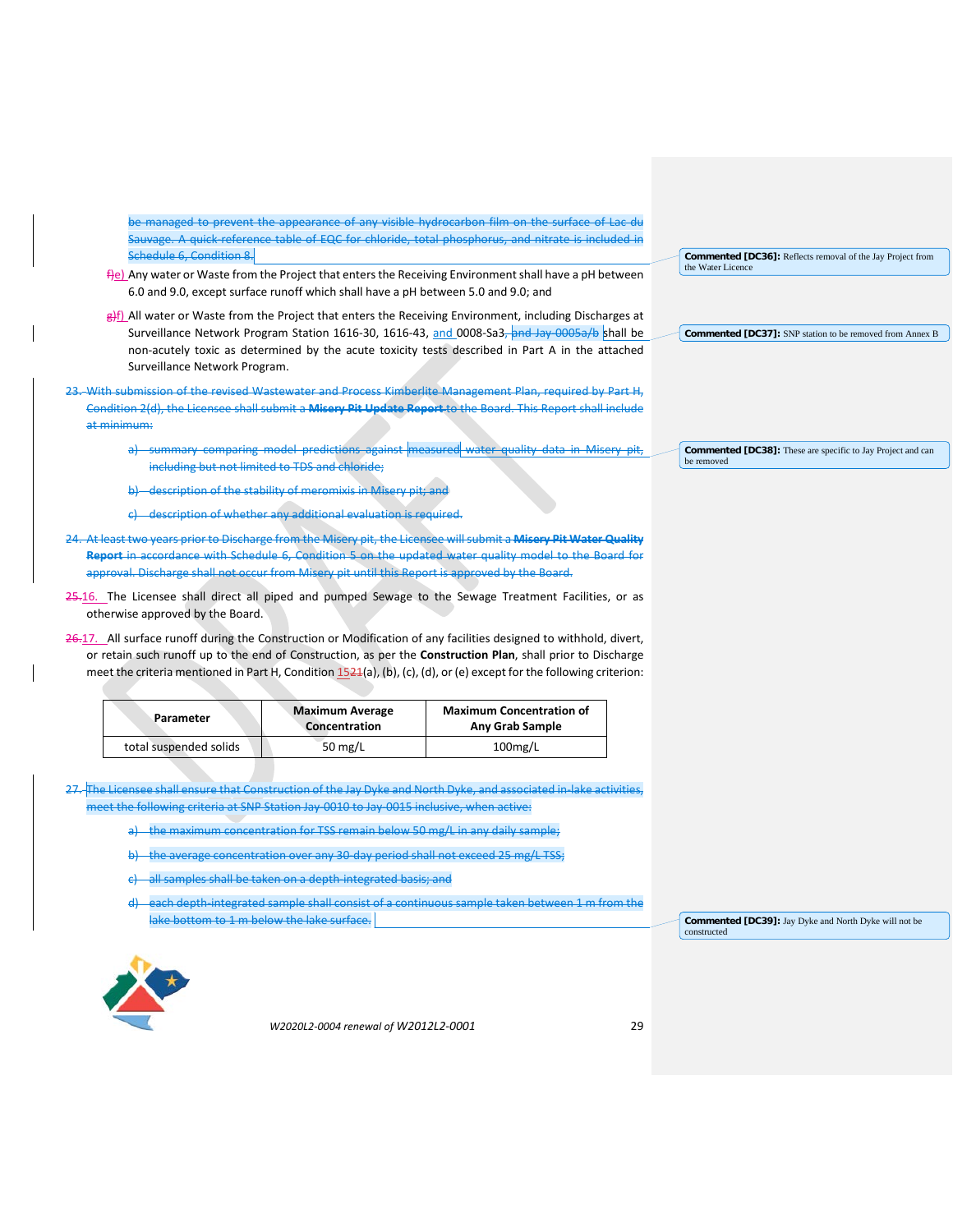28.18. The Licensee shall notify the Inspector on any day when weather conditions do not permit the collection of a TSS sample.

29.19. Erosion Mitigation:

- a) erosion prevention structures that are satisfactory to an Inspector shall be used at all points where water or Waste is Discharged;
- b) daily erosion inspections of Discharge points shall be carried out and records of these inspections shall be kept for review upon the request of an Inspector. If any erosion is observed, the Licensee shall notify an Inspector and take necessary corrective action to mitigate the erosion problem to the satisfaction of an Inspector.
- 30.20. The annual volumes of Discharge from Two Rock Sedimentation Pond shall not exceed 740,600 cubic metres per year during the operations phase.
- 31.21. At least one year prior to the commencement of Discharge from Two Rock Sedimentation Pond, the Licensee shall submit a **Two Rock Outfall Report** detailing the final proposed design of the outfall from Two Rock Sedimentation Pond into Horseshoe Lake to the Board for approval. This report shall be in accordance with Schedule 6, Condition 46.
- 32.22. Within eight months of the beginning of Discharge from Two Rock Sedimentation Pond, the Licensee shall submit a **Two Rock Plume Delineation Report** to the Board. This Report will include the results of a plume delineation study designed to describe dispersion of effluent into Horseshoe Lake from Two Rock Sedimentation Pond. This study should, at a minimum, be performed under worst-case conditions with respect to mixing within Horseshoe Lake and will be used to verify the SNP location proposed in Schedule 6, Condition 46(d). The location of SNP Station 0008-Sa9 may be moved as a result of this study.
- 33. Within 12 months of the beginning of Discharge from the Misery Pit Minewater Management Facility, the Licensee shall submit a **Misery Plume Delineation Report** to the Board. This Report will include the results of a plume delineation study designed to describe dispersion of effluent into Lac du Sauvage from the Misery Pit Minewater Management Facility. This Report shall be in accordance with Schedule 6, Condition 7. An updated plume delineation study may be required as directed by the Board.
- 34.23. At least 90 days prior to the deposition of Processed Kimberlite into the Panda and Koala pits, the Licensee shall submit a **Panda and Koala Deposition Study** to the Board for approval. This Study is to investigate how Fine Processed Kimberlite behaves once deposited into mined-out pits and the quality of the resulting supernatant water, and include an updated Panda and Koala Pits predictive water quality model.
- At least six months prior to the commencement of Dewatering of the area enclosed by the Jay Dyke and North Dyke, the Licensee shall submit a **Jay Dyke and North Dyke Operation, Maintenance, and Surveillance Manual** in accordance with the *Dam Safety Guidelines* to the Board. This Manual shall include triggers for the use of a depressurization system.
- At least six months prior to the commencement of Dewatering of the area enclosed by the Jay Dyke and North Dyke, the Licensee is to submit a **Letter of Acceptance** from the Jay Dyke Review Panel that indicates their review and acceptance of the **Jay Dyke and North Dyke Operation, Maintenance, and Surveillance Manual** referred to in Part H, Condition 34.



*W2020L2-0004 renewal of W2012L2-0001* 30

**Commented [DC40]:** This is specific to Jay Project and can be removed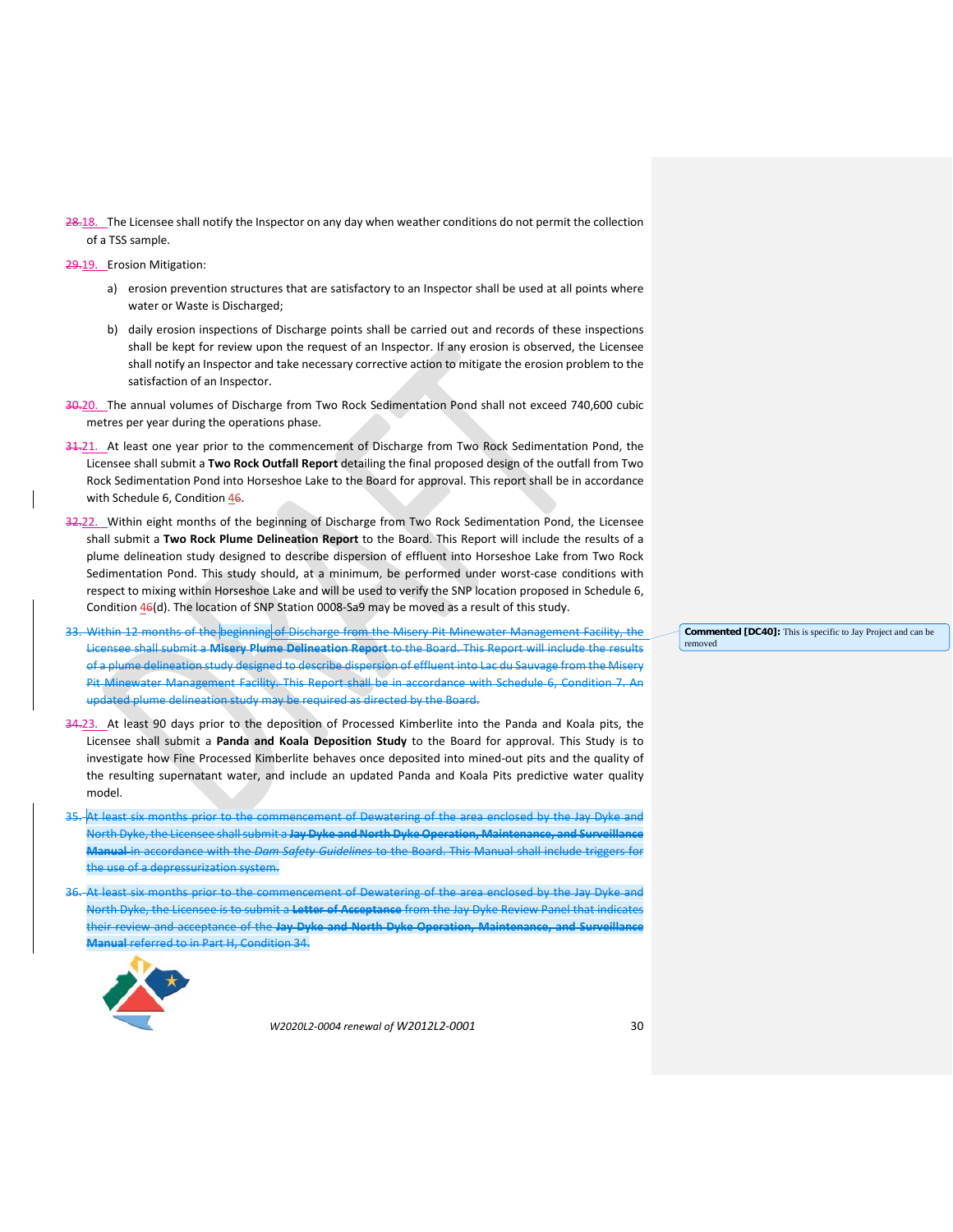- 37. No later than 30 days following a material change to the **Jay Dyke and North Dyke Operation, Maintenance, and Surveillance Manual** referred to in Part H, Condition 34**,** the Licensee shall notify the Board and submit the revised Manual to the Board.
- 38. No later than six months following a material change to the **Jay Dyke and North Dyke Operation, Maintenance, and Surveillance Manual** referred to in Part H, Condition 34**,** the Licensee shall submit a **Letter of Acceptance** from the Jay Dyke Review Panel to the Board.

39.24. Potassium Toxicity Study

- a) Within 90 days of the effective date of Amendment #5 (to W2012L2-0001), the Licensee shall submit the **Potassium Toxicity Study Design** to the Board for approval. This study is to evaluate the toxicity responses of sensitive species using site water spiked with potassium concentrations at minimum 64 mg/L, 80 mg/L, and 100 mg/L. The Design must propose timelines for the submission of the Potassium Toxicity Study Report referred to in Part H, Condition 2438(b).
- b) The **Potassium Toxicity Study Report** shall include a summary of the results of the Study conducted in accordance with the approved **Potassium Toxicity Study Design** referred to in Part H, Condition 2438(a), and identify any implications to potassium management at the Ekati Diamond Mine. The Report shall be submitted to the Board for approval.
- 40.25. The Licensee shall ensure that Discharge from the King Pond Settling Facility does not exceed 470,915 cubic metres  $(m^3)$  annually.
- 26. Within 90 days following the effective date of Amendment #1, the Licensee shall submit a Seepage Prediction Report to the Board for approval. The report shall contain the information set out in Schedule 6, Condition 6.
- 27. Within 30 days following the effective date of Amendment #1, the Licensee shall conduct Humidity Cell Testing on Point Lake pit metasediment with 95<sup>th</sup> percentile solid content/leachate statistics. The Licensee shall submit to the Board, for approval, results from the testing and rationale for stopping the tests. The Licensee shall not stop the test until it receives approval from the Board.
- 28. Prior to stopping any Humidity Cell Tests for the Point Lake Project, the Licensee shall submit to the Board for approval, a report with rationale for stopping the tests. The Licensee shall not stop the tests until it receives approval from the Board.
- 29. The Licensee shall provide a report on Effluent Quality Criteria for the King Pond Settling Facility after the Point Lake Waste Rock Storage Area seepage has started to be added to the Facility. The Licensee must demonstrate Effluent Quality Criteria for the King Pond Settling Facility are sufficiently protective of the environment.
- 30. The Licensee shall not Discharge from the King Pond Settling Facility after Point Lake Waste Rock Storage Area seepage has been added to the facility, until approved by the Board.



*W2020L2-0004 renewal of W2012L2-0001* 31

**Commented [DC41]:** Reflects removal of the Jay Project from the Water Licen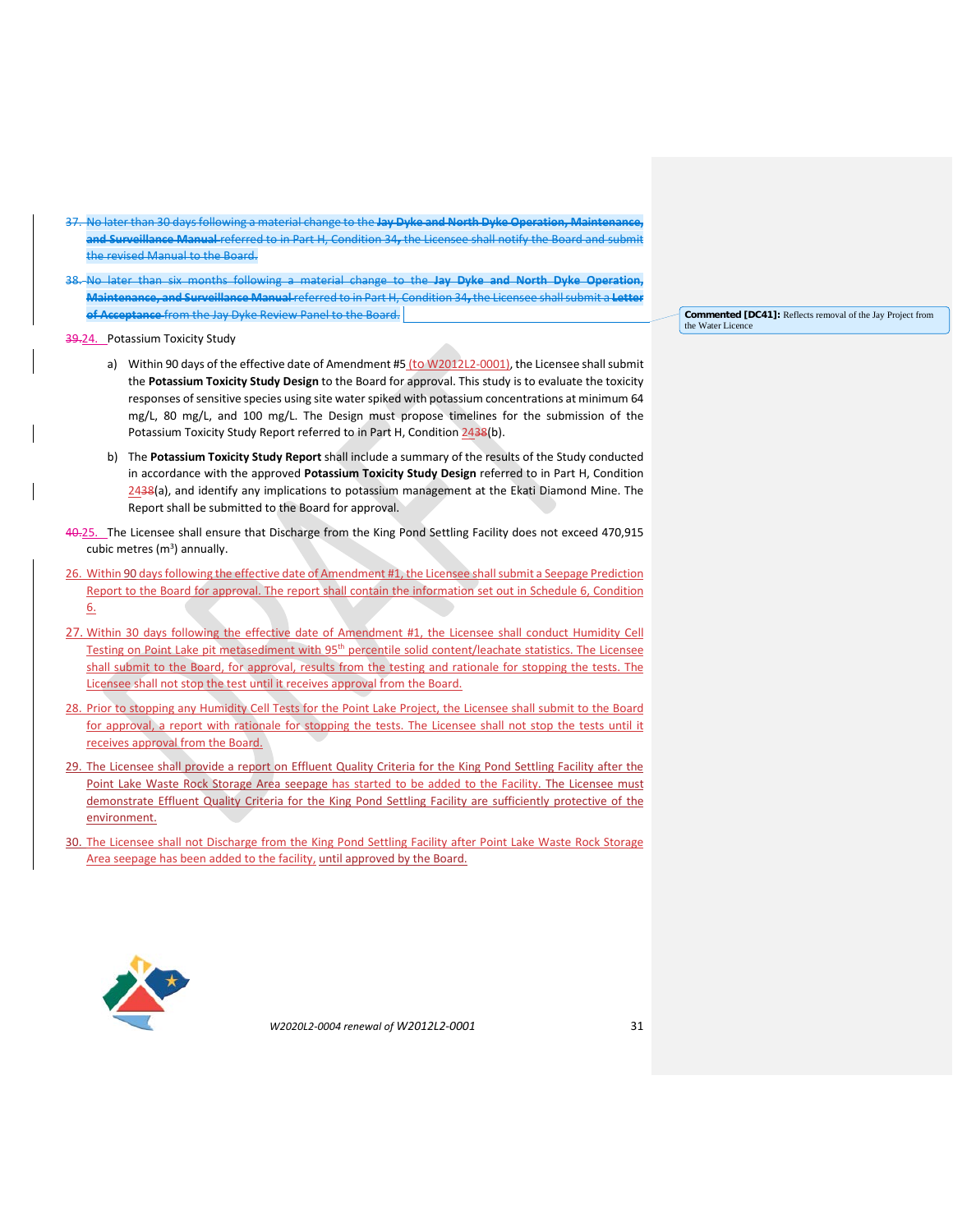## **PART I: Conditions Applying to Contingency Planning**

- 1. The Licensee shall review and update the Board-approved **Spill Contingency Plan** as necessary to reflect changes in operation and technology, as well as 60 days prior to the Construction of each ofthe Sable, Pigeon, and Lynx pits, and Jay pits. Any proposed updates shall be in accordance with Indian and Northern Affair Canada's *Guidelines for Spill Contingency Planning*, 2007, or subsequent editions, and shall be submitted to the Board for approval.
- 2. If, during the period of this Licence, an Unauthorized Discharge occurs or is foreseeable, the Licensee shall:
	- a) Implement the Spill Contingency Plan;
	- b) Report the incident immediately via the 24 Hour Spill Reporting Line (867) 920-8130 in accordance with the instructions contained in the Spill Report Form NWT 1752/0593 or subsequent editions; and
	- c) Submit a detailed report on each occurrence to an Inspector not later than 30 days after initially reporting the event.
- 3. All Unauthorized Discharges of water or Waste shall be reclaimed to the satisfaction of an Inspector.
- 4. The Licensee shall operate in accordance with the **Hydrocarbon-Contaminated Materials Management Plan**, as approved by the Board, which shall include the information set out in Schedule 7, Condition 1.

**Commented [DC42]:** Reflects removal of Jay Project from the Water Licence

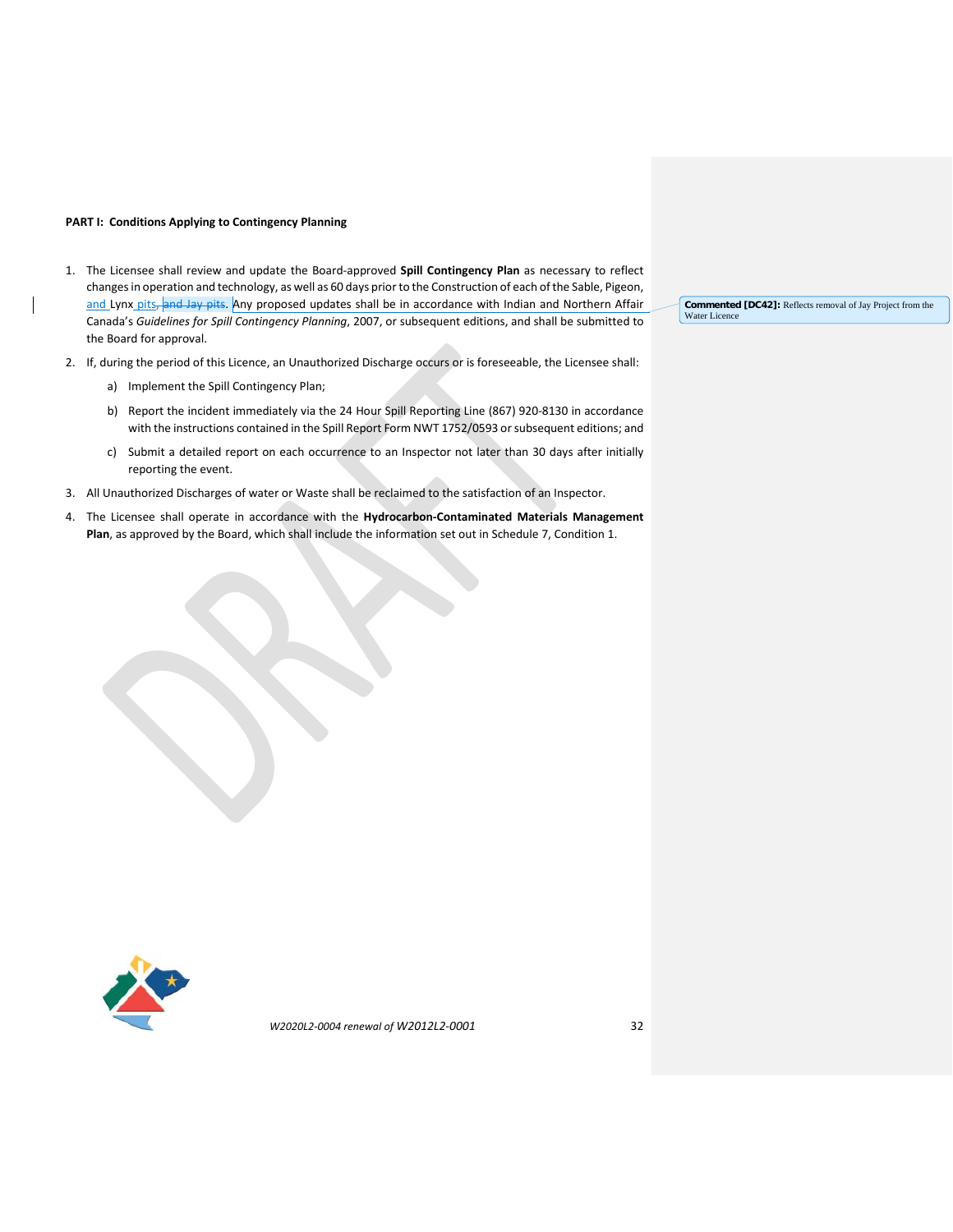#### **PART J: Conditions Applying to Aquatic Effects Monitoring**

- 1. The Licensee shall implement an Aquatic Effects Monitoring Program (AEMP) that meets the following objectives:
	- a) To determine the short- and long-term effects of the Project on the Receiving Environment;
	- b) To test the predictions made in the Environmental Assessment (EA) or in other submissions to the Board regarding the impacts of the Project on the Receiving Environment;
	- c) To assess the efficacy of mitigation measures that are used to minimize the effects of the Project on the Receiving Environment; and
	- d) To identify the need for additional mitigation measures to reduce or eliminate Project-related effects.

Results of the AEMP will be used to prevent or avoid adverse environmental effects through a **Response Framework** and regular evaluation of the AEMP.

- 2. The Licensee shall operate in accordance with the approved **AEMP Design Plan.** The Licensee shall submit a revised **AEMP Design Plan,** that satisfies the objectives of Part J, Condition 1, and the requirements of Schedule 8, Condition 1, to the Board for approval, at the following times:
	- a) At least one year prior to commencement of Construction at each of the Pigeon and Sable pits;
	- b) At least six months prior to commencement of Dewatering of Lynx Lake; and
	- c) Within six months of the effective date of Amendment #4 (to W2012L2-0001)

c)d)Within six months of the effective date of Amendment #1 to W2020L2-0004.

The revised AEMP Design Plan shall include those sampling stations necessary to determine short- and longterm effects in the Receiving Environment as a result of the Pigeon, Sable, or Lynx, or Point Lake or Jay Development.

- 3. The Licensee may at any time propose revisions to the **AEMP Design Plan** and shall review and revise the **AEMP Design Plan** as necessary to reflect directives from the Board. All revised plans shall be submitted to the Board for approval.
- 4. The Licensee shall review and revise, as necessary, the AEMP Design Plan every three years, or as directed by the Board. The Licensee shall submit a revised **AEMP Design Plan** that satisfies the objectives of Part J, Condition 1, and the requirements of Schedule 8, Condition 1, to the Board for approval.
- 5. Every three years, or as directed by the Board, the Licensee shall submit an **Aquatic Effects Re-Evaluation Report** that meets the following objectives and satisfies the requirements of Schedule 8, Condition 2 to the Board for approval:
	- a) To describe the Project-related effects on the Receiving Environment as measured from the Project inception and compared against Environmental Assessment (EA) predictions;
	- b) To update predictions of Project-related effects on the Receiving Environment based on monitoring results obtained since Project inception; and



*W2020L2-0004 renewal of W2012L2-0001* 33

**Commented [DC43]:** Reflects the removal of Jay Project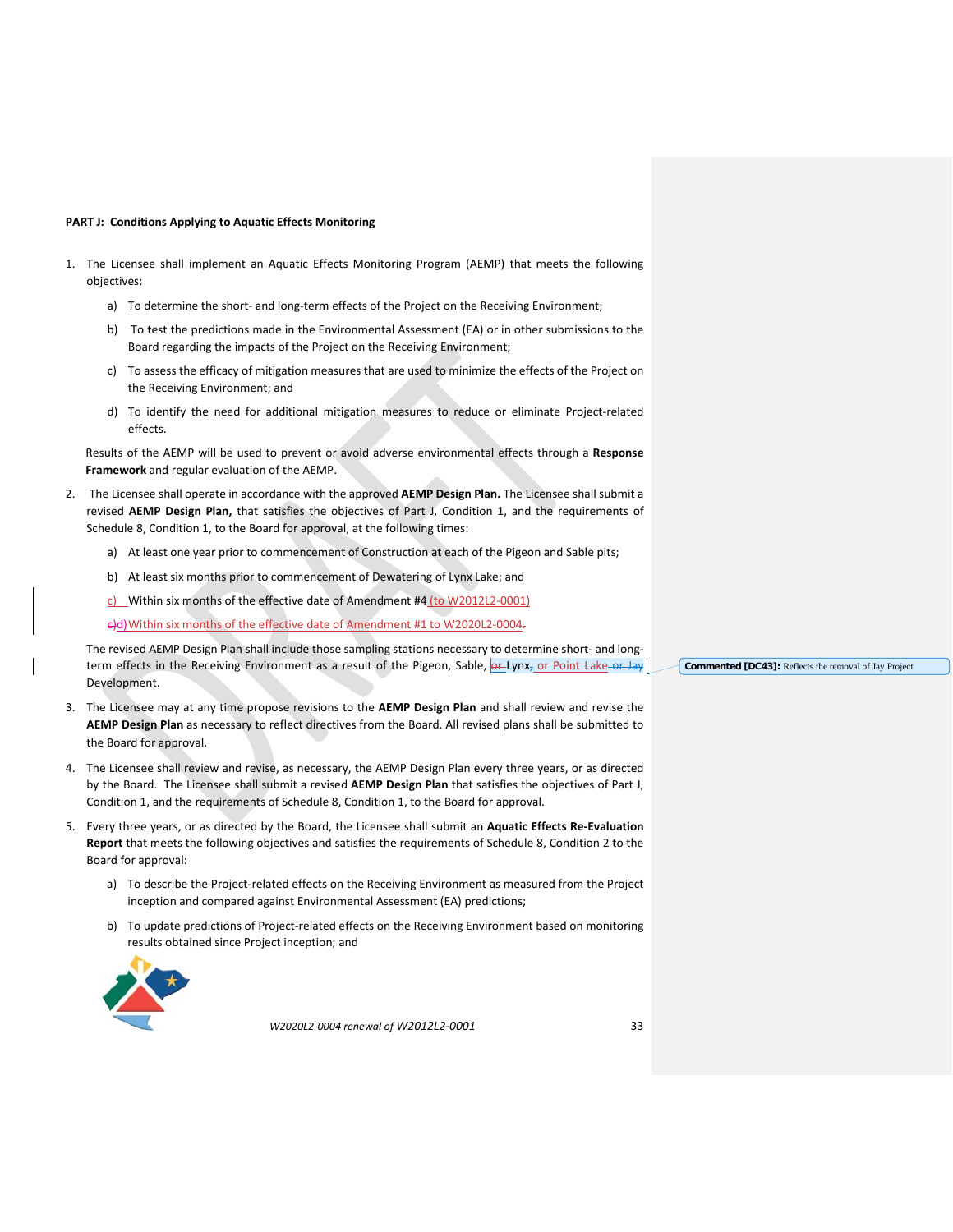- c) To provide supporting evidence, if necessary, for proposed revisions to the **AEMP Design Plan**.
- 6. On or before March 31 each year, the Licensee shall submit an **AEMP Annual Report** to the Board for approval. This report shall include information relating to data collected in the preceding calendar year and which satisfies the requirements of Schedule 8, Condition 3.
- 7. Prior to February 15, 2014, the Licensee shall submit a **Response Framework**, which shall be integrated with the approved **AEMP Design Plan** and shall satisfy the requirements of Schedule 8, Condition 1(q) to the Board for approval.
- 8. The Licensee shall submit an update to the **Response Framework** referred to in Part J, Condition 7, in accordance with Schedule 8, Condition 1(q) to the Board for approval at the following times:
	- a) A minimum of one-year prior to Discharge from Two Rock Sedimentation Pond;
	- b) Within six months of the effective date of Amendment #4 (to W2012L2-0001); and
	- c) A minimum of six months prior to Back-flooding of open pits from Lac du Sauvage.
- 9. If any Action Level defined in the approved **Response Framework** is exceeded, the Licensee shall:
	- a) Notify the Board within 60 days of when the exceedance is detected; and
	- b) Within 90 days of when the exceedance is detected, submit a **Response Plan** that satisfies the requirements of Schedule 8, Condition 4 to the Board for approval.
- 10. Prior to December 31, 2013, the Licensee shall submit a **Nitrogen Response Plan** to the Board for approval. The Plan shall have the objective of minimizing the amount of nitrogen that enters the Receiving Environment and shall satisfy the requirements set out in Schedule 8, Condition 5 to the Board for approval.
- 11. The Licensee shall implement **Response Plans** as and when approved by the Board.
- 12. The Licensee shall revise **Response Plans** as directed by the Board.
- 13. If not approved by the Board, the Plans and Framework referred to in Part J, Conditions 2, 7, 9(b) and 10 shall be revised and resubmitted in accordance with directives from the Board.
- 14. Prior to July 31, 2014, the Licensee shall conduct a special study to determine the toxicity of chloride on fingernail clams and shall submit the results of the study to the Board.
- 15. Prior to January 31, 2019, the Licensee is to submit the **Cujo Outflow Special Study Design** to the Board for approval. This Design is to propose details of the field surveys to be completed within streams B2, B3, and B4 to confirm outflows will be sufficient to ensure that access to spawning habitats is maintained for springspawning species.
- 16. The Licensee shall operate in accordance with the approved **Cujo Outflow Special Study Design.** The results of the Study conducted in accordance with the approved **Cujo Outflow Special Study Design** referred to in Part J, Condition 15 shall be submitted before January 31<sup>st</sup> of the year following open-water monitoring.

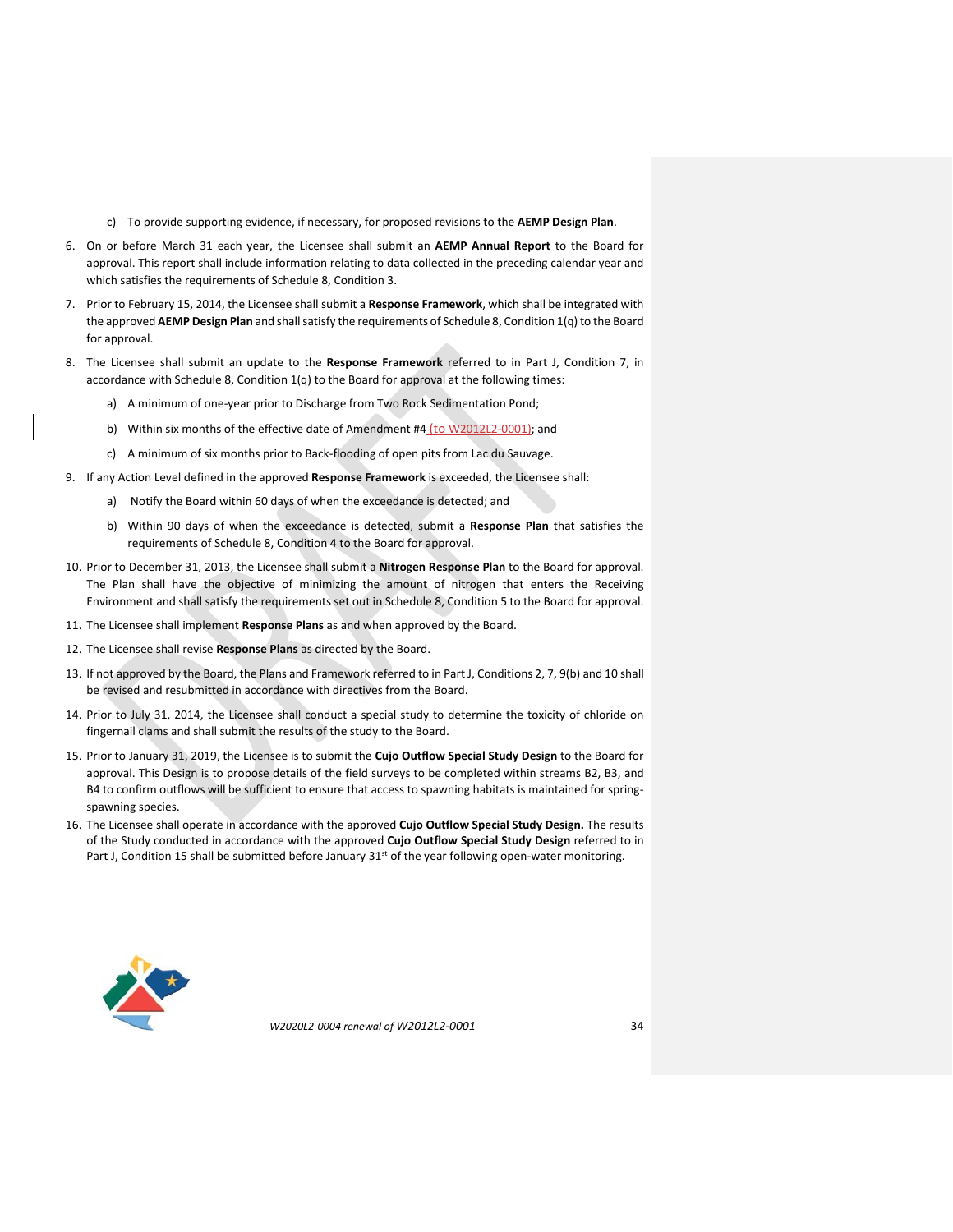#### **PART K: Conditions Applying to Closure and Reclamation**

- 1. The Licensee shall operate in accordance with the **Closure and Reclamation Plan** approved by the Board and shall endeavor to carry out progressive Reclamation of areas as soon as is reasonably practicable.
- 2. The Licensee shall revise the **Closure and Reclamation Plan** as directed by the Board and submit the revised Plan to the Board for approval. The Plan shall be in accordance with the Mackenzie Valley Land and Water Board and Aboriginal Affairs and Northern Development Canada's *Guidelines for the Closure and Reclamation of Advanced Mineral Exploration and Mine Sites in the Northwest Territories* and Schedule 9, Condition 1 of this Licence, and any additional direction by the Board.
- 3. The Licensee may at any time propose revisions to the Plan referred to in Part K, Condition 1 for approval by the Board.
- 4. Prior to December 31 of each year, the Licensee shall submit an annual **Closure and Reclamation Plan Progress Report** which shall be in accordance the Mackenzie Valley Land and Water Board and Aboriginal Affairs and Northern Development Canada's *Guidelines for the Closure and Reclamation of Advanced Mineral Exploration and Mine Sites in the Northwest Territories*, and any additional direction from the Board.
- 5. A minimum of 24 months prior to the end of commercial operations, the Licensee shall submit a **Final Closure and Reclamation Plan** to the Board for approval.
- 6. Within 12 months of the effective date of Amendment #4 (to W2012L2-0001), the Licensee shall submit the **Interim Closure and Reclamation Plan** Version 3.0 in accordance with the Mackenzie Valley Land and Water Board and Aboriginal Affairs and Northern Development Canada's *Guidelines for the Closure and Reclamation of Advanced Mineral Exploration and Mine Sites in the Northwest Territories*, Schedule 9, Condition 1, and any additional direction by the Board.
- 7. The Licensee shall not permanently cover lakebed sediments and/or glacial till that result from the Construction of the Jay pit area and are deposited into the Jay Waste Rock Storage Area, or otherwise make this material unavailable for future use in Reclamation, unless approved by the Board.
- 8.7.At least six months prior to Back-flooding each of the open pits, the Licensee shall submit a **Back-flooding Plan** to the Board for approval. For the lay and Misery pit, this shall include a description of adaptive management to protect fish habitat in the narrows between Lac du Sauvage and Lac de Gras.
- 9. The Licensee will make all reasonable efforts to establish and stabilize meromixis to ensure that water quality in the Misery pit and Jay pit is compatible with traditional uses after closure.
- 10. If the Licensee is unable to establish and stabilize meromixis as described in Part K, Condition 9, the Licensee will implement contingencies to ensure the pit lake water quality is compatible with traditional use after closure. The Licensee shall not implement any contingency until approved by the Board.
- 11.8. No pit lakes shall be reconnected to the Receiving Environment without approval from the Board.

**Commented [DC44]:** Reflects the removal of Jay Project from the Water Licence

**Commented [DC45]:** Reflects the removal of Jay Project from the Water Licenc

**Commented [DC46]:** Reflects the removal of Jay Project from the Water Licence

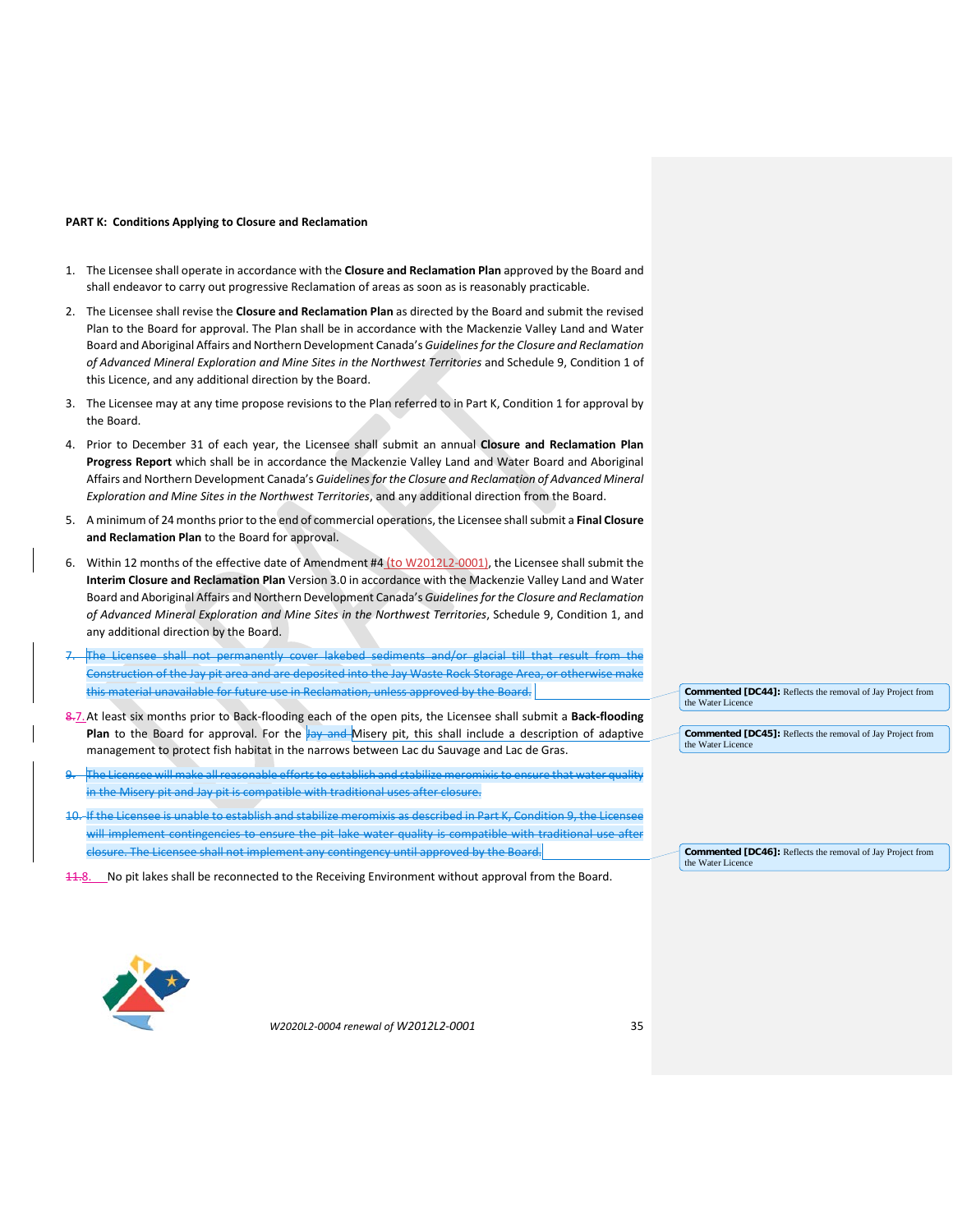**Signed the 6th XXX day of May 2021XXXXXX on behalf of the Wek'èezhìi Land and Water Board**

Witness Chair

 $\mathsf{l}$ 

Wek'èezhìi Land and Water Board

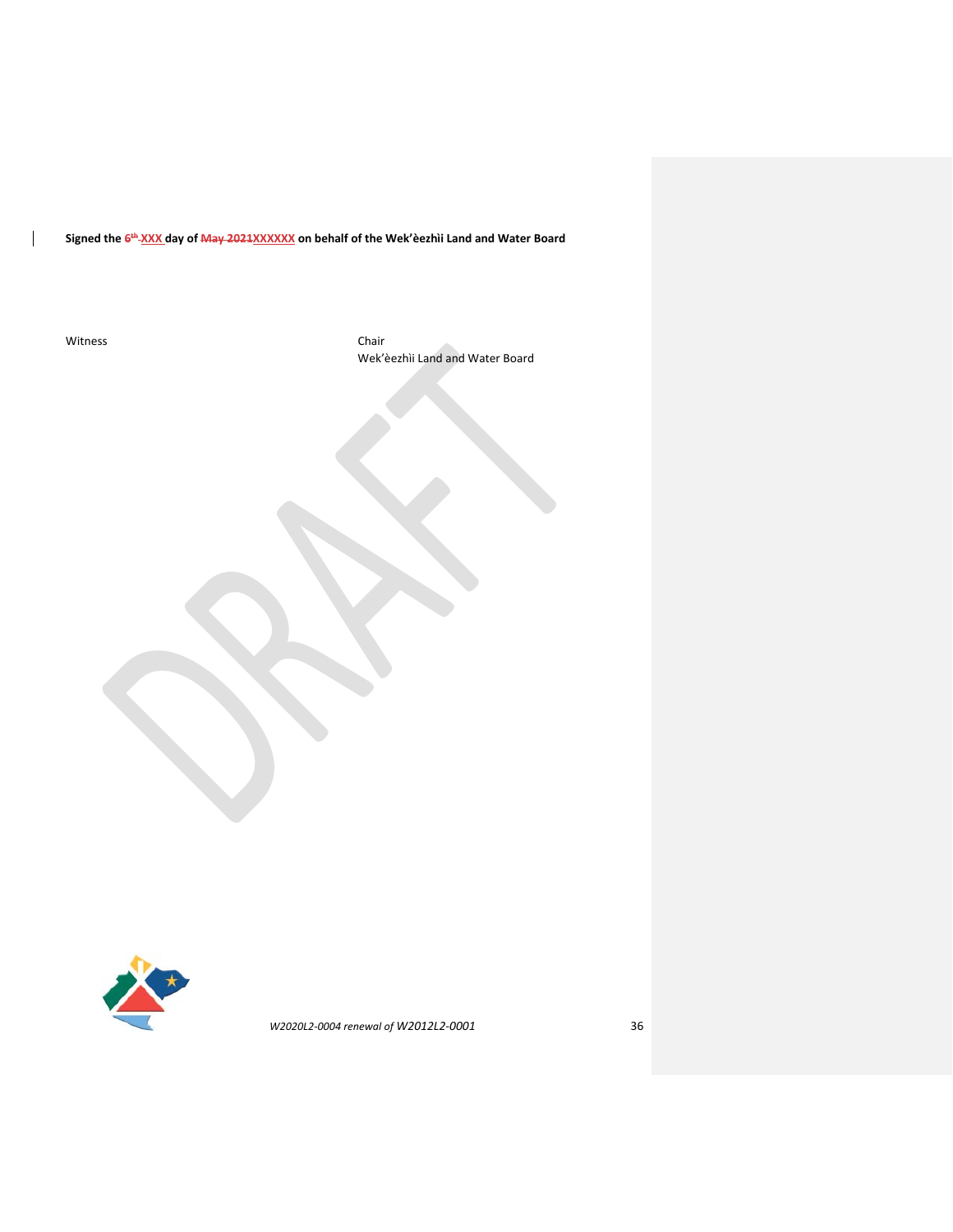## **Schedule 1 Part B: General Conditions**

1. The **Annual Report** referred to in Part B, Condition 10 shall include, but not be limited to, the following information:

Measuring and Reporting on Water and Waste:

- a) The monthly and annual quantities in cubic metres of water obtained from any sources for the uses listed in Part D, Condition 2 and 3, where appropriate this is to differentiate between water diverted and water that has been otherwise used;
- b) The monthly elevations of water during the open-water season for Grizzly Lake, Little Lake, Thinner Lake, Upper Panda Lake, Cell E of the Long Lake Containment Facility, the King Pond Settling Facility, the Two Rock Sedimentation Pond, Misery pit during its use as the Misery Pit Minewater Facility, and Lynx pit during its use for Misery Underground Development and Jay Minewater management;
- c) The monthly and total quantities in cubic metres of water Dewatered from Point, Sable, Pigeon, Two Rock Lakes, and Lac du Sauvage;
- d) The monthly and annual quantities in cubic metres of each Waste deposited into the Long Lake Containment Facility, King Pond Settling Facility, Phase 1 Tailings Containment Area, and Two Rock Sedimentation Pond, the Misery Pit Minewater Facility, and Lynx pit during its use for Misery Underground Development and Jay Minewater management;
- e) The monthly and annual quantities in cubic metres of any Discharges of water or Waste by location and nature of the Discharge;
- f) The monthly and annual quantities in cubic metres of Minewater pumped from each open pit and the underground mine and its deposit location;
- g) The monthly and annual quantities in cubic metres of treated Sewage effluent discharged from the Sewage Treatment Facilities;
- h) The monthly and annual quantities in cubic metres of Sewage solids removed from the Sewage Treatment Facilities;
- i) The monthly and annual quantities in cubic metres of recycled water, identifying both source and use;
- j) Tabular summaries of all data and information generated under the Surveillance Network Program and graphical summaries of parameters in the effluent quality criteria under Part H at the points of compliance (SNP stations 1616-30, 1616-43, 1616-47, 0008-Sa3, Jay-0005a/b) in an electronic format acceptable to the Board. The Licensee shall provide raw data in electronic form upon request by the Board;
- k) The monthly and annual quantities of overburden removed from dyked area;

**Commented [DC47]:** Reflects removal of Jay Project from the Water Licence **Commented [DC48]:** Incorporates Point Lake into the Water Licence

**Commented [DC49]:** Reflects removal of Jay Project from the Water Licence

**Commented [DC50]:** SNP station to be removed from Annex B

**Commented [DC51]:** The Jay Project will not be constructed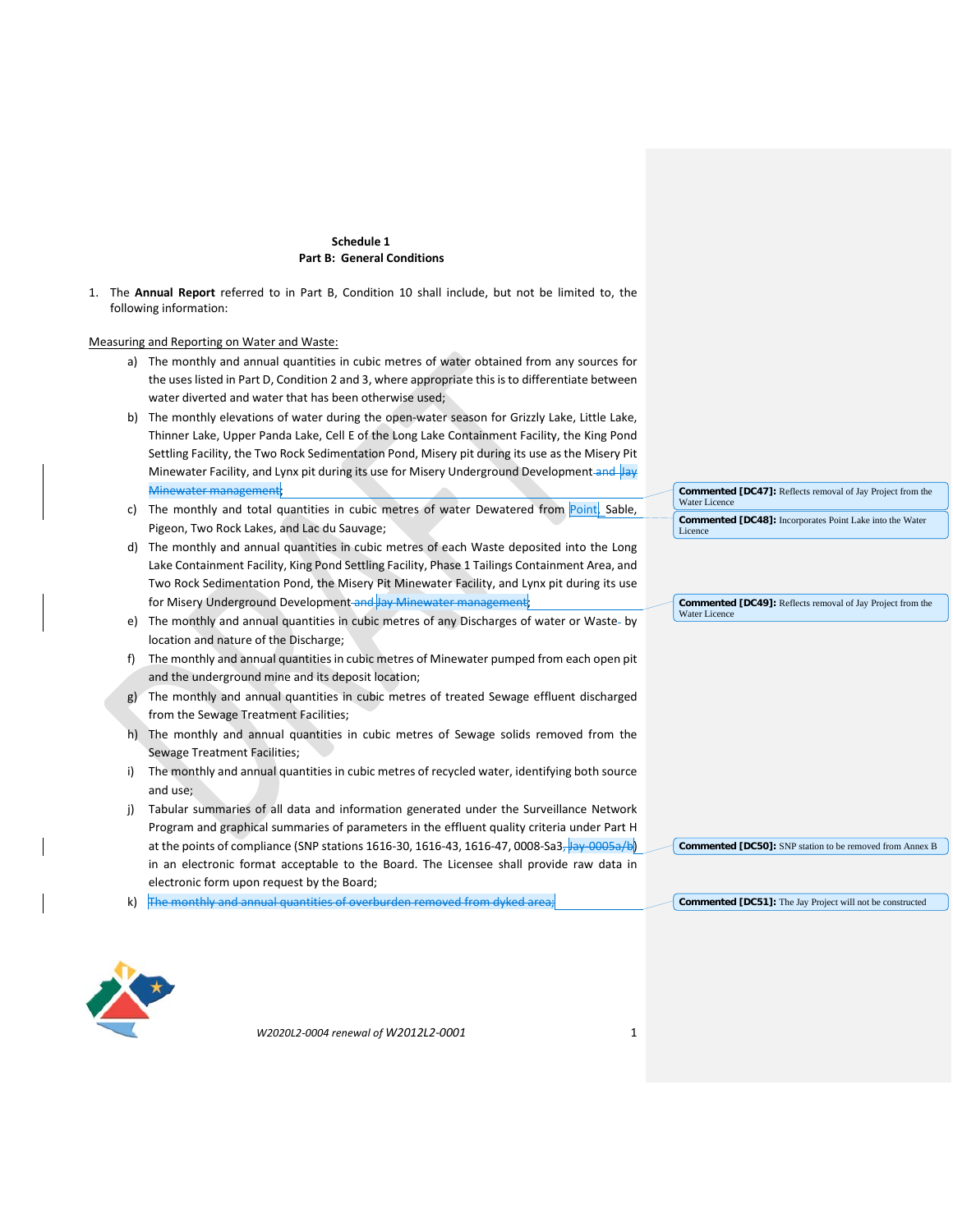### Management Plans and Activities:

- l) A summary of Dewatering and Drawdown activities in accordance with Part E, Conditions 1- 3;
- m) A summary of Construction activities and an updated Mine Plan;
- n) A summary of all work carried out over the last year under the approved Management Plans referred to in Part H, Conditions 1 through 3 of this Licence including:
	- i. the quantity of kimberlite processed through the process plant;
	- ii. the quantity of Waste Rock by type from each open pit and underground mine deposited in each of the Waste Rock Storage Areas and a description of Construction compared to the Board-approved design for each Waste Rock Storage Area;
	- iii. the quantity of Coarse Processed Kimberlite deposited in each deposition location;
	- iv. the quantity of Fine Processed Kimberlite deposited in each deposition location;
	- v. a summary of the results of Seepage surveys conducted in accordance with Part H, Condition 5 of this Licence;
	- vi. updated results of ongoing Acid/Alkaline Rock Drainage and related geochemical test work;
	- vii. tracking and documenting of Jay Waste Rock placement by rock type;
	- viii. results of Waste Rock sampling within the Jay open pit to confirm geochemical characteristics and geological mapping of the benches sampled;
	- ix-vii. results of sampling and field inspection program to confirm Jay Waste Rock placement; and
		- results of Groundwater monitoring and reporting program for the open pits during operations for the Jay Development in accordance with the approved **Wastewater and Processed Kimberlite Management Plan;**
- o) A summary of any Modifications carried out in accordance with Part G of this Licence and/or major maintenance work carried out on any water or Waste management facilities including, but not limited to, Water Supply Facilities, Collection and Settling Ponds, Long Lake Containment Facility, King Pond Settling Facility, Sewage Treatment Facilities, Two Rock Sedimentation Pond, Pigeon Diversion Channel, Jay and North Dyke, Sub-Basin B Diversion Channel, and associated structures;
- p) A summary of the results of the Aquatic Effects Monitoring Program in accordance with Part J of this Licence;
- q) A progress report on any studies requested by the Board that relate to Waste management, water use, or mine site Reclamation and a brief description of any future studies planned by the Licensee;
- r) A summary of any revisions to the approved:
	- i. **Construction Plan** for the Jay and North Dyke referred to in Part F, Condition 3;

**Commented [DC52]:** Reflects removal of the Jay WRSA from the Water Licene

**Commented [DC53]:** The Jay and North Dykes and Sub Basin B Diversion Channel will not be constructed

**Commented [DC54]:** The Jay and North Dykes will not be constructed

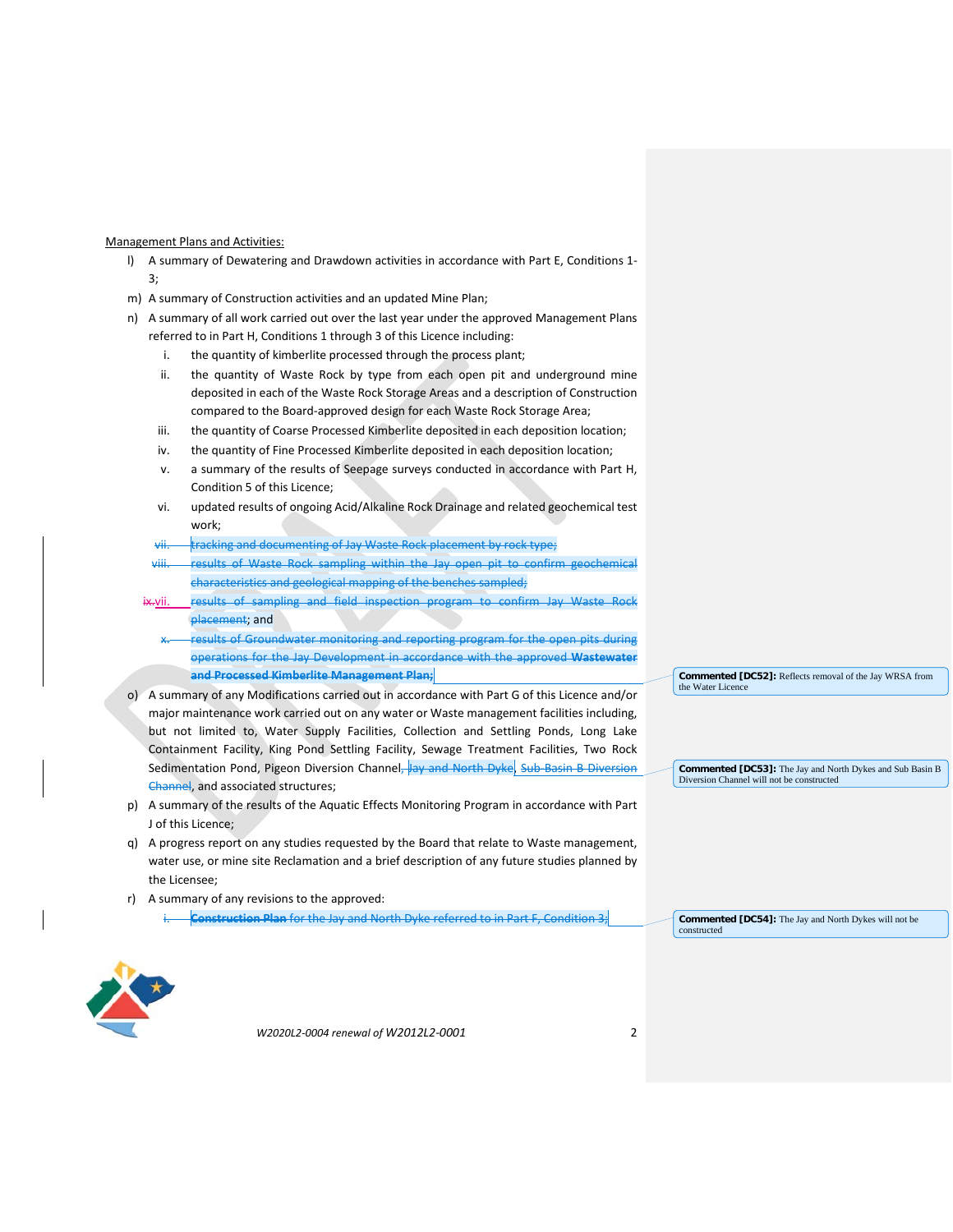- ii.i. **Waste Management Plan**, **Wastewater and Processed Kimberlite Management Plan**, and **Waste Rock and Ore Storage Management Plan** referred to in Part H of this Licence; and
- **iii.** Spill Contingency Plan and Hydrocarbon-Contaminated Materials Management **Plan** referred to in Part I of this Licence;
- s) A summary of the results of the monitoring carried out under the **Hydrocarbon-Contaminated Materials Management Plan** referred to in Part I, Condition 4 of this Licence;

#### Spills and Unauthorized Discharges:

- t) A list and description, including volumes, of all Unauthorized Discharges and summaries of follow-up action taken; and
- u) An outline of any spill training and communications exercises carried out;

### Closure and Reclamation:

v) A summary of the results of the **Annual Closure and Reclamation Plan Progress Report** referred to in Part K of this Licence; and

## **Other Reporting Requirements:**

- w) Any other details on water use or Waste disposal requested by the Board by November 1st of the year being reported;
- $x$ ) A description of how Traditional Knowledge, including but not limited to that received from the Traditional Knowledge Elders Group, influenced decision making; and
- x)y)A summary evaluation of SNP monitoring results for Connor, Alexia and Thinner Lakes during active mine operations at the Point Lake Development.
- y) Any changes to the Engineer of Record for the Jay Dyke and North Dyke.

**Commented [DC55]:** Commitment from the Technical Sessions **Commented [DC56]:** The Jay and North Dykes will not be constructed

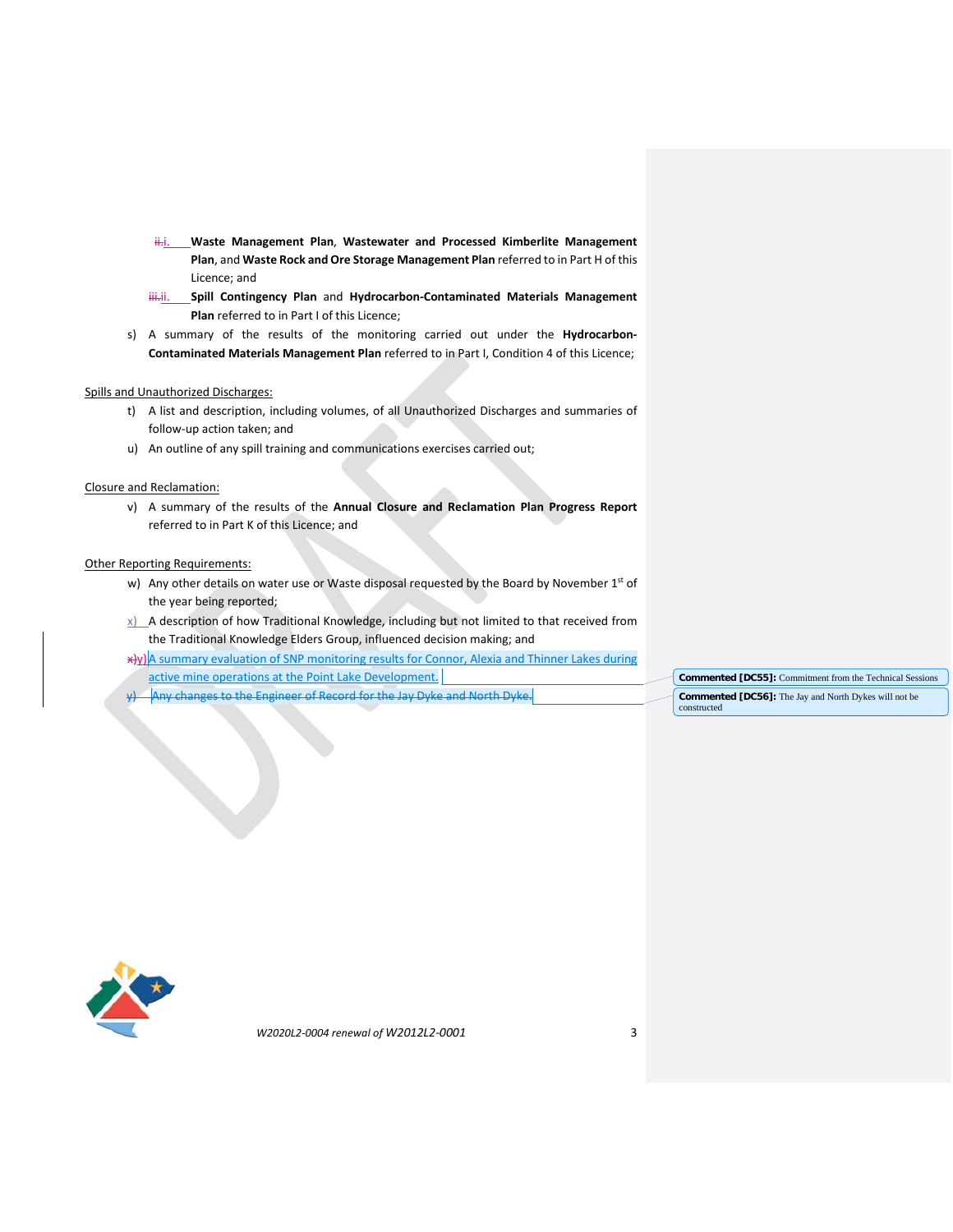## **Schedule 2 Part C: Conditions Applying to Security Deposits**

- 1. In accordance with subsection 35(1) of the Act and Part C of this Licence, the Licensee shall post and maintain:
	- a) a security deposit of CDN  $$260,020,370$ ; and b) additional security deposits on the following
		- additional security deposits on the following schedule:
			- i. At least 60 days prior to completion of 60% Sable pit mining by volume, the Licensee shall post and maintain an additional CDN \$2,864,913.
			- At least 60 days prior to commencement of Jay dyke construction, the Licensee shall .<br>post and maintain an additional CDN \$4,591,701.
			- At least 60 days prior to commencement of Jay open pit mining, the Licensee shall post and maintain an additional CDN \$3,155,704.

**Commented [RB57]:** The Board has not yet made a decision on security. Please provide any recommendations on Security in Closing Arguments. Arctic has proposed a security deposit of CDN \$281,694,086. GNWT has proposed a security deposit of CDN \$287,134,773.

**Commented [DC58]:** This construction will not be permitted and will not occur

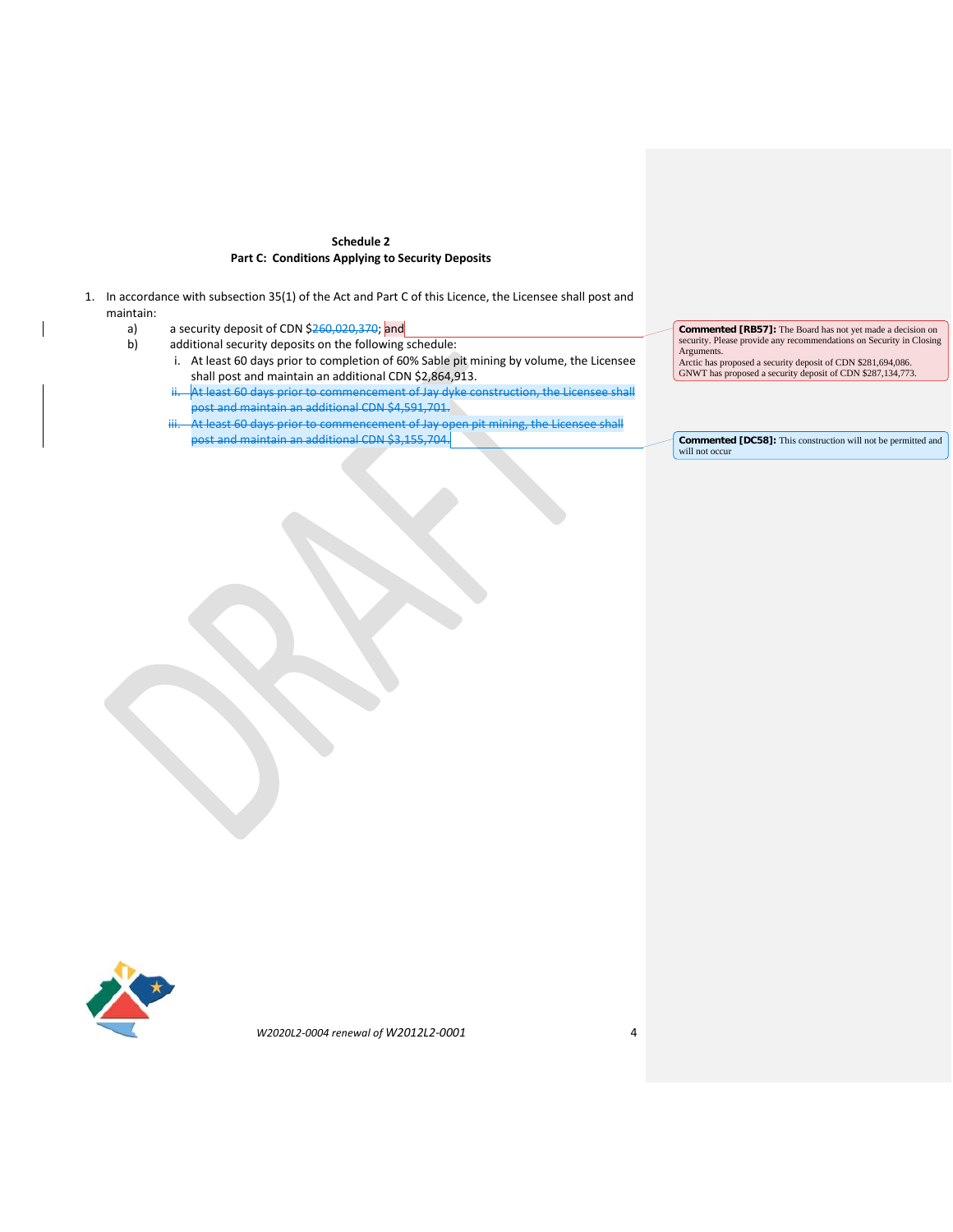# **Schedule 3 Part D: Conditions Applying to Water Use**

- 1. The Licensee shall adhere to the best practices outlined in both the Department of Fisheries and Oceans' *Freshwater Intake End-of-Pipe Fish Screen Guidelines*, 1995, or subsequent editions, and *Fish Screen Design Criteria for Flood and Water Truck Pumps,* 2011, or subsequent editions.
- 2. The Licensee shall adhere to the best practices outlined in the Department of Fisheries and Oceans' *Protocol for Winter Water-Withdrawal from Ice-Covered Waterbodies in the NWT and NU.*

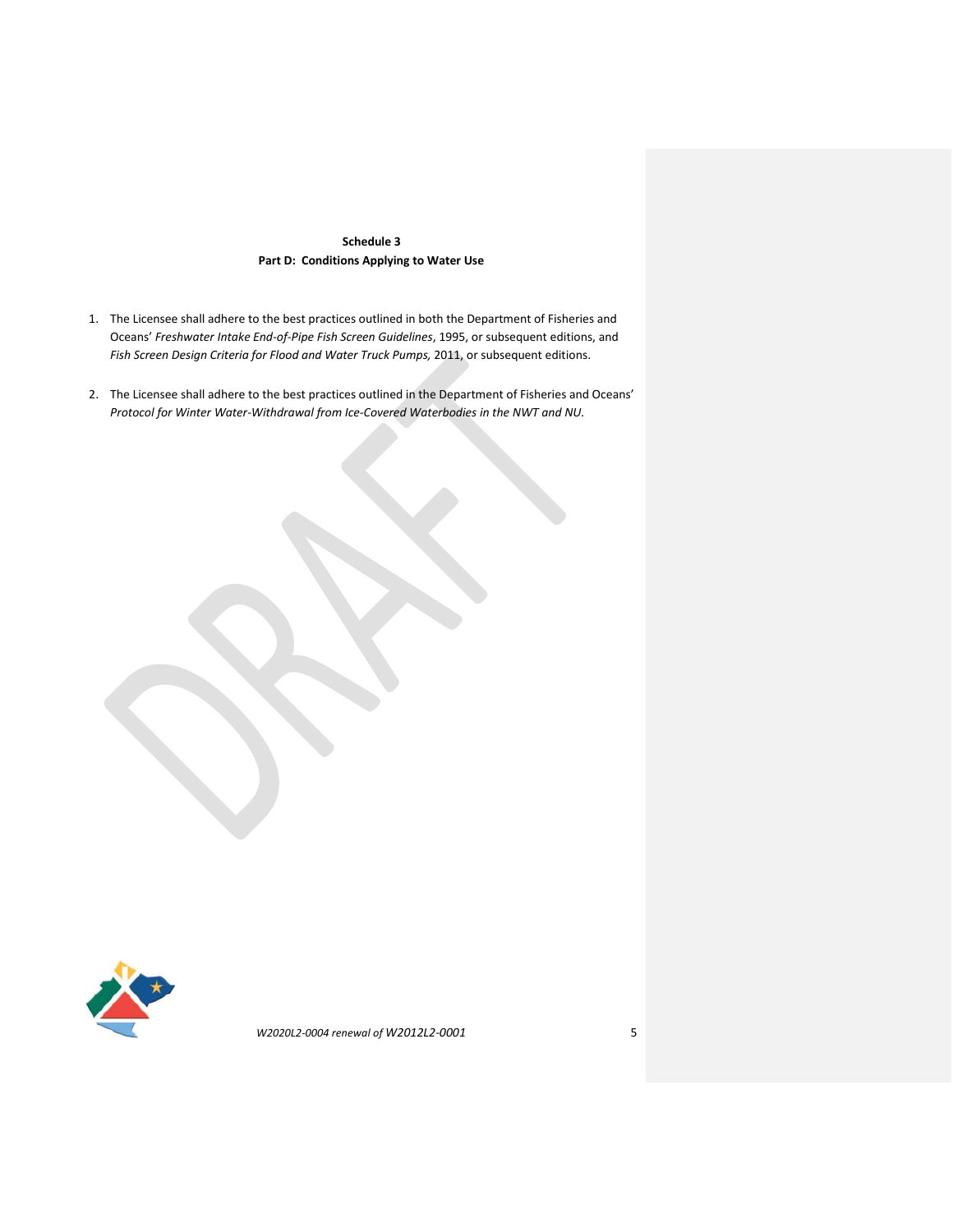#### **Schedule 4**

### **Part E: Conditions Applying to Dewatering and Drawdown**

- 1. The **Dewatering Plan** or **Drawdown Plan** referred to in Part E, Condition 1 shall include, but not be limited to, the following information:
	- a) Volume of water produced by Dewatering or Drawdown from each source;
	- b) A schedule for Dewatering or Drawdown and maximum pump rates;
	- c) Pumping methods including locations of intake and outflow structures;
	- d) The design of any erosion prevention structures in the areas where water or Waste is Discharged;
	- e) The description of procedures for inspecting any erosion along the affected watercourse;
	- f) A description of, and mitigation measures for, any predicted hydrological or water quality impacts to downstream water bodies;
	- g) The schedule and locations for water quality monitoring;
	- h) The frequency, location, and procedures for monitoring flow rates in the Discharge stream and where appropriate, in the receiving water body;
	- i) The design of the pipeline and related facilities; and
	- j) The procedures and rates for Dewatering or Drawdown to minimize erosion of the downstream water bodies, adjacent shorelines and, in winter, damage to spawning habitat from the development of icings, overflows, or glaciation.
- 2. The **Lynx Lake Dewatering Plan** referred to in Part E, Condition 2 shall include, but not be limited to, the following information:
	- a) Volume of water produced by Dewatering;
	- b) A schedule for Dewatering and maximum pump rates;
	- c) Pumping methods including locations of intake and outflow structures;
	- d) The design of any erosion prevention structures in the areas where water or Waste is Discharged;
	- e) The description of procedures for inspecting any erosion along the affected watercourse;
	- f) A description of, and mitigation measures for, any predicted hydrological or water quality impacts to downstream water bodies;
	- g) The schedule and locations for that water quality monitoring necessary to evaluate any effects to the Receiving Environment caused by Lynx Lake Dewatering;
	- h) The frequency, location, and procedures for monitoring flow rates in the Discharge stream and if appropriate, in the receiving water body;
	- i) The design of the pipeline and related facilities;

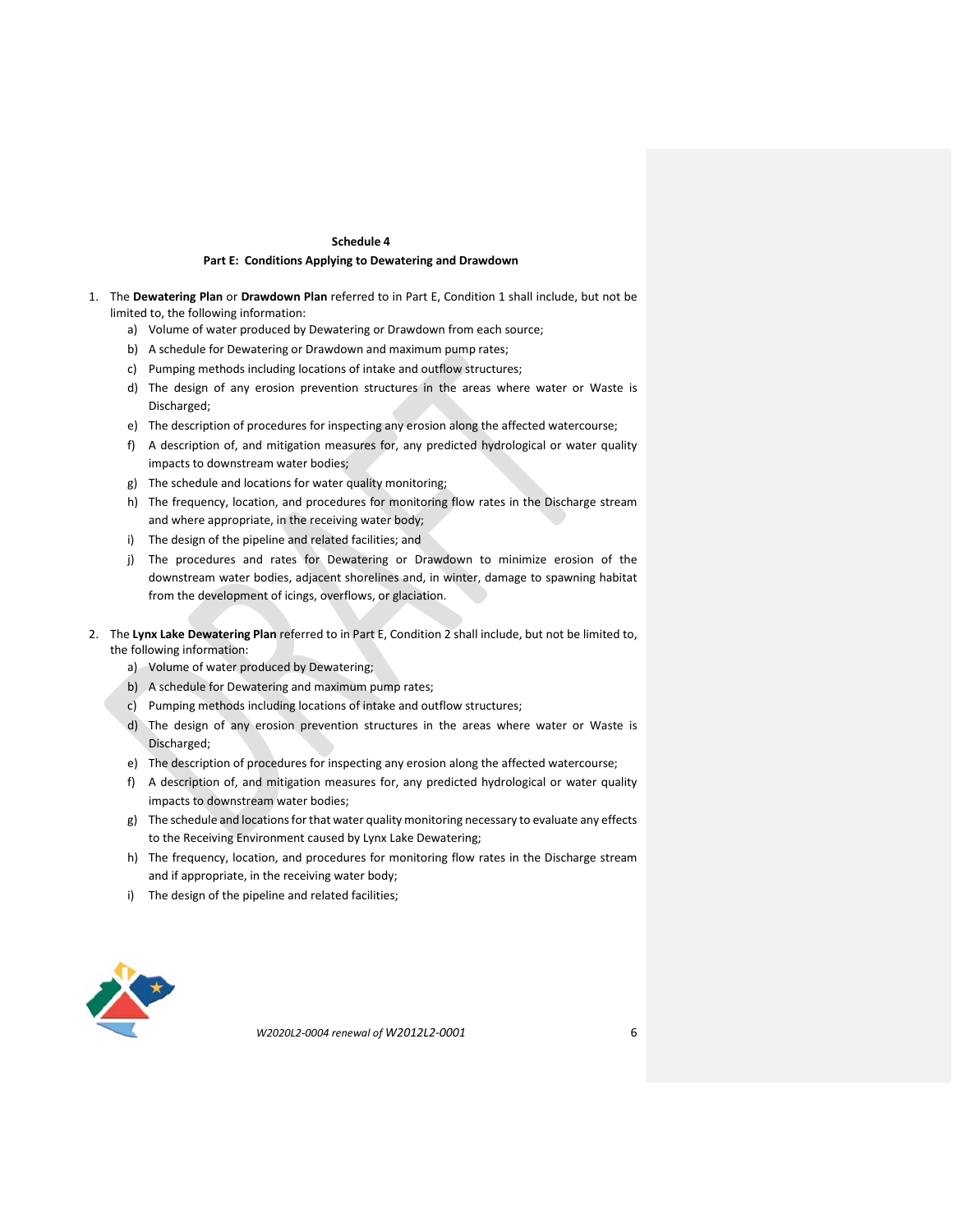- j) The procedures and rates for Dewatering to minimize erosion of the downstream water bodies, adjacent shorelines and, in winter, damage to spawning habitat from the development of icings, overflows, or glaciation; and
- k) a description of how the Licensee will link the results of monitoring to those corrective actions necessary to prevent or minimize any Dewatering-related effects to the Receiving Environment. The description shall include, but not be limited to:
	- i. Definitions, with rationale, of Action Levels applicable to monitoring identified under Schedule 4, Condition 2(g) and (h). At a minimum, Action Levels should be set that:
		- 1. define a level of Discharge quality or receiving water quality that indicates that water from Lynx Lake should cease to be Discharged to Lac de Gras and be redirected to the King Pond Settling Facility; and,
		- 2. Define a level of Discharge quality or receiving water quality that indicates that additional monitoring (i.e., through the SNP or AEMP) should be undertaken;
	- ii. For each Action Level, a description of how exceedances of the Action Level will be assessed and generally which types of actions may be taken if the Action Level is exceeded.
- 3. The **Jay Dyke and North Dyke Dewatering Plan** referred to in Part E, Condition 3 shall include, but not be limited to, the following information:
	- a) Schedule for Dewatering;
	- b) Volume of water produced by Dewatering to each Discharge location;
	- c) The expected quality of water to be discharged to Lac du Savage;
	- d) Pumping methods including locations of intake and outflow structures;
	- e) Maximum pumping rates with rationale;
	- -The design of any erosion prevention structures in the areas where water or Waste is Discharged;
	- g) A description of, and mitigation measures for, any predicted hydrological or water quality impacts to downstream water bodies;
	- h) The schedule and locations for that water quality monitoring necessary to evaluate any effects to the Receiving Environment caused by Dewatering the area enclosed by the Jay Dyke and North Dyke, with rationale;
	- The frequency, location, and procedures for monitoring flow rates in the Discharge stream and if appropriate, in the receiving water body;
	- j) The design of the pipeline and related facilities which includes considerations for preventing/mitigating erosion at the Discharge locations and how that has been incorporated into the design of the Dewatering pumping and pipeline system;

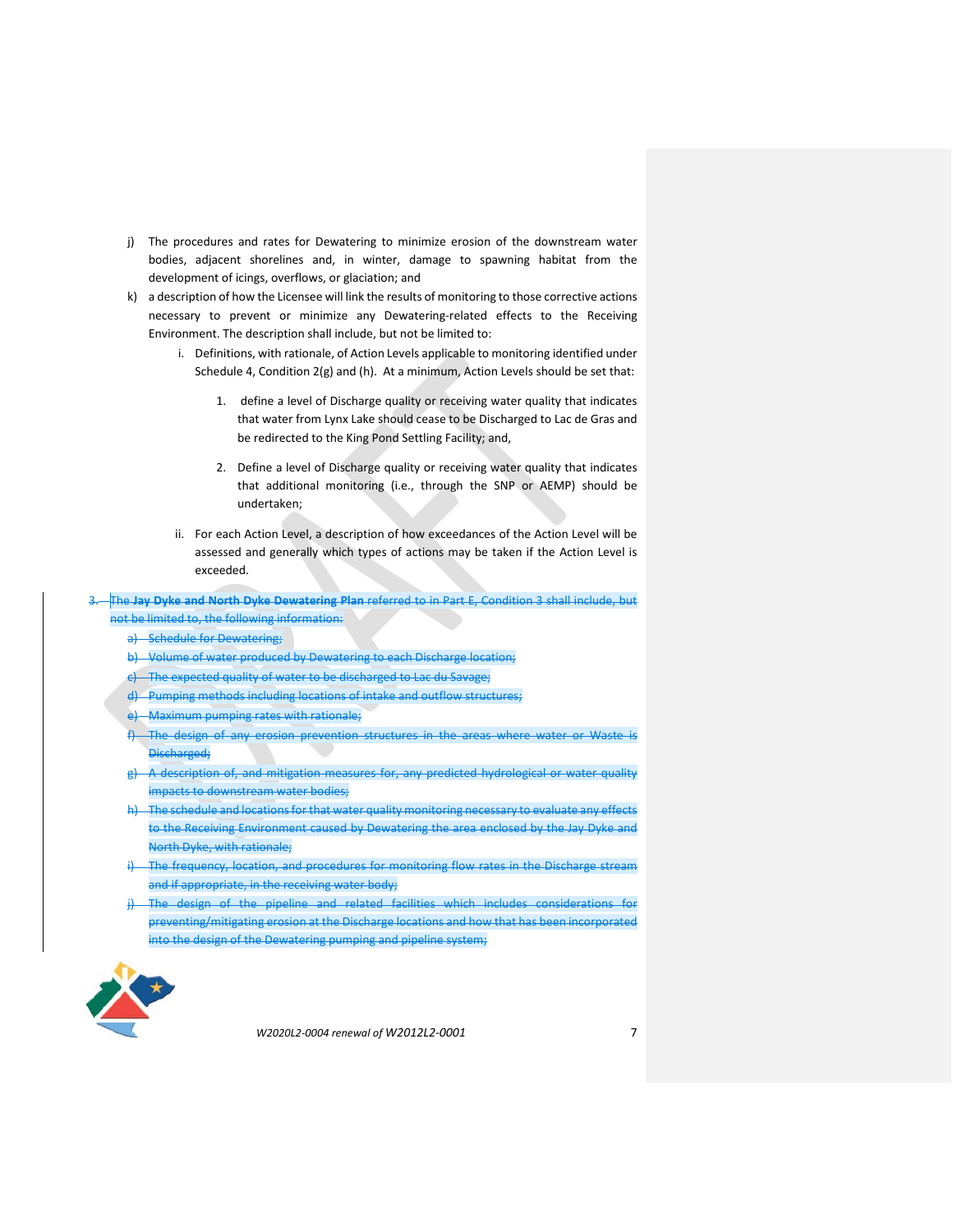- k) The procedures and rates for Dewatering to minimize erosion of the downstream water bodies, adjacent shorelines and, in winter, damage to spawning habitat from the development of icings, overflows, or glaciation; and
- l) A description of how the Licensee will link the results of monitoring to those corrective actions necessary to prevent or minimize any Dewatering-related effects to the Receiving Environment. The description shall include, but not be limited to:
	- i. Definitions, with rationale, of Action Levels applicable to monitoring identified under Schedule 4, Condition 3 (h) and (i). At a minimum, Action Levels should be set that:
		- 1. define a level of Discharge quality or receiving water quality that indicates that water from the area enclosed by the Jay Dyke and North Dyke should cease to be discharged to the Receiving Environment and be redirected to the Misery Pit Minewater Management Facility; and
		- 2. define a level of Discharge quality or receiving water quality that indicates that additional monitoring (i.e., through the SNP or AEMP) should be undertaken;
	- For each Action Level, a description of how exceedances of the Action Level will be assessed and generally which types of actions may be taken if the Action Level is exceeded.
- 4.3.The **Summary Reports** referred to in Part E, Condition 67 shall include, but not be limited to, the following information:
	- a) The metered daily, monthly, and total pumping rates;
	- b) A description of any erosion problems encountered and mitigative actions taken;
	- c) The results of water quality monitoring and compliance with the regulated water quality requirements; and
	- d) A summary of any impacts to the Receiving Environment resulting from Dewatering or Drawdown activities.

**Commented [DC59]:** Dewatering of this area will be not be permitted and will not occur

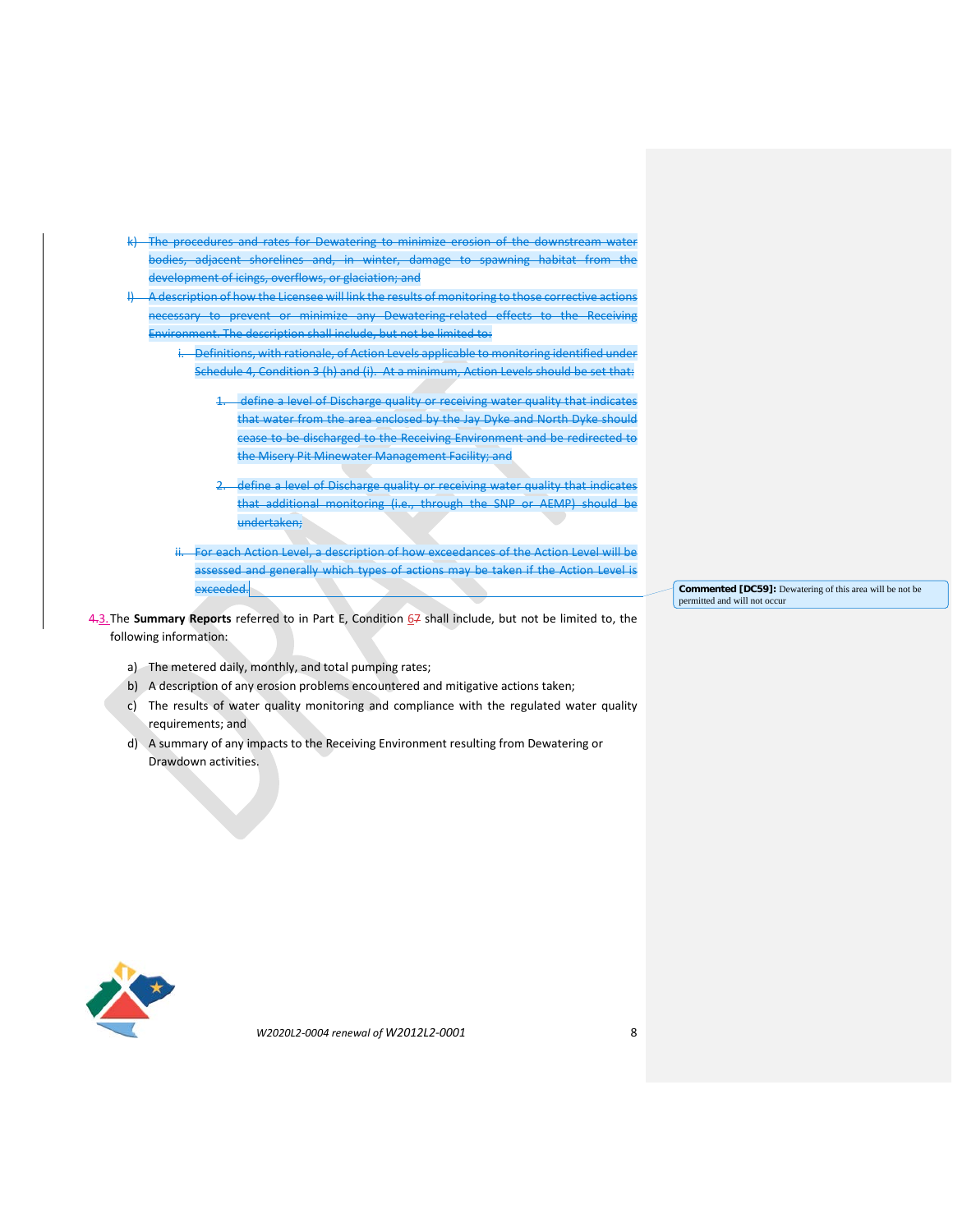## **Schedule 5 Part F: Conditions Applying to Construction**

- 1. A **Construction Plan** referred to in Part F, Condition 2 shall include, but not be limited to, the following information:
	- a) A description of the facilities to be constructed;
	- b) The proposed location for the structures;
	- c) Any potential impacts to the aquatic environment;
	- d) A description of any monitoring including, but not limited to, sampling locations, parameters measured, and frequencies of sampling to be carried out to determine impacts to the aquatic environment, with rationale;
	- e) A detailed description of any measures used to prevent or mitigate impacts to the aquatic environment;
	- f) A schedule for the Construction;
	- g) Drawings of Engineered Structures stamped by a Professional Engineer; and
	- h) Description of adaptive management processes that systematically link monitoring results to management activities and allow management activities to be developed adaptively, in response to changes in the environment.
	- i) The **Construction Plans** for the Pigeon Stream Diversion Channel isand the Sub-Basin B Diversion Channel, are also to include the details of measures to prevent degradation of permafrost and/or ice lenses;

j) The **Construction Plan** for the Jay Dyke and North Dyke is also to include, but not be limited to, the following:

- i. A description of Dredging activities planned, including but not limited to the following:
	- 1. Schedule of Dredging Activities;
	- 2. Dredging equipment design and operation;
	- **Production rates;**
	- 4. Operational approaches for minimizing sediment disturbance;
	- 5. A description of where dredged material will be located, if deemed necessary, and any implications for the Jay Waste Rock Storage Area
		- Design; and
	- 6. Final monitoring plan details;
- A description of specific mitigation measures in consideration of Construction during and between different seasons;
- A description of adaptive management monitoring and mitigations, including but not limited to:
	- 1. A description of mitigation and management of fine sediments between the dyke and turbidity barriers;



*W2020L2-0004 renewal of W2012L2-0001* 9

**Commented [DC60]:** Sub Basin B Diversion Channel will not be constructed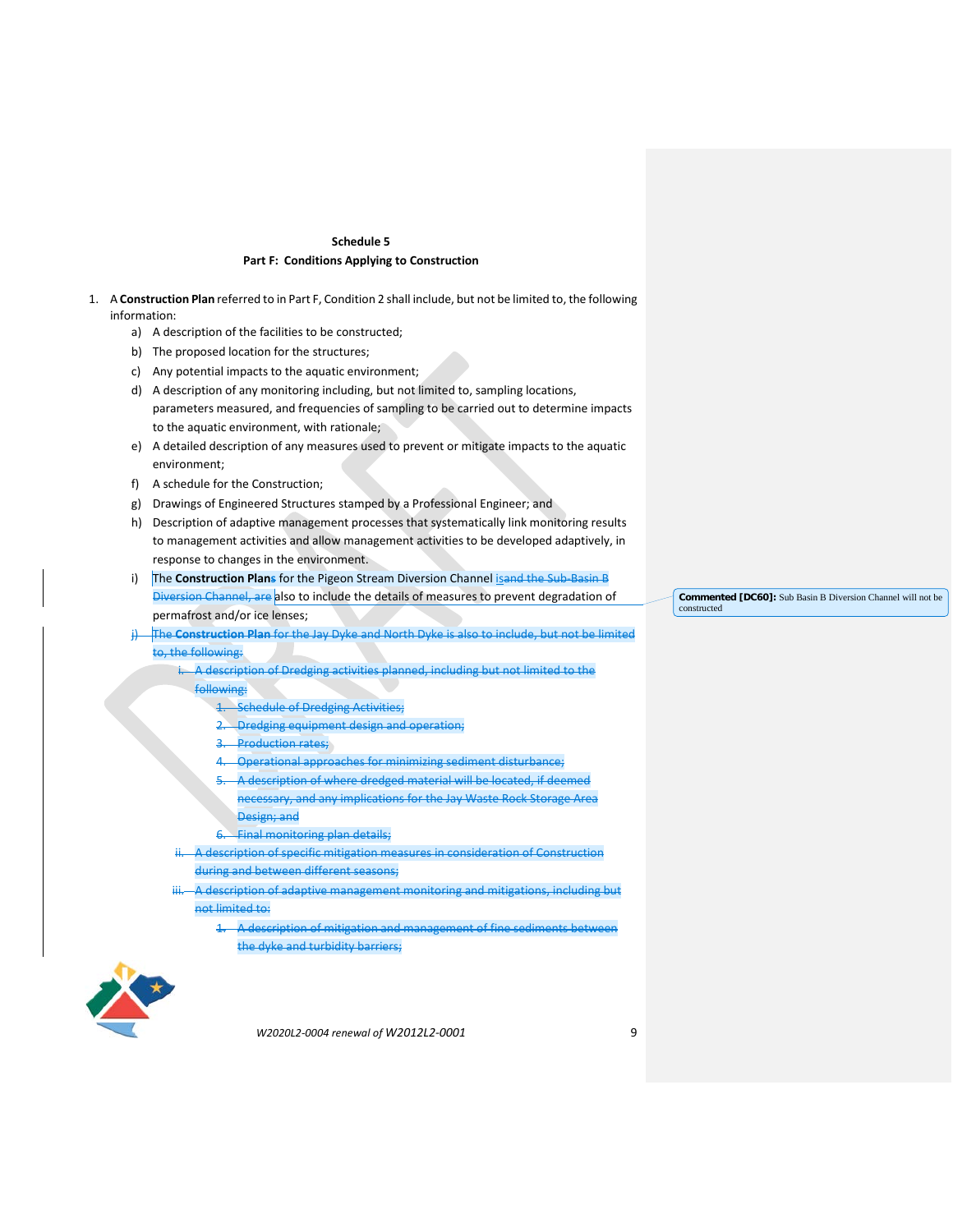- 2. A description of how the TSS-turbidity relationship will be established and validated;
- A description of the actions to be taken in the event of a TSS exceedance of the limits set out in Part H, Condition 26;
- A description of triggers and actions in response to weather events; and
- 5. Seven-day rolling average TSS concentration triggers and associated actions, in consideration of Construction during and between different seasons.

**Commented [DC61]:** Reflects the removal of Jay Project from the Water Licence

- 2. A **Waste Rock Storage Area Design Report,** referred to in Part F, Condition 34 shall include, but not be limited to:
	- a) geothermal and short-term stability analyses stamped by a Professional Engineer.
	- b) In addition, in the case of the Point Lake Project WRSA(s) and Overburden Pile, the Report shall include, but not be limited to:
		- i. Integrated construction and closure engineering design of metasediment piles, overburden stockpile, and WRSA seepage collection system;
		- ii. relevant background material for beneath the facility footprint including geotechnical, geochemical, and hydrogeological investigations;
		- iii. characterization of soil, rock, and groundwater conditions;
		- iv. design specifications and performance parameters;
		- v. stability analyses;
		- vi. a description of how the design has been optimized for Closure and Reclamation;
		- vii. a description of how climate change projections and considerations have been incorporated;
		- viii. a description of any instrumentation;
		- ix. a description of any operations and maintenance requirements;
		- x. a Construction Schedule;
		- xi. a description of the materials for Construction;
		- xii. Description of how the WRSA Design reduces impacts to caribou habitat;
		- xiii. Preliminary cover design;
		- xiv. Detailed seepage water quality predictions for Construction and Closure using results from Humidity Cell Tests and other available data;
		- xv. Thermal freeze-back model;
		- xvi. Water quality and quantity models;
		- xvii. Requirement for minimum 200 m set back from the site esker;
		- xviii. Prediction of range of potential timeframes to onset of acidic conditions based on Humidity Cell Tests;

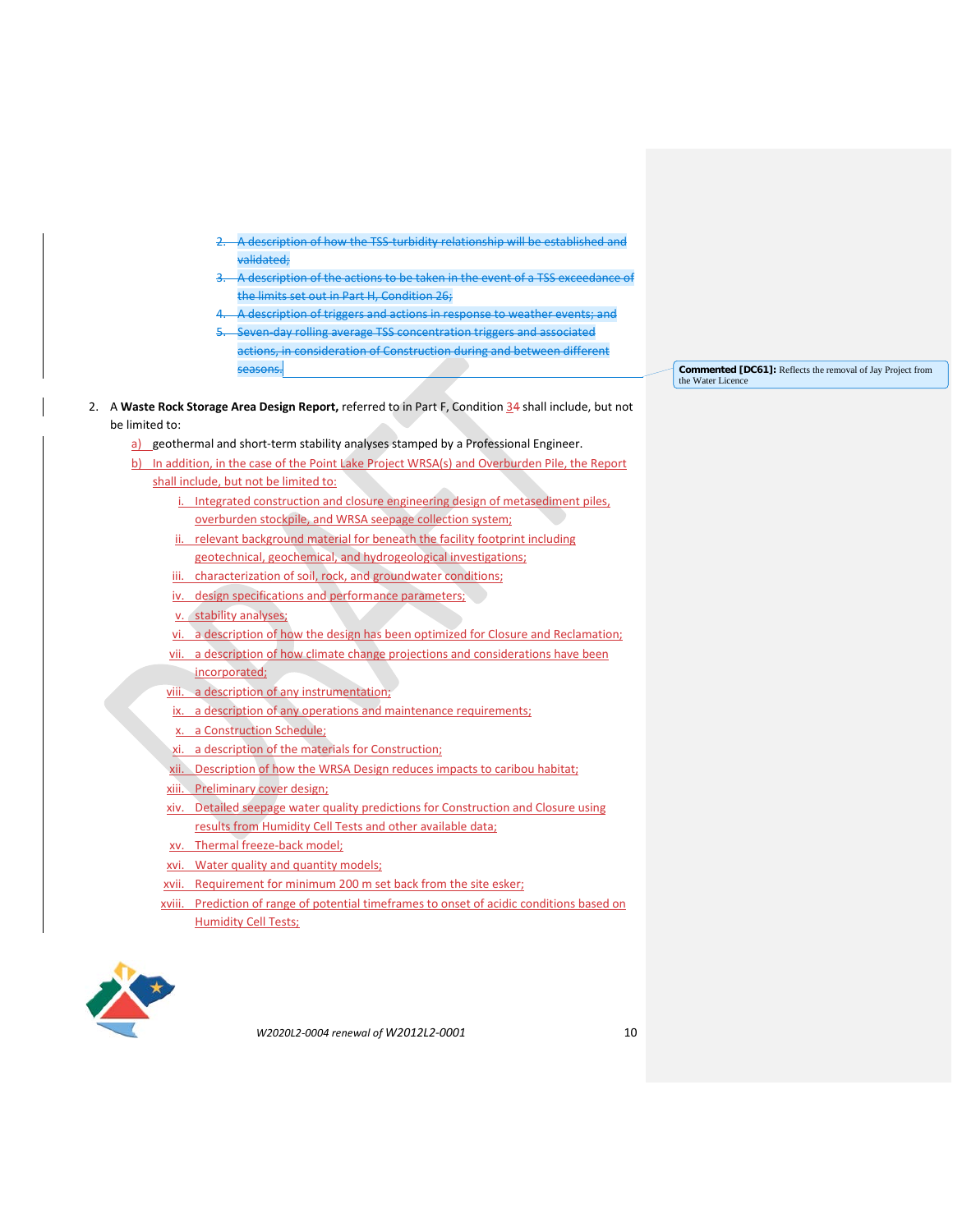- xix. Description of WRSA seepage collection system, including sumps and monitoring protocols; description of monitoring of roads and sumps to identify and respond to unexpected seepage losses; description and rationale for a groundwater monitoring program; contingencies if seepage is identified that is not being collected in sumps;
- xx. A description of monitoring for subsurface flows within the active layer;
- xxi. Description of Construction and Closure monitoring programs;
- xxii. A quality control plan; and
- xxiii. Detailed evaluation of King Pond Settling Facility water management capacity with respect to Point Lake WRSA seepage inputs.

#### i.

b)  $\frac{1}{2}$  In addition, in the case of the Jay WRSA, the Report shall include, but not be limited to:

- i. relevant background information;
- ii. a description of the facilities to be constructed, including proposed locations;
- iii. **quantities of Waste material**;
- iv. discussion of setback distance of potentially acid generating rock within the Jay Waste Rock Storage Area, with rationale;
- a summary of the results of the Study conducted in accordance with the approved Jay Waste Rock Co-placement Study Design referred to in Part H, Condition 4, and any implications for the Waste Rock Storage Area Final Design Report;
- design drawings and specifications of Engineered Structures, stamped by a Professional Engineer;
- vii. summary of results of the geotechnical investigation to confirm foundation characteristics, including ground truthing and field reconnaissance study for the Jay Project, and a description of any implications for the Jay Waste Rock Storage Area design and routing for surface runoff and Seepage;
- viii. Construction considerations, including timing, sequencing, and a schedule; operations and maintenance requirements;
- x. detailed instrumentation and monitoring plans, including but not limited to sampling;
- locations, parameters measured, and frequencies of sampling to be carried out; and
- xii.xxiv. description of where dredged material will be located, if deemed necessary, and any implications for the Jay Waste Rock Storage Area Design.
- 3. A Waste Rock Storage Area Cover Design, referred to in Part F, Condition 4, shall include, but not be limited to:
	- a) Surface material description (for ekwo and wildlife);
	- b) Cultural values, the final shape, look, and feel of the cover;
	- c) Rationale for if the cover will be vegetated, and how;

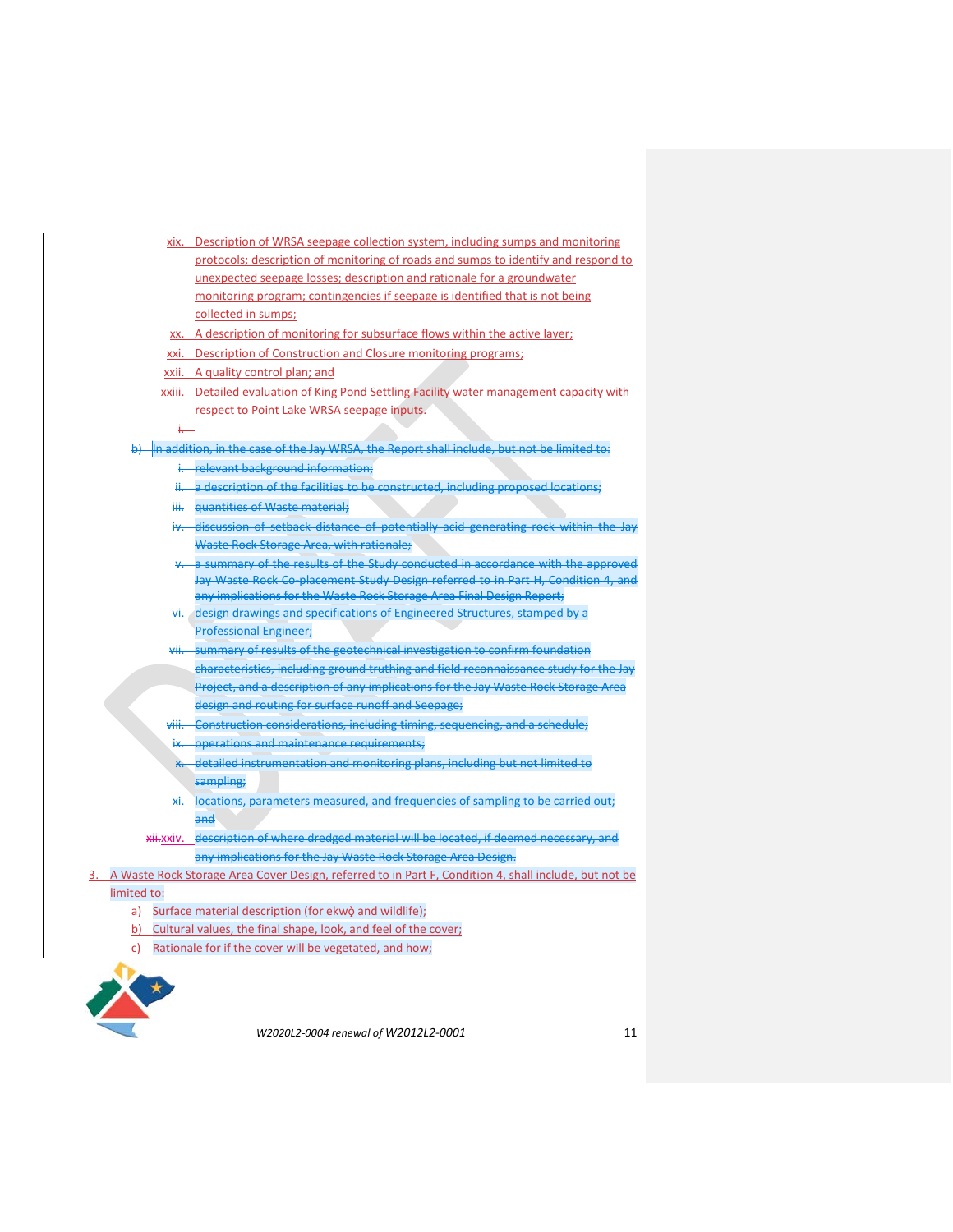- d) Thermal modeling using current and credible climate change predictions to confirm what thickness of cover is needed and to better understand internal heat generation in the pile;
- e) How the cover is expected to perform with climate change;
- f) How the company will protect water quality if the cover does not perform as well as expected, including mitigations and contingencies;
- g) Updated water quality predictions using seepage monitoring data and rock testing during mining;
- h) Predictive water quality modelling demonstrating how the King Pond Settling Facility will receive seepage from the Point Lake WRSA; and
- i) A comparison of water quality predictions to closure criteria.
- 3. **Jay Dyke and North Dyke Design Report** referred to in Part F, Condition 11 shall include, but not be limited to, the following:
	-
	- a) Jay Dyke and North Dyke detailed design drawings. These drawings should be:
		- i. Signed and stamped by an engineer;
		- ii. Labeled "issued for-Construction" or equivalent; and
		- iii. Include an itemized list of revisions to design;
	- b) An evaluation of the critical hydraulic gradient used in the dyke design, in consideration of the laboratory testing completed on the lakebed sediments; and
	- c) Description of adaptive management processes that systematically link monitoring results to management activities and allow management activities to be developed adaptively, in **Fesponse to changes in the environment. Commented [DC62]:** Reflects removal of the Jay Project from

the Water Licence

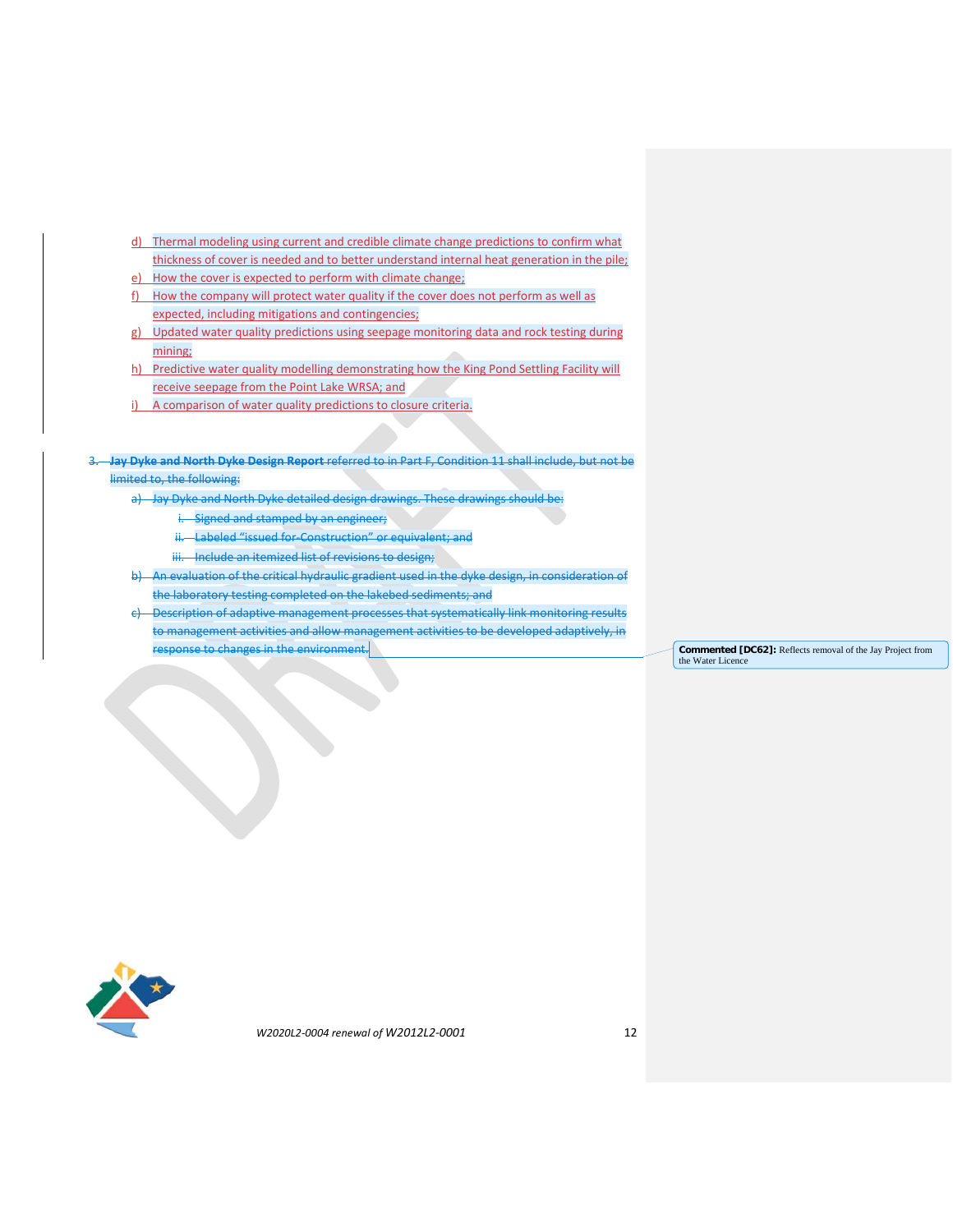## **Schedule 6 Part H: Conditions Applying to Waste Disposal**

1. The **Wastewater and Processed Kimberlite Management Plan** referred to in Part H, Condition 2 shall be in accordance with the NWT Water Board's *Guidelines for Tailings Impoundment in the Northwest Territories, February 1987*, and shall include, but not be limited to, the following information:

Acid Rock Drainage (ARD) Characterization

- a) Representative sampling and testing of Processed Kimberlite;
- b) A description of the process to be used to regularly assess and revise the plans based on ongoing data collection through this program or through the attached Surveillance Network Program, the Aquatic Effects Monitoring Program, Seepage Surveys, or other environmental monitoring programs;

Wastewater and Processed Kimberlite Management

- c) A comprehensive description of all sources and types of Waste related to the Project where not provided in the **Waste Rock and Ore Storage Management Plan** as approved by the Board;
- d) A description of any proposed physical or chemical treatment of Waste prior to Discharge to the Long Lake Containment Facility, the King Pond Settling Facility, the Phase 1 Tailings Containment Area, Two Rock Sedimentation Pond, or to the Receiving Environment;
- e) A description, including maps to scale, of the locations of monitoring stations for ground temperature, water quality, water Discharge and Processed Kimberlite elevation, including the sampling protocols and frequency to be undertaken at each station;
- f) A schedule of Processed Kimberlite Discharge within the Long Lake Containment Facility over the term of this Licence, including detailed maps showing deposition locations;
- g) Capacity status and projected life expectancy of the Processed Kimberlite deposition locations and Two Rock Sedimentation Pond;
- h) An anticipated schedule of volumes of Discharge to and from the Two Rock Sedimentation Pond, King Pond Settling Facility, and Misery Pit Minewater Facility, and Lynx Pit;
- i) A series of contingency options should Two Rock Sedimentation Pond, King Pond Settling Facility, or Misery Pit Minewater Facility, or Lynx Pit-approach or exceed capacity;
- j) Any operational changes and Modifications which may impact the **Wastewater and Processed Kimberlite Management Plan**;
- $k$ ) A list of contingencies to manage water for the Jay Project and an evaluation of the feasibility of each;
- A description of the scenarios (i.e., conditions and timing) under which contingencies required by paragraph (k) will be implemented;

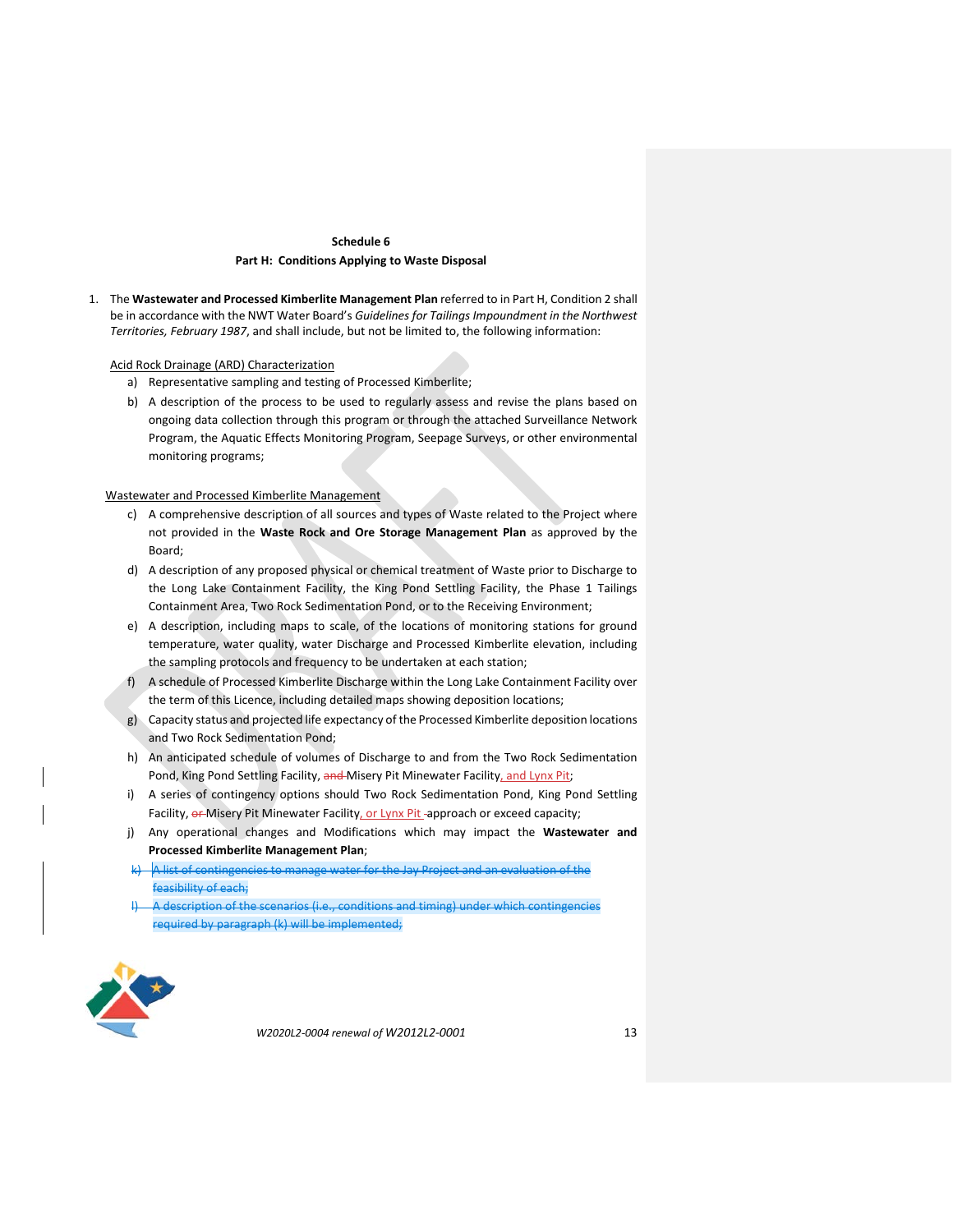m) Identify which of the contingencies identified in Schedule 6, Condition 1(k), are preferred by the Licensee, with rationales, for each scenario;

 $\frac{a}{k}$ A description of monitoring of quantity and quality of water, to:

- i. calibrate the water models used to make predictions in the EA;
- ii. assess the suitability of contingencies; and
- iii. evaluate the performance of contingencies used;
- **o)**] A description of the Groundwater monitoring and reporting program for the open pits and underground mines; and
- $\frac{\rho}{m}$  Description of adaptive management processes that systematically link monitoring results to management activities and allow management activities to be developed adaptively, in response to changes in the environment.

2. The **Waste Rock and Ore Storage Management Plan** referred to in Part H, Condition 3 shall be in accordance with the Department of Indian and Northern Affairs and Northern Development's Guidelines for Acid Rock Drainage Protection in the North, September 1992<del>, or in the case of the Jay</del> Development, Mine Environment Neutral Drainage's *Prediction Manual for Drainage Chemistry from Sulphidic Geologic Materials,* December 2009, and shall include, but not be limited to, the following information:

### Acid Rock Drainage (ARD) Characterization

- a) Characterization of the rock types, geology, and mineralogy of the rock units for each mine component including each pit or pipe or mine workings, the quantity of rock, Waste or sludge, or the surface area exposure in pit walls;
- b) Representative sampling and testing of each rock unit;
- c) Assessment of potential for Acid/Alkaline Rock Drainage and for metal leaching from ore stockpiles, Waste Rock, and pit wall rock, both during operation and after closure;
- d) Description of predicted loadings and/or impact on receiving water chemistry from each source, incorporating the results of Seepage surveys where available;
- e) Geochemical characterization of material to be used for Reclamation;
- f) Description of the process to be used to regularly assess and revise the plans based on ongoing data collection through this program or through the attached Surveillance Network Program, the Aquatic Effects Monitoring, Seepage Surveys, or other environmental monitoring programs;
- g) For the Jay Waste Rock Storage Area, identification of the "effective" neutralization potential (NP) in Waste Rock as defined by Mine Environment Neutral Drainage's *Prediction Manual for Drainage Chemistry from Sulphidic Geologic Materials,* December 2009;
- For the Jay Waste Rock Storage Area, the proposed target neutralization potential to acid potential (NP/AP) ratio for bulk rock in the Jay Waste Rock Storage Area, with a detailed



*W2020L2-0004 renewal of W2012L2-0001* 14

**Commented [DC63]:** Reflects removal of Jay Project from the Water Licence

**Commented [DC64]:** Reflects removal of Jay Project from the Water Licence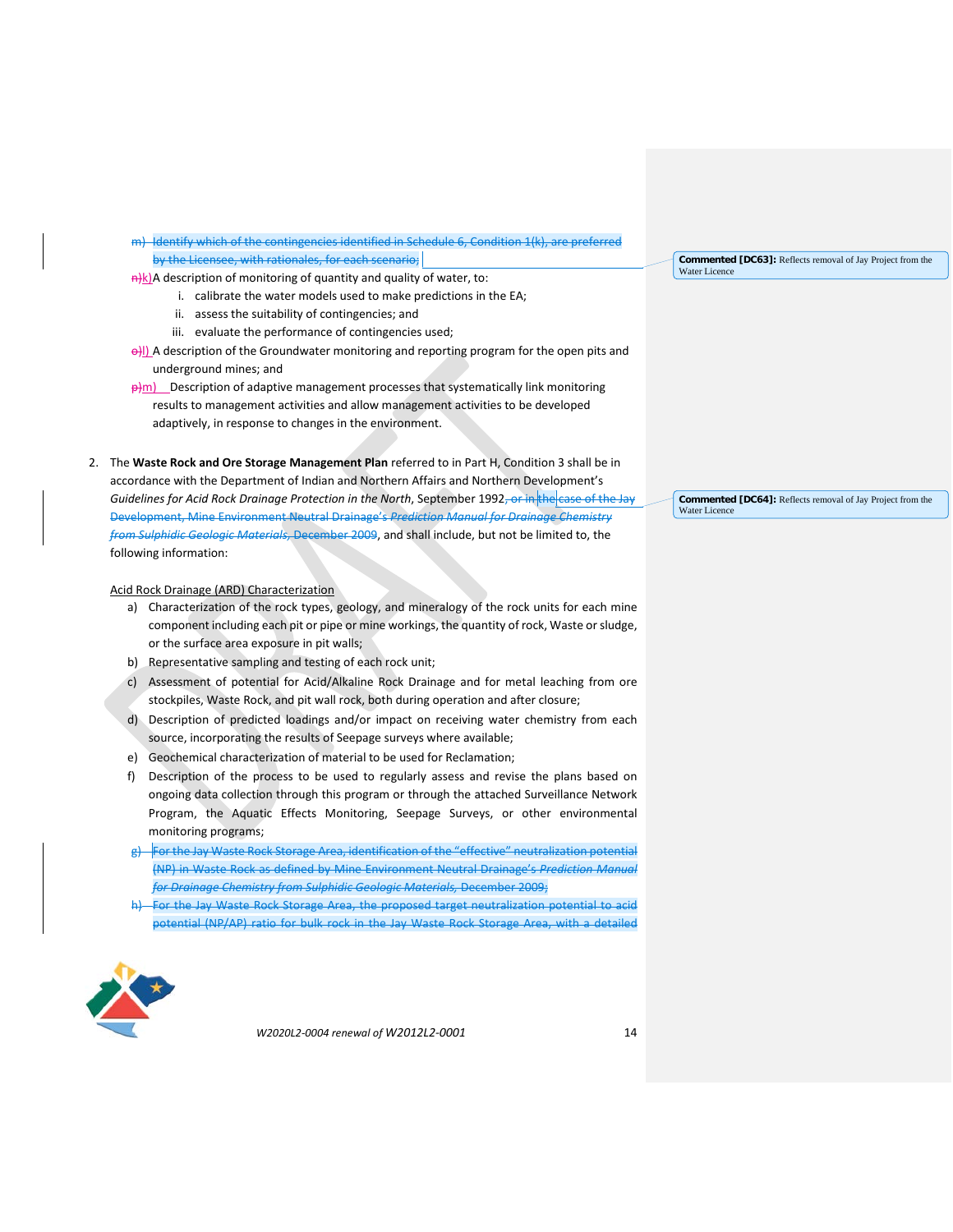rationale that addresses the effective NP, the results of the Geochemistry Baseline Report and the results of the Waste Rock Co-placement Study referred to in Part H, Condition 4;

#### **Commented [DC65]:** Reflects the removal of Jay WRSA from the Water Licence

#### Waste Rock and Ore Storage Management

- $\frac{1}{2}g$ ) A schedule of ore stockpiling, and Coarse Processed Kimberlite and Waste Rock production by rock type, tonnage, and destination over the term of this Licence;
- $\frac{1}{2}$ h) A complete description, including site maps to scale, of each proposed ore and Waste Rock Storage Area;
- $\left|\frac{1}{\left|\mathbf{A}\right|}\right|$ ) Detailed descriptions of the different types of solid Waste disposed of and the locations for the disposal of solid Waste and Sewage sludge within the Waste Rock Storage Area;
- Hi) An identification of all potential sources of Seepage for each Waste Rock Storage Area and the distance to the downstream Receiving Environment;
- $m/k$ ) Detailed proposals for management of Seepage, including water quality monitoring, collection, treatment, re-routing, final disposal, and for incorporating the studies and plans developed under Part H, Condition 3 of this Licence;
- A) Detailed Construction Plans and drainage management for Waste Rock Storage Areas used for containment of the Misery schist, and other Waste Rock types that may be identified as problematic through Acid/Alkaline Rock Drainage testing, including contingency plans for controlling runoff and Seepage water chemistry;
- $\Theta$ m) Temperature analysis of all Waste Rock Storage Areas having acid/alkaline potential to include the effect of oxidation reactions on predicted Acid/Alkaline Rock Drainage generation rates;
- $\frac{\partial}{\partial n}$  Detailed descriptions of how Seepage surveys will be carried out to meet the requirements of Part H, Condition  $45$ ;
- $\frac{1}{\sqrt{2}}$  For the Point Lake, Sable, Pigeon, and Misery pits, a description of the geochemical criteria for the management and placement of potentially ARD Waste Rock and hydrocarbon contaminated materials within the Waste Rock Storage Areas. This shall include a section describing the process for segregation of the various rock types;
- $\frac{f}{f}$ p) A description of co-placement method, limits, and controls for blending and layering;
- q) A description of confirmatory sampling and field inspection program to verify co-placement;
- r) A description of confirmatory process and field inspection program to verify pegmatite volumes in the Point Lake Waste Rock Pit and Storage Area;
- s) A description for testing that will be conducted if pegmatite volumes are greater than 5% of the Point Lake Waste rock;
- A description of Waste Rock sampling within the Jay open pit to confirm geochemical characteristics;
- For the Jay Waste Rock Storage Area, a detailed monitoring plan for description of deformation, Seepage, and thermal monitoring, including parameters and frequency of sampling for the Waste Rock Storage Area;



*W2020L2-0004 renewal of W2012L2-0001* 15

**Commented [DC66]:** Incorporates Point Lake into WROMP requirements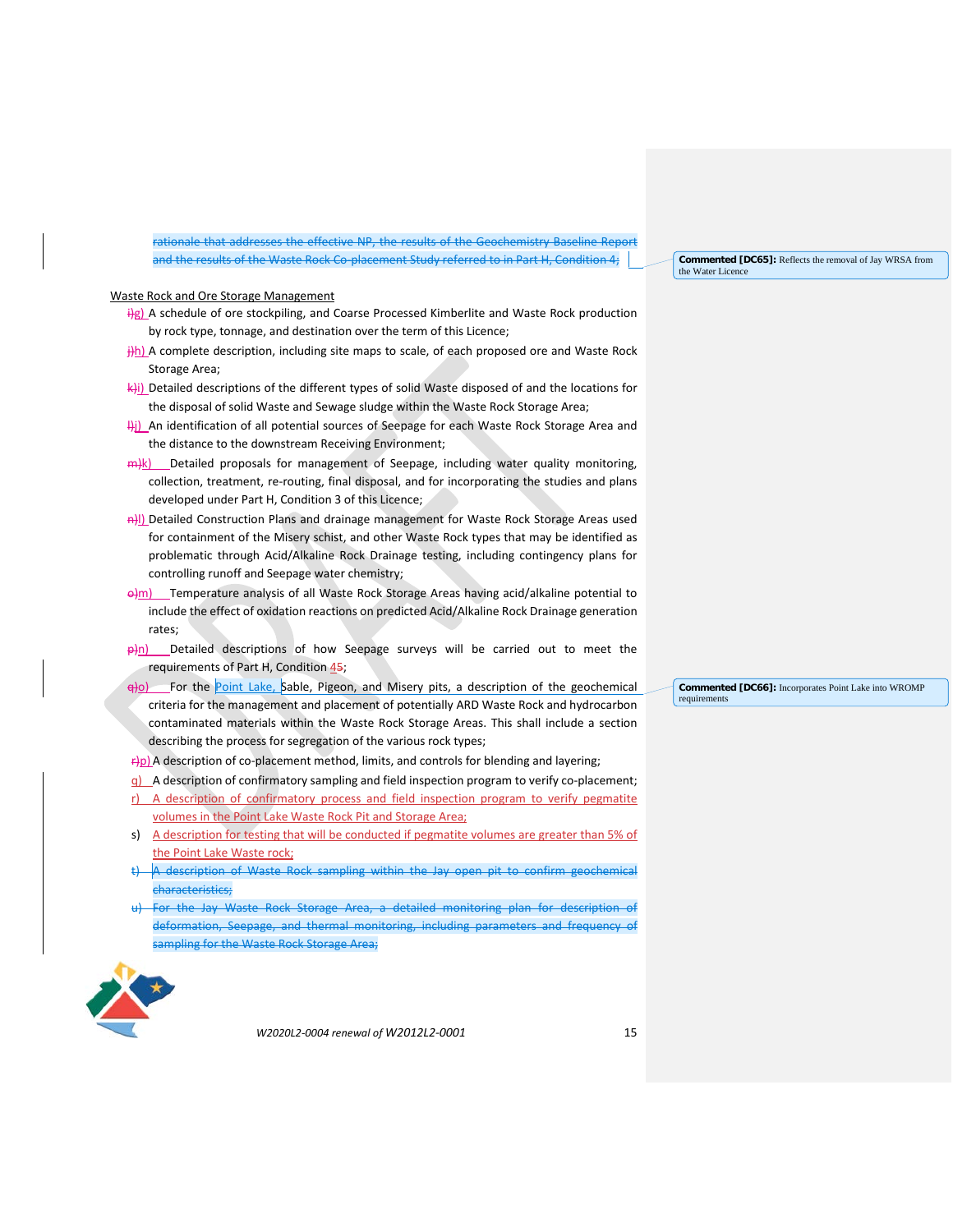- Description of anticipated slope movement during rock placement at the Jay Waste Rock Storage Area and the associated monitoring and mitigation measures;
- -Discussion of setback distance of potentially acid generating rock within the Jay Waste Rock Storage Area, with rationale;
- x) Discussion of how the results of the Study conducted in accordance with the approved **Jay Waste Rock Co-placement Study Design** referred to in Part H, Condition 4 were considered in the proposed Waste Rock and ore management;
- y) Discussion of potential Seepage quality issues for the Jay Waste Rock Storage Area including thresholds and triggers for adaptive management; and
- t) Description of adaptive management processes that systematically link monitoring results to management activities and allow management activities to be developed adaptively, in response to changes in the environment; and
- $\frac{1}{2}$ u) Characterization and rationale for validating or altering the approved overburden monitoring program approach with respect to the Point Lake Project.
- 3. The study outlined in the **Jay Waste Rock Co-placement Study Design,** referred to in Part H, Condition 4, shall investigate at minimum the following:
	- a) the sensitivity of effective neutralizing potential/acid potential (NP/AP) to imperfect mixing for the propose co-placement management plan;
	- b) whether the effective neutralizing potential/acid potential (NP/AP) characteristics of the fine rock fractions for metasediments, granite, and diabase are different in samples of rock blasted during mining than in samples of rock prepared for humidity cell testing, and if so, a means of accounting for the differences when managing the proposed co-placement of rock in the WRSA;
	- c) how to optimize co-placement methods of blending and layering for the proposed coplacement of the potentially acid generating (PAG) and non-PAG rock to prevent acid rock drainage and metal leaching; and
	- any other testing or analysis that will inform the most appropriate NP/AP ratio and the coplacement method, limits, and controls for blending and/or layering.
- 4.3. The Seepage survey referred to in Part H, Condition 5 shall be conducted in accordance with the Waste Rock and Ore Storage Management Plan referred to in Part H, Condition 3, and on the following basis:
	- a) Sampling of detected Seepage twice per year excluding the Point Lake WRSA; once during spring freshet, and again in late summer or fall;
	- a)b)Sampling of detected Seepage monthly during active flow at the Point Lake WRSA;
	- b)c)Testing in the field shall include measurements of volume and rate of flow, field pH, and conductivity;



*W2020L2-0004 renewal of W2012L2-0001* 16

**Commented [DC67]:** Reflects removal of Jay WRSA from the Water Licence

**Commented [DC68]:** Part H, Condition 4 to be removed from the Water Licenc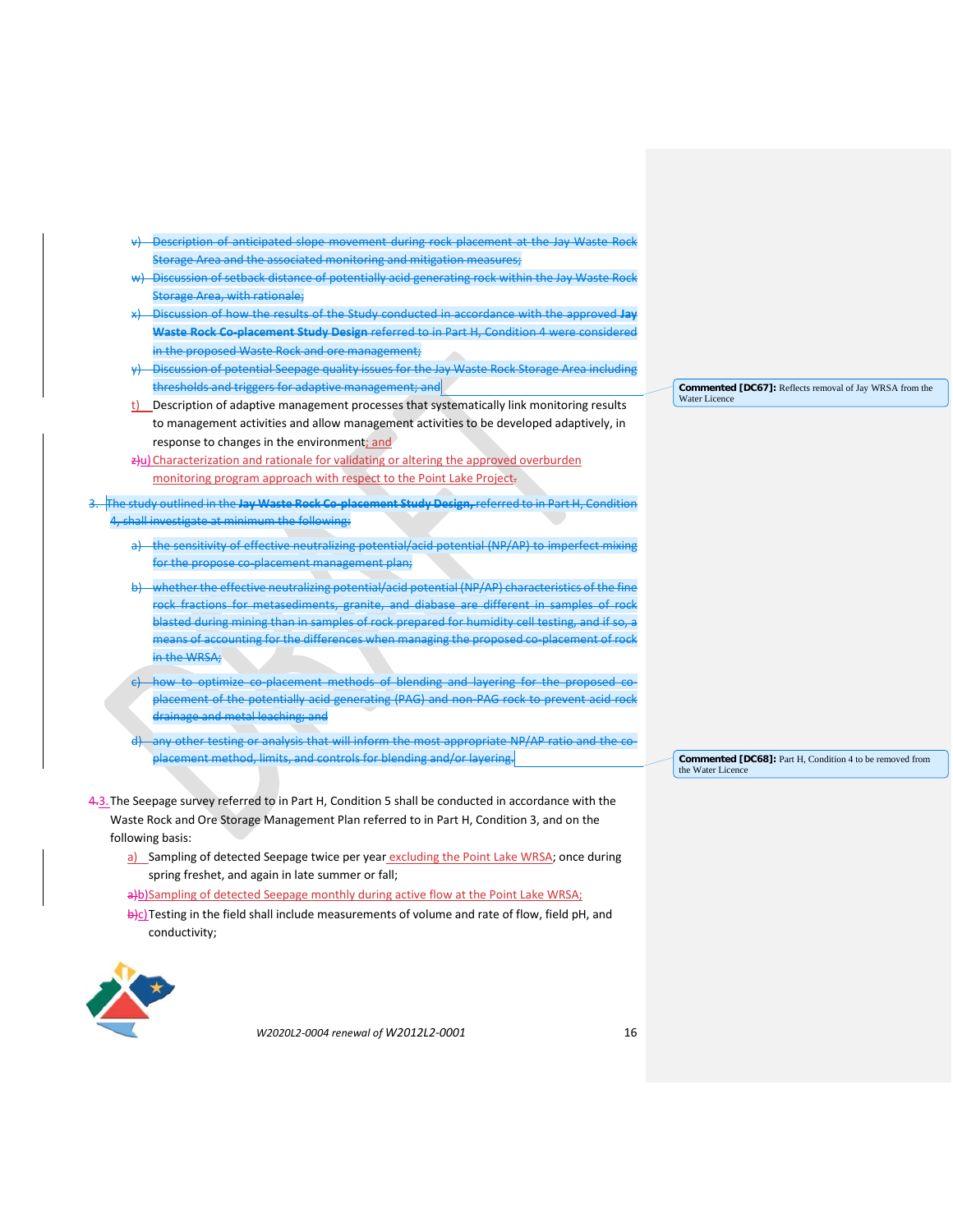- $\theta$ d)Laboratory analysis of each sample shall include Major Ions (as defined in the attached Surveillance Network Program), pH, conductivity, sulphate, nitrogen as total ammonia, total suspended solids (TSS), and dissolved metals by inductively coupled plasma (ICP) mass spectrometry;
- $\frac{d}{e}$  Laboratory analysis of Seepage samples in areas down gradient of the Land Farm, Contaminated Snow Containment Facility, and the Racetrack shall include TPH and BTEX as defined in the attached Surveillance Network Program;
- e)f) All data collected is to be reported to the Board as part of the **Annual Report** required under Part B, Condition 10 and shall include an overview analysis of major trends, site plans indicating the locations of Seepage, and summary of recommendations for future Seepage monitoring or management actions; and
- fig) A report interpreting the results of all survey data collected since Project inception shall be submitted to the Board for approval every three years beginning March 31, 2014, and shall include site plans indicating the locations of Seepage, the Quality Assurance/Quality Control (QA/QC) protocols used, and a consideration of how the results will affect the **Waste Rock and Ore Storage Management Plan** required under Part H, Condition 3.

5. The **Misery Pit Water Quality Report** referred to in Part H, Condition 23 shall include but not be limited to the following:

- a) A report summarizing the assumptions and results of the updated water quality model;
- b) A description of how the updated water quality model has considered monitoring data available for Discharge from the KPSF during the Misery Underground Development initial filling of Misery pit, with rationale;
- A description of any implications of water quality changes on the downstream environment;
- assessment based on the results of Schedule 6, Condition 5(a) of whether the EQC as outlined in Part H, Condition 21(e), including but not limited to Phosphorus, require reevaluation prior to Discharge; and
- e) One of the following:
	- A description of whether the modelling results demonstrate that the Licensee will be able to ensure Part K, Condition 9 will be satisfied, with rationale, or
	- Propose any revisions to the approved Wastewater and Processed Kimberlite **Management Plan** described in Part H, Condition 2, to satisfy Part K, Condition 9.
- 6.4.The **Two Rock Outfall Report** referred to in Part H, Condition 30 shall include, but not be limited to, the following information:
	- a) The specifications of the proposed Discharge pipeline and diffuser;
	- b) The location of the end of the pipe within Horseshoe Lake and a detailed rationale for selection of that location;



*W2020L2-0004 renewal of W2012L2-0001* 17

**Commented [DC69]:** Part H, Condition 23 will be removed because it is specific to Jay Project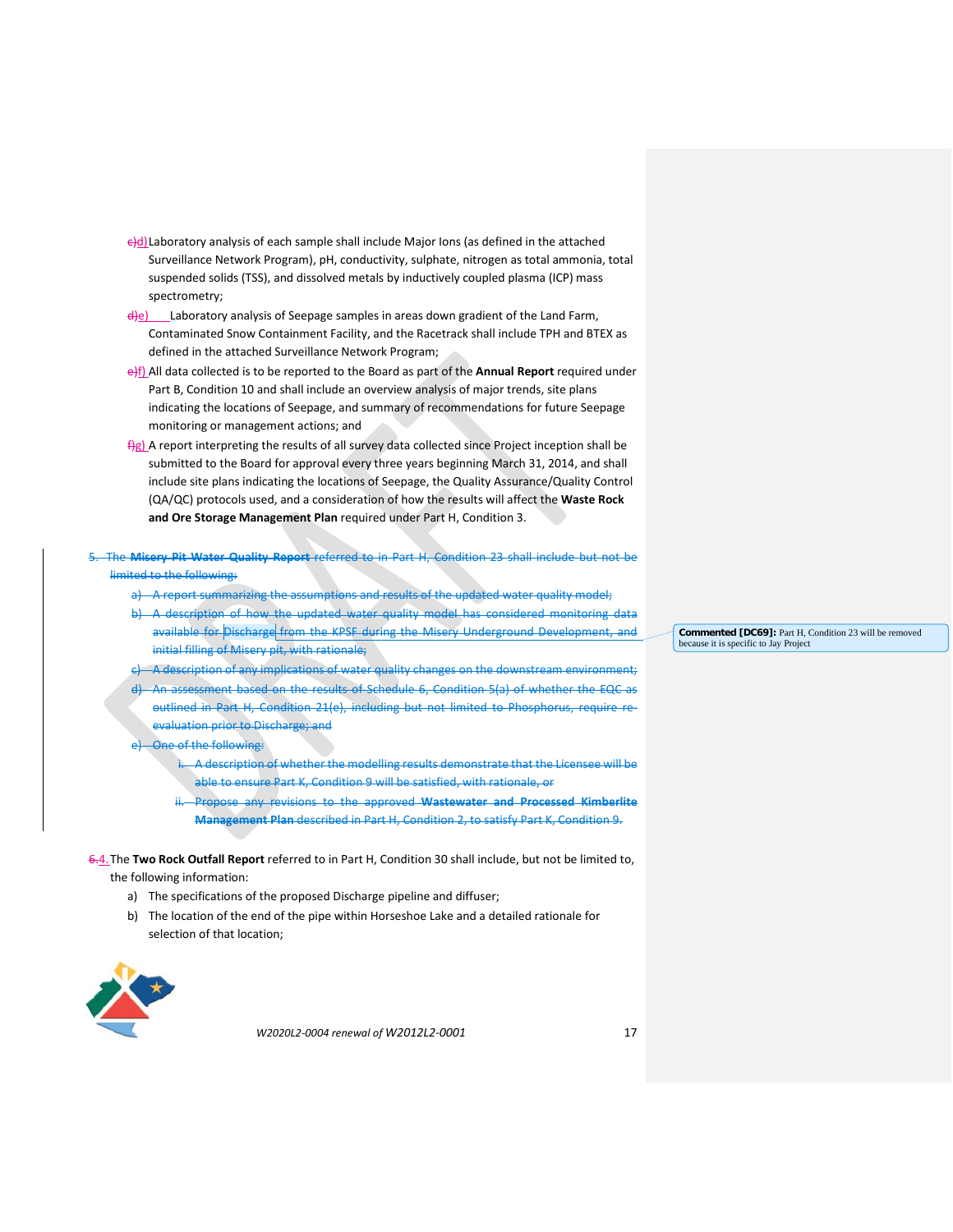- c) The results of modeling the initial mixing of effluent into Horseshoe Lake based on the selected placement and specifications of the outfall;
- d) A proposed location for Surveillance Network Program Station 0008-Sa9 that will allow verification of the model of initial effluent mixing in Horseshoe Lake; and
- e) The design for a plume delineation study to confirm initial effluent mixing in Horseshoe Lake.

7. The **Misery Plume Delineation Report** referred to in Part H, Condition 32 shall include, but not be limited to, the following information:

- a) The results of monitoring the initial mixing of effluent into Lac du Sauvage; and
- b) Propose locations for Surveillance Network Program Station Jay 0005c that will allow verification of initial effluent mixing in Lac du Sauvage.
- 8.5. The EQC for chloride, nitrate, and sulphate are determined based on the equations shown in Part H, Conditions 21(a), 21(b),  $\frac{and}{21(c)}$ , and  $\frac{21(e)}{e}$ . Tables that can be used for quick reference of select values resulting from those equations are provided below:

|                 | EQC at 1616-30  |                                        |                 |                 |              |           |
|-----------------|-----------------|----------------------------------------|-----------------|-----------------|--------------|-----------|
| Hardness (mg/L) |                 | Nitrate as N (mg/L)<br>Sulphate (mg/L) |                 | Chloride (mg/L) |              |           |
|                 | Max.<br>Average | Max.<br>Grab                           | Max.<br>Average | Max. Grab       | Max. Average | Max. Grab |
| $<$ 10          | 1.2             | 2.3                                    | 45.2            | 90.4            | 64.4         | 129       |
| $10 - 20$       | 1.7             | 3.5                                    | 65.4            | 131             | 112          | 223       |
| $20 - 30$       | 2.8             | 5.6                                    | 104             | 208             | 171          | 342       |
| $30 - 40$       | 3.9             | 7.7                                    | 142             | 283             | 210          | 421       |
| 40-50           | 4.9             | 9.8                                    | 178             | 356             | 240          | 480       |
| $50 - 60$       | 5.9             | 12                                     | 214             | 428             | 263          | 526       |
| 60-70           | 7.0             | 14                                     | 249             | 498             | 283          | 565       |
| 70-80           | 8.0             | 16                                     | 284             | 567             | 299          | 599       |
| 80-90           | 9.0             | 18                                     | 318             | 636             | 314          | 628       |
| 90-100          | 10              | 20                                     | 352             | 704             | 327          | 654       |
| 100-110         | 11              | 22                                     | 386             | 771             | 339          | 677       |
| 110-120         | 12              | 24                                     | 419             | 838             | 349          | 698       |
| 120-130         | 13              | 26                                     | 419             | 838             | 359          | 718       |
| 130-140         | 14              | 28                                     | 419             | 838             | 368          | 736       |
| 140-150         | 15              | 31                                     | 419             | 838             | 380          | 760       |
| 150-160         | 16              | 32                                     | 419             | 838             | 384          | 768       |
| >160            | 16              | 33                                     | 419             | 838             | 388          | 775       |



*W2020L2-0004 renewal of W2012L2-0001* 18

**Commented [DC70]:** Part H, Condition 23 will be removed because it is specific to Jay Project

**Commented [DC71]:** Reflects the removal of Jay Project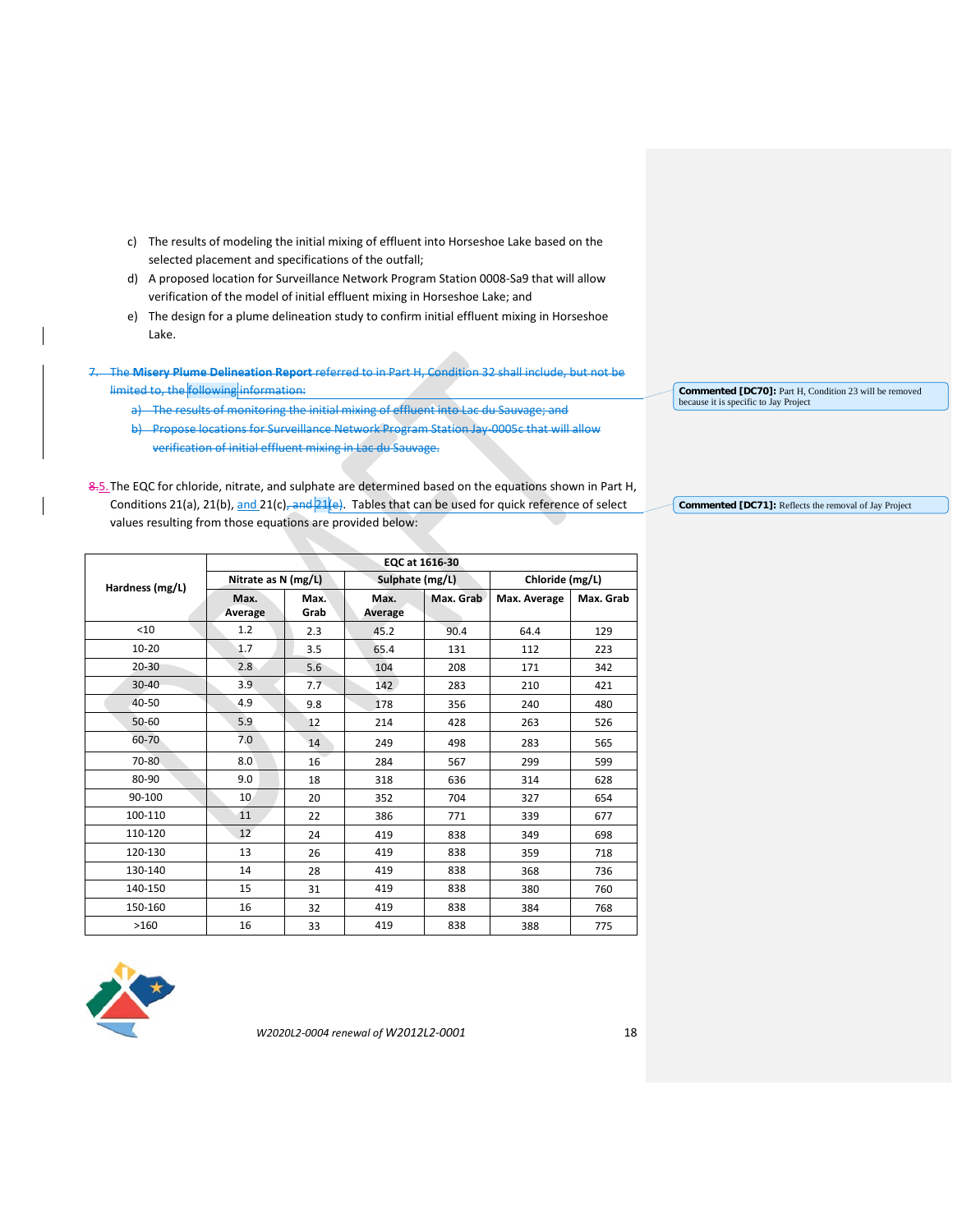| Hardness (mg/L) | Nitrate as N (mg/L) |           | Sulphate (mg/L) |           |
|-----------------|---------------------|-----------|-----------------|-----------|
|                 | Max. Average        | Max. Grab | Max.<br>Average | Max. Grab |
| $<$ 10          | 2.0                 | 4.0       | 77              | 343       |
| $10 - 20$       | 2.9                 | 5.9       | 111             | 406       |
| 20-30           | 4.8                 | 9.5       | 177             | 502       |
| $30 - 40$       | 6.6                 | 13        | 241             | 577       |
| 40-50           | 8.3                 | 17        | 303             | 641       |
| 50-60           | 10                  | 20        | 363             | 697       |
| 60-70           | 12                  | 24        | 423             | 747       |
| 70-80           | 14                  | 27        | 423             | 747       |
| 80-90           | 15                  | 31        | 423             | 747       |
| 90-100          | 17                  | 34        | 423             | 747       |
| 100-110         | 19                  | 37        | 423             | 747       |
| 110-120         | 20                  | 41        | 423             | 747       |
| 120-130         | 22                  | 44        | 423             | 747       |
| 130-140         | 24                  | 47        | 423             | 747       |
| 140-150         | 26                  | 53        | 423             | 747       |
| 150-160         | 27                  | 54        | 423             | 747       |
| >160            | 28                  | 56        | 423             | 747       |

|                                                            | Chloride EQC at 1616-43                             |                                  |                                   |  |  |
|------------------------------------------------------------|-----------------------------------------------------|----------------------------------|-----------------------------------|--|--|
| <b>King Pond</b><br>Hardness (mg/L as<br>CaCO <sub>3</sub> | Cujo Lake<br>Hardness (mg/L as<br>CaCO <sub>3</sub> | <b>Maximum Average</b><br>(mg/L) | <b>Maximum Grab</b><br>$(mg/L)^1$ |  |  |
| $17$                                                       | < 10                                                | 109                              | 219                               |  |  |
| 17-34                                                      | $10 - 20$                                           | 190                              | 380                               |  |  |
| 34-51                                                      | 20-30                                               | 291                              | 520                               |  |  |
| 51-68                                                      | 30-40                                               | 358                              | 574                               |  |  |
| 68-85                                                      | 40-50                                               | 408                              | 619                               |  |  |
| 85-102                                                     | 50-60                                               | 447                              | 657                               |  |  |
| 102-119                                                    | 60-70                                               | 480                              | 690                               |  |  |
| 119-136                                                    | 70-80                                               | 509                              | 720                               |  |  |
| 136-153                                                    | 80-90                                               | 534                              | 747                               |  |  |

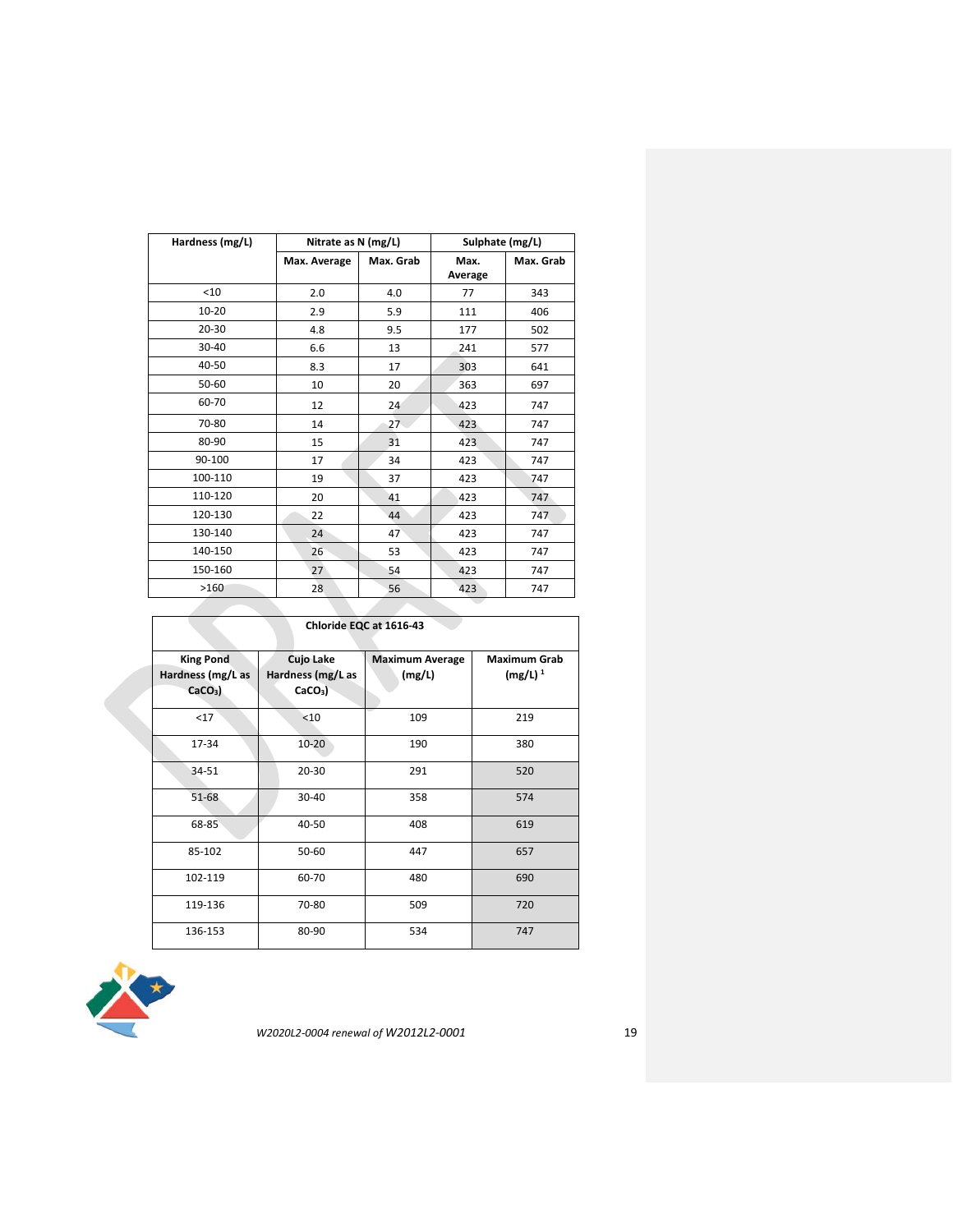| 153-170 | 90-100  | 556 | 772 |
|---------|---------|-----|-----|
| 170-187 | 100-110 | 576 | 796 |
| 187-204 | 110-120 | 594 | 817 |
| 204-221 | 120-130 | 610 | 838 |
| 221-238 | 130-140 | 625 | 857 |
| 238-255 | 140-150 | 640 | 876 |
| 255-272 | 150-160 | 653 | 893 |
| >272    | >160    | 659 | 902 |

 $1$  Maximum grab EQC values not shaded are based on 2 times the maximum average EQC; those shaded in grey are equal to the acute WQO for chloride, which is less than 2 times the maximum average EQC. The Cujo Lake hardness shown above, assumes a dilution factor of 1.7.

| Cadmium EQC at 1616-43                             |                        |                                   |  |  |
|----------------------------------------------------|------------------------|-----------------------------------|--|--|
| Cujo Lake Hardness (mg/L<br>as CaCO <sub>3</sub> ) | Maximum Average (mg/L) | <b>Maximum Grab</b><br>$(mg/L)^1$ |  |  |
| <17                                                | 0.00006                | 0.00012                           |  |  |
| $17 - 20$                                          | 0.00007                | 0.00014                           |  |  |
| $20 - 40$                                          | 0.00010                | 0.00020                           |  |  |
| $40 - 60$                                          | 0.00015                | 0.00030                           |  |  |
| 60-80                                              | 0.00020                | 0.00040                           |  |  |
| 80-100                                             | 0.00025                | 0.00049                           |  |  |
| 100-120                                            | 0.00029                | 0.00058                           |  |  |
| 120-140                                            | 0.00033                | 0.00067                           |  |  |
| 140-160                                            | 0.00038                | 0.00075                           |  |  |
| 160-180                                            | 0.00042                | 0.00084                           |  |  |
| 180-200                                            | 0.00046                | 0.00092                           |  |  |
| 200-220                                            | 0.00050                | 0.00100                           |  |  |
| 220-240                                            | 0.00054                | 0.00108                           |  |  |

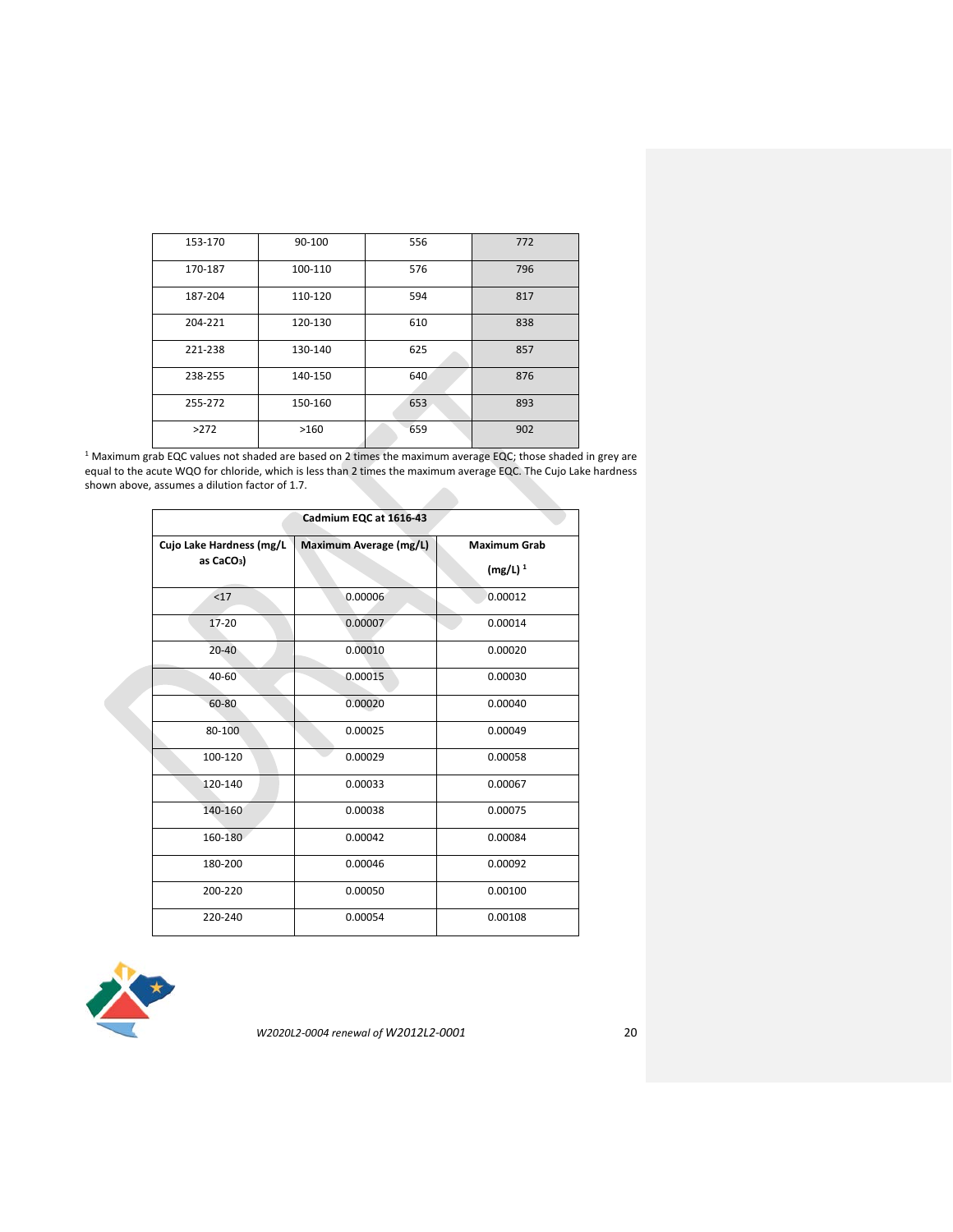| 240-260 | 0.00058 | 0.00115 |
|---------|---------|---------|
| 260-280 | 0.00061 | 0.00123 |
| >280    | 0.00063 | 0.00127 |

 $1$  Maximum grab EQC values are based on 2 times the maximum average EQC, which is expected to be consistently less than the acute WQO for cadmium at hardness levels in King Pond.

|                 | EQC at 1616-47 |                     |                 |                 |
|-----------------|----------------|---------------------|-----------------|-----------------|
| Hardness (mg/L) |                | Nitrate as N (mg/L) |                 | Sulphate (mg/L) |
|                 | Max. Average   | Max. Grab           | Max.<br>Average | Max. Grab       |
| $<$ 10          | 2.7            | 5.4                 | 103             | 343             |
| $10 - 20$       | 3.9            | 7.8                 | 148             | 406             |
| $20 - 30$       | 6.4            | 13                  | 237             | 502             |
| 30-40           | 8.8            | 18                  | 321             | 577             |
| 40-50           | 11             | 22                  | 404             | 641             |
| 50-60           | 14             | 28                  | 485             | 697             |
| 60-70           | 16             | 32                  | 565             | 747             |
| 70-80           | 18             | 36                  | 565             | 747             |
| 80-90           | 20             | 40                  | 565             | 747             |
| 90-100          | 23             | 46                  | 565             | 747             |
| 100-110         | 25             | 50                  | 565             | 747             |
| 110-120         | 27             | 54                  | 565             | 747             |
| 120-130         | 30             | 60                  | 565             | 747             |
| 130-140         | 32             | 64                  | 565             | 747             |
| 140-150         | 34             | 68                  | 565             | 747             |
| 150-160         | 36             | 72                  | 565             | 747             |
| >160            | 37             | 74                  | 565             | 747             |

| <del>Hardness in Lac du</del>           | <b>Hardness-dependent</b><br><b>Chronic WQO</b> | <b>EQC at Jay-0005a/b</b>   |
|-----------------------------------------|-------------------------------------------------|-----------------------------|
| Sauvage (i.e., at Jay-<br>0005c) (mg/L) | Chloride (mg/L)                                 | Chloride (mg/L)             |
|                                         |                                                 | <b>Max. Average</b>         |
| <b>STATE</b>                            | 64                                              | 631                         |
| 10                                      | 64                                              | 635                         |
| 15                                      | 112                                             | <u>1.102</u><br>كالأرخ      |
| 20                                      | 145                                             | $1.121$<br><del>1,434</del> |
| 25                                      | 171                                             | 1.692<br>まかサチ               |
| 30                                      | 192                                             | 1.902<br>まかかき               |



*W2020L2-0004 renewal of W2012L2-0001* 21

**Commented [DC72]:** Removes information related to Jay Project and Lac du Sauvage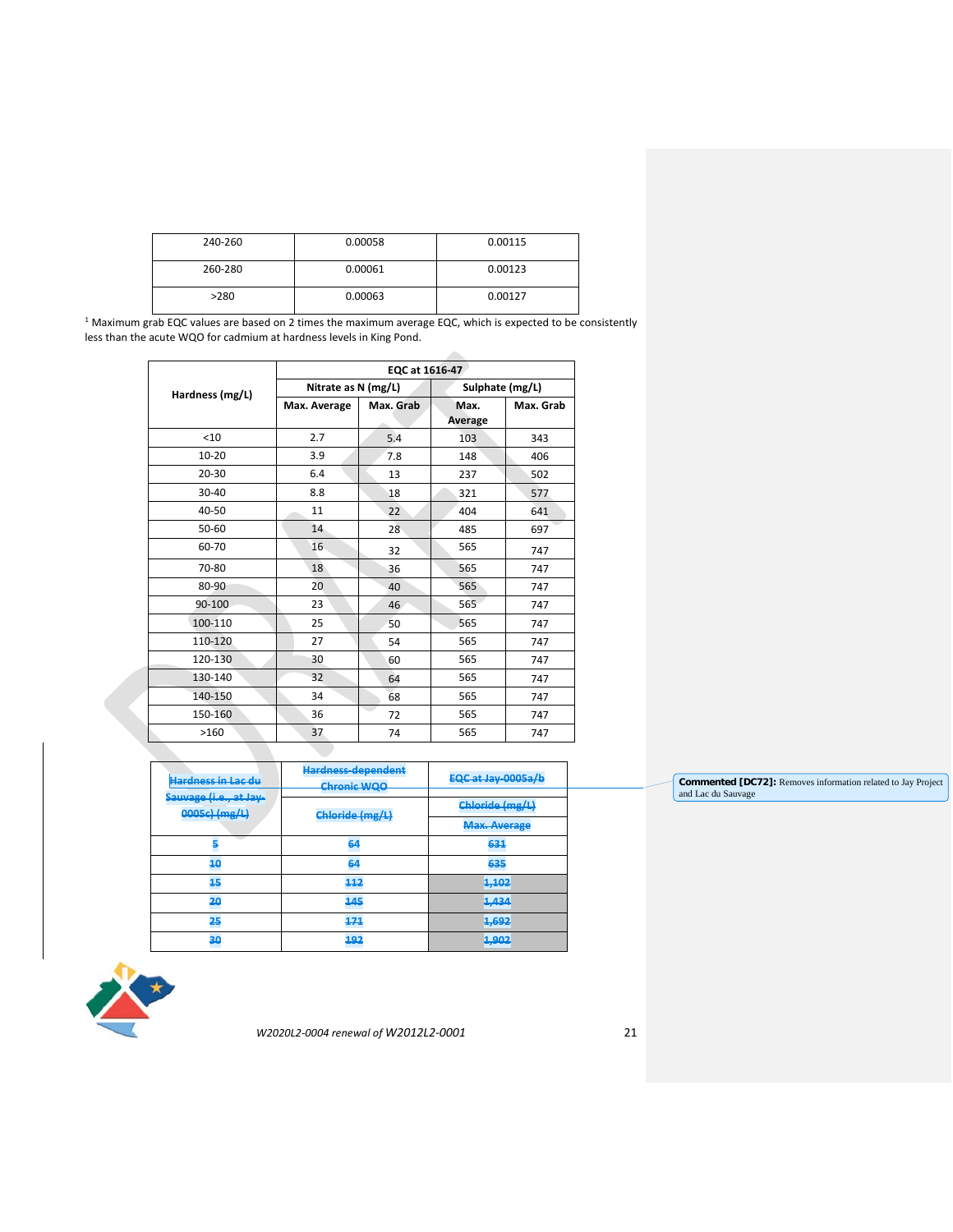## **Chloride concentrations shaded in grey are above the maximum grab EQC. As a result, the Maximum Average Concentration should be set equal to the maximum grab concentration.**

| <b>Hardness in Discharge</b>     | <b>Hardness-dependent Acute</b><br><b>WQO</b> | <b>EQC at Jay-0005a/b</b> |
|----------------------------------|-----------------------------------------------|---------------------------|
| (i.e., at Jay-0005a/b)<br>(mg/L) | Chloride (mg/L)                               | Chloride (mg/L)           |
|                                  |                                               | Max. Grab                 |
| 50                               | 545                                           | 545                       |
| 100                              | 670                                           | 670                       |
| 450                              | 756                                           | 756                       |
| 200                              | 823                                           | 823                       |
| 250                              | 879                                           | 879                       |
| 300                              | 928                                           | 928                       |
| 300                              | A/A                                           | 928                       |
|                                  |                                               |                           |

| <b>Hardness in Lac du Sauvage</b> | EQC at Jay-0005a/b  |           |  |
|-----------------------------------|---------------------|-----------|--|
| (i.e., at Jay-0005c)              | Nitrate (mg/L)      |           |  |
| (mg/L)                            | <b>Max. Average</b> | Max. Grab |  |
| 5                                 | 12                  | 23        |  |
| 40                                | 12                  | 23        |  |
| 15                                | 17                  | 34        |  |
| 20                                | 22                  | 45        |  |
| 25                                | 28                  | 56        |  |
| 30                                | 33                  | 66        |  |
| 35                                | 38                  | 77        |  |

|                        | <b>Annual Loading Limit in Lac du Sauvage during Jay Operations</b> |  |
|------------------------|---------------------------------------------------------------------|--|
| <b>Operations Year</b> | <b>Total Phosphorus (kg P/yr)</b>                                   |  |
| 6                      | 380                                                                 |  |
|                        | 440                                                                 |  |
|                        | 655                                                                 |  |
|                        | 705                                                                 |  |
| 10                     | 805                                                                 |  |
| 44                     | 870                                                                 |  |
| 42                     | 890                                                                 |  |
| 13                     | 880                                                                 |  |

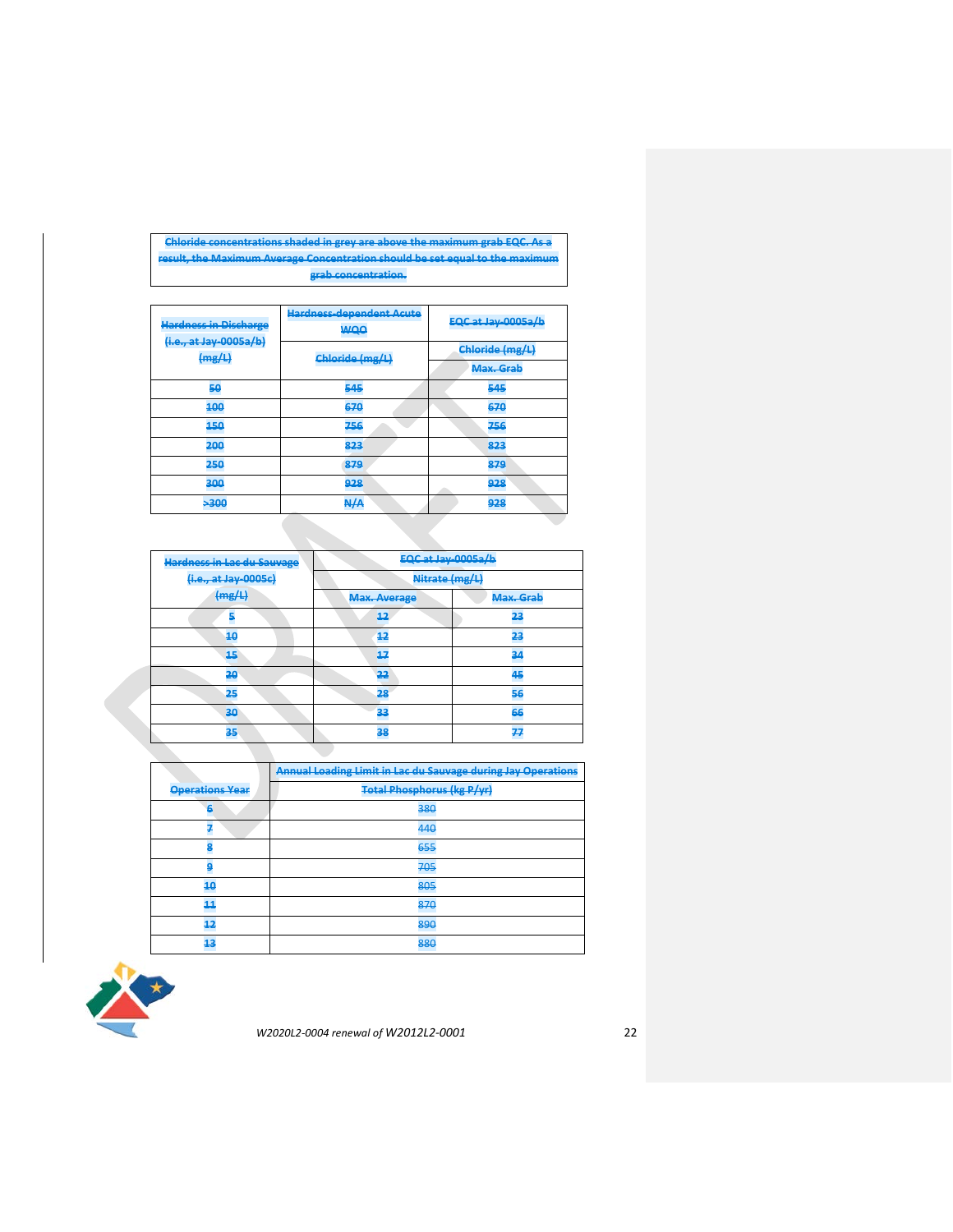|--|--|--|

- 6. The Seepage Prediction Report referred to in Part H, Condition 26 shall include but not be limited to the following:
	- **a)** Prediction of seepage water quality at operations and closure phases of the WRSA;
	- **b)** An updated Shake Flask Extraction and Net Acid Generation Report including: **i.** results of additional testing;
		- **ii.** an investigation into cause of consistently lower pH values in 2021 samples compared with 2019 samples;
		- **iii.** comparison of parameters of potential concern;
		- **iv.** updated concentrations;
		- **v.** comparison of Point Lake Shake Flask Extraction leachate concentrations with Jay Project metasediment Shake Flask Extraction leachate concentrations;
		- **vi.** concentrations measured in the initial five weeks of the Humidity Cells Tests for parameters of potential concern;
		- **vii.** inclusion of results from Humidity Cell Tests;
		- viii. a description of how ongoing/future Humidity Cell Test data will be incorporated into Point Lake seepage predictions;
		- ix. a description of any further necessary testing;
	- **c)** A comparison of water quality predictions to closure criteria.

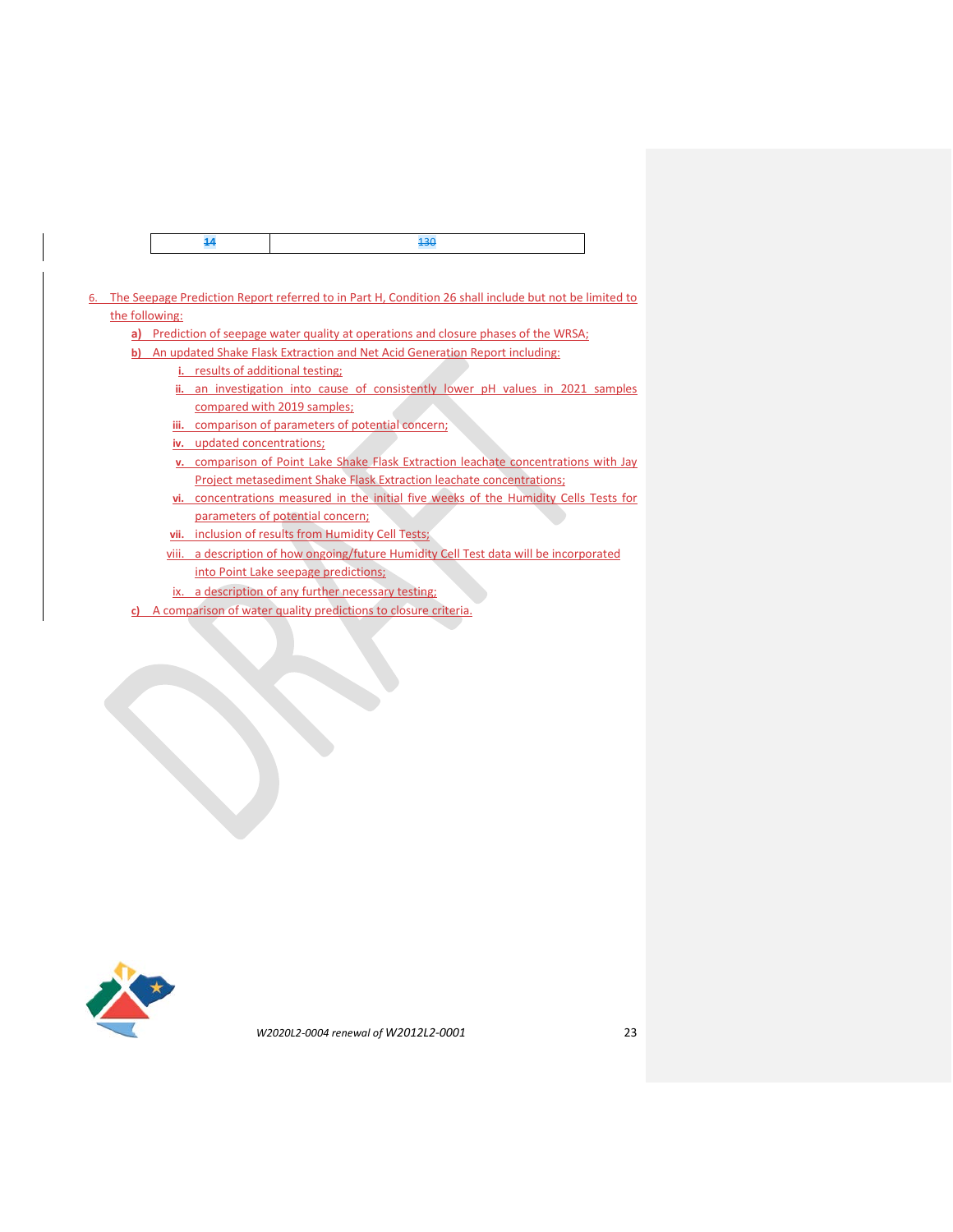#### **Schedule 7**

## **Part I: Conditions Applying to Contingency Planning**

- 1. The **Hydrocarbon-Contaminated Materials Management Plan** referred to in Part I, Condition 4 shall describe the following:
	- a) Locations and designated uses of existing or planned facilities used for storage, treatment, disposal or management of hydrocarbon-contaminated solids and liquids;
	- b) A general description of the facilities described under Schedule 7, Condition 1(a);
	- c) Operating history of existing facilities and chemical characteristics of existing stockpiles of hydrocarbon-contaminated materials;
	- d) A general description of the planned activities and processes for storage;
	- e) Monitoring, treatment, and disposal or management of hydrocarbon-contaminated materials;
	- f) Monitoring program to test for migration, leakage, or Seepage of hydrocarbon contaminated materials;
	- g) The process for review of information and revising the plan as necessary;
	- h) Identification of ways to reduce the generation of hydrocarbon-contaminated materials; and
	- i) Reporting to the Board on activities carried out under this plan, including details on the volumes of hydrocarbon-contaminated materials treated and treatment efficacy.

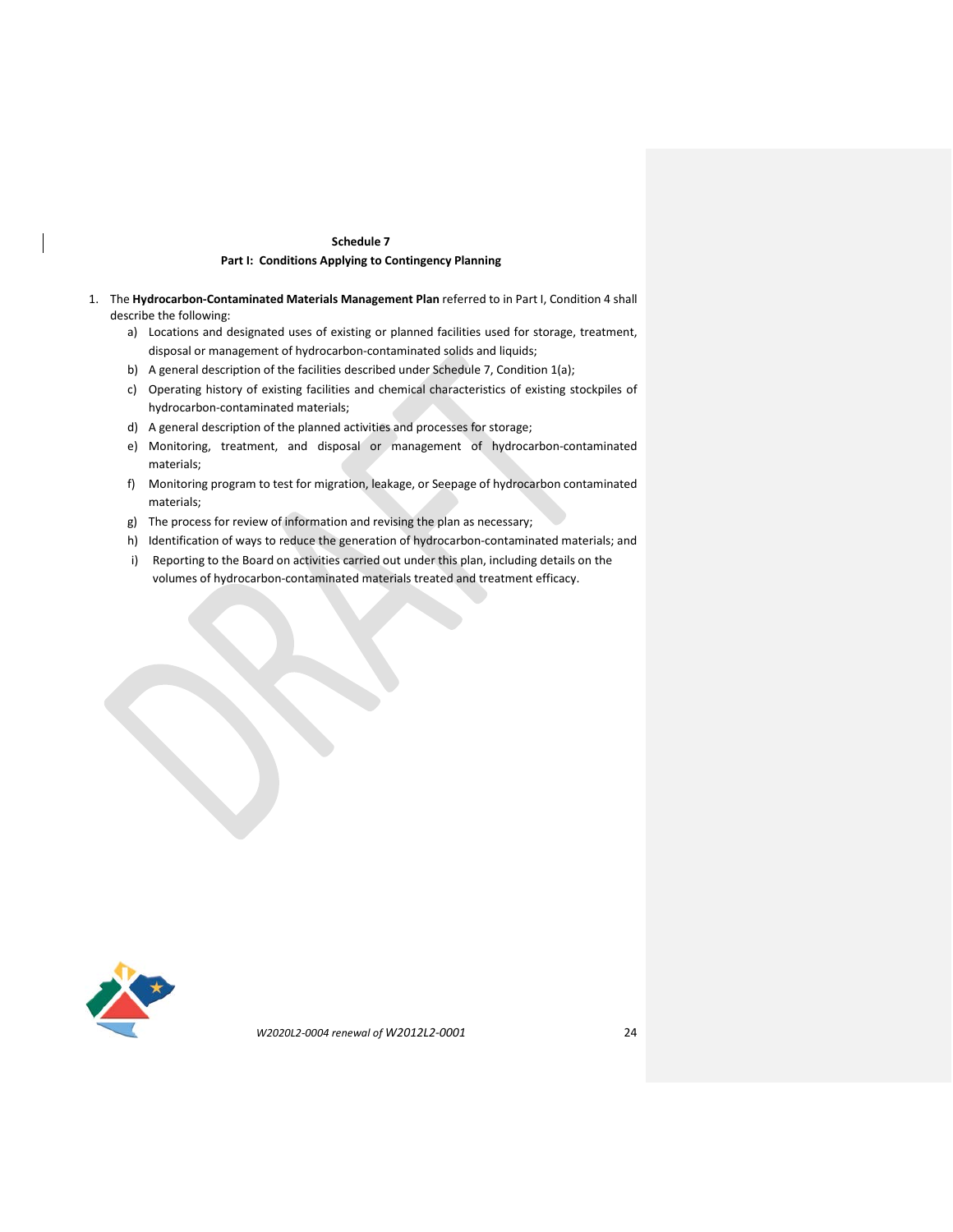## **Schedule 8 Part J: Conditions Applying to Aquatic Effects**

- 1. The **AEMP Design Plan** for the Aquatic Effects Monitoring Program referred to in Part J, Conditions 2, 3, and 4 shall include, but not be limited to, the following:
	- a) Clearly identifiable objectives of the Aquatic Effects Monitoring Program;
	- b) A description of the area to be monitored including maps showing all sampling and control sites, as well as the overall Zone of Influence of the Project;
	- c) A description of the sampling program that will be conducted to achieve the objectives of the Aquatic Effects Monitoring Program including the variables, sample media, monitoring protocols, and Quality Assurance/Quality Control procedures;
	- d) Statistical design criteria, including a description of sampling frequencies for each parameter that ensures both accurate characterization of short-term variability and the collection of sufficient data to establish long-term trends;
	- e) A description of procedures to analyze and interpret data collected and procedures to identify and address information gaps;
	- f) A description of evaluation criteria for the Aquatic Effects Monitoring Program and approaches to revise and refine the Aquatic Effects Monitoring Program;
	- g) A description of how proposed changes in monitoring protocols will be calibrated to previous monitoring procedures and data sets so that continuity, consistency, validity, and usability of monitoring results will be maintained;
	- h) The findings of an integrated biological, chemical, and biophysical assessment of the monitoring data and rationale for how the results of these findings are incorporated into revisions of the **AEMP Design Plan**;
	- i) A process for measuring Project-related effects to:
		- i. physical limnology (dissolved oxygen/temperature profiles, and water clarity);
		- ii. lake water quality (major ions, nutrients, and metals) under ice and during the openwater season (August);
		- iii. stream water quality (major ions, nutrients, and metals) during the open-water season (freshet, July, August, and September);
		- iv. sediment quality (nutrients and metals) every three years during the open-water season (August);
		- v. chlorophyll a concentrations, phytoplankton density, and community composition during the open-water season (August);
		- vi. zooplankton biomass, density, and community composition during the open-water season (August);
		- vii. lake and stream benthos density, and community composition during the openwater season (August);

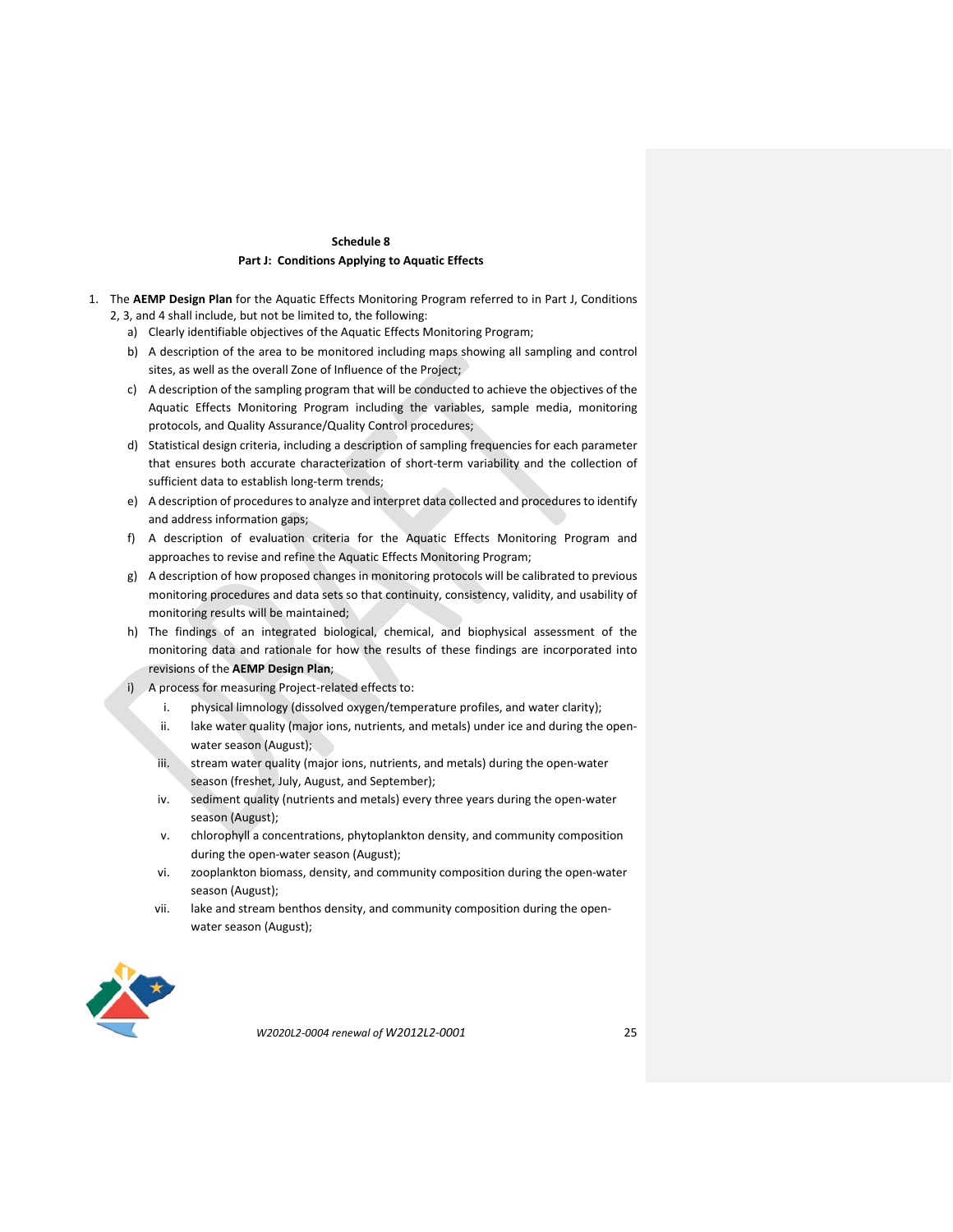- viii. fish community, tissue contaminant levels, and biological characteristics (length, weight, age, sex, sexual maturity, reproductive status, gonad weight, number of eggs, and liver weight); and
- ix. fish parasites, deformities, erosion, lesions, and tumors, as well as chlorinated phenolics (known to impair fish palatability);
- j) The establishment of sufficient control sites outside the immediate Zone of Influence of mining operations and associated activitiesto provide the necessary information on reference conditions including:
	- i. a detailed rationale for site selection;
	- ii. an assessment of adequacy of existing data for representing predevelopment conditions; and
	- iii. an assessment of the degree to which each site is representative;
- k) The establishment of sufficient monitoring sites within the Zone of Influence including sites located at:
	- i. lakes in the vicinity of the Project including, but not limited to, Leslie Lake, Moose Lake, Nema Lake, Slipper Lake, and connecting streams;
	- ii. lakes in the vicinity of the Misery operation and connecting streams;
	- iii. Lac de Gras in the vicinity of the outflow of Slipper Lake;
	- iv. Lac du Sauvage in the vicinity of the Misery operation;
	- v. lakes in the vicinity of the Sable Development (when constructed) including, but not limited to, Horseshoe Lake and outflow, Ulu Lake, Ross Lake and outflow, Lower Exeter Lakes, and connecting streams;
	- vi. lakes in the vicinity of the Pigeon Development (when constructed) including, but not limited to, Upper Exeter Lake, Pigeon Fay Stream and Fay Lake;
	- $vi.$  lakes in the vicinity of the Lynx Development (when constructed) including, but not limited, to Cujo Lake;
	- vii. lakes in the vicinity of the Point Lake Project including, but not limited to Connor Lake, Thinner Lake, and Alexia Lake;
		- Lac du Sauvage in the vicinity of the Jay Development (when constructed), including, but not limited to, the Narrows; and
		- $\frac{1}{x}$ . any additional sites necessary to evaluate the spatial extent of impacts associated with the Project;
- l) A description of the procedures that will be used to minimize the impacts of the Aquatic Effects Monitoring Program on fish populations;
- m) A description of the procedures that will be used to assess the accuracy of the Licensee's impact predictions and to evaluate the effectiveness of the proposed mitigation measures;
- n) A description of how the data collected in the Aquatic Effects Monitoring Program will be used to identify the need for additional mitigation strategies to minimize the impacts of the Project;



*W2020L2-0004 renewal of W2012L2-0001* 26

**Commented [DC73]:** Jay Project will not be constructed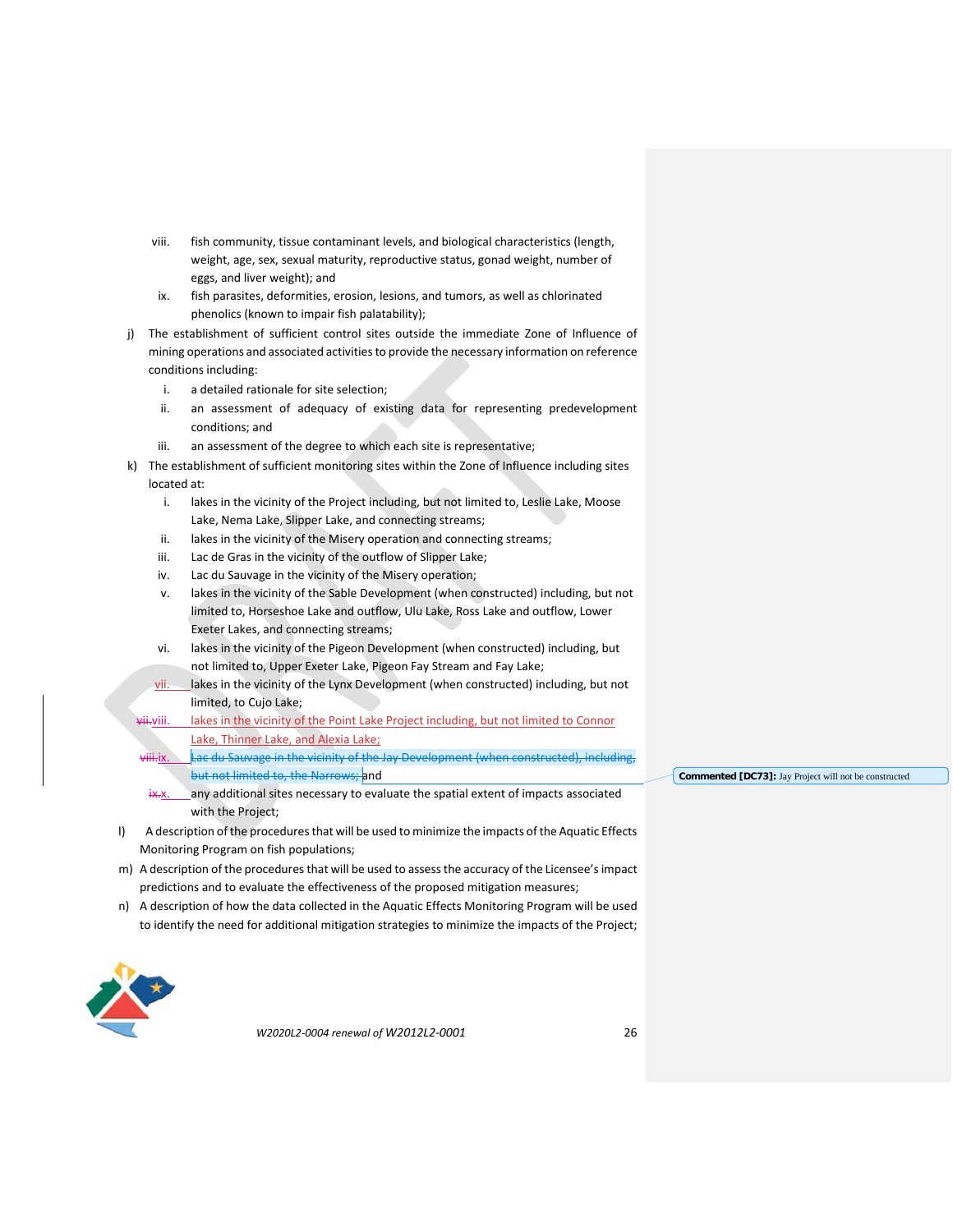- o) A summary of how Traditional Knowledge will be collected and incorporated into the Aquatic Effects Monitoring Program;
- p) An evaluation of the Project-related effects on the Receiving Environment that may contribute to cumulative effects in the region;
- q) A description of an **Response Framework** that will link the results of the AEMP to those actions necessary to ensure that Project-related effects on the Receiving Environment remain within an acceptable range. The **Response Framework** shall include:
	- a. definitions, with rationale, for Significance Thresholds and tiered Action Levels applicable to biotic and abiotic parameters monitored in the aquatic Receiving Environment of the Project; and
	- b. for each Action Level:
		- i. a description of the rationale including, but not limited to, a consideration of the predictions and conclusions of the Environmental Assessment as well as AEMP results to date;
		- ii. a description of how exceedances of Action Levels will be assessed; and
		- iii. a general description of what types of actions may be taken if an Action Level is exceeded;
- $r$   $\overrightarrow{A}$  summary table of all baseline data that will be utilized in AEMP for the Jay Development and a description of any additional baseline data to be collected;
- A description of comparisons to be made to baseline data for the Jay Development, including:
	- identification of the baseline and proposed sampling stations, and parameters to be compared,
	- a description of why the baseline stations are considered comparable to the proposed stations,
	- a description of variability in each baseline data set, and
	- based on Schedule 6, Condition 1(s)(i-iii), an estimation of the magnitude of change that could be reliably detected in each planned comparison;
- raluation, based on the information in Schedule 6, Condition 1(s), of the adequacy of the baseline data to support the objectives of the AEMP;
- u) A summary of the results of the reconnaissance study and provide recommendations for the use of Thonokied Lake as the reference lake for the AEMP, or for the selection of another potential reference lake; and
- An evaluation of the use of Slimy Sculpin as a sentinel species for detecting effects due to the Jay Development, including recommendations for sample sizes, frequency, locations, and measured parameters as well as a description of contingencies if adequate sample sizes cannot be achieved.

**Commented [DC74]:** Reflects removal of Jay Project from the Water Licence

2. The **Aquatic Effects Re-Evaluation Report** referred to in Part J, Condition 5 shall include:

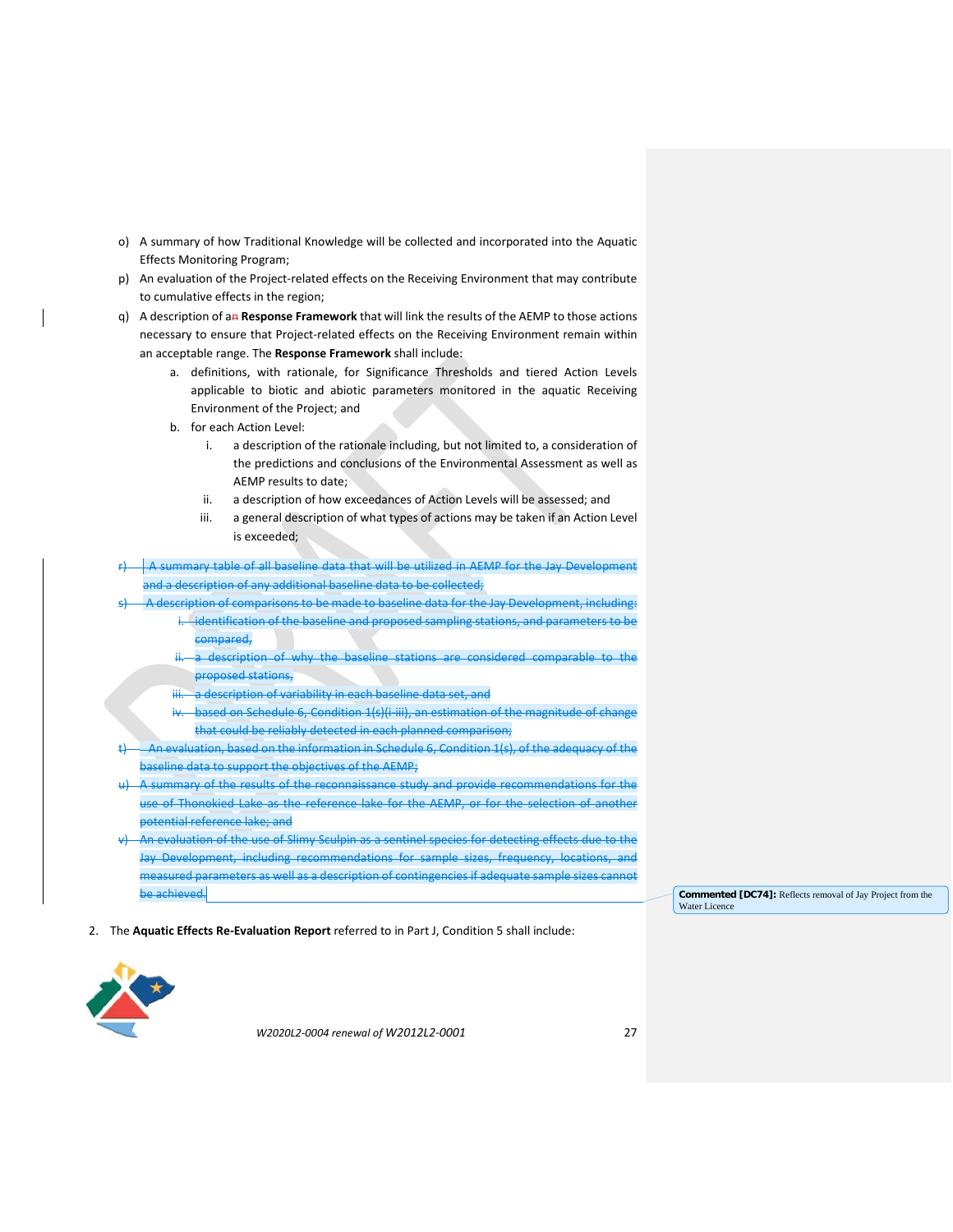- a) A scientifically defensible interpretation and discussion of the data, including data collected as part of snow quality surveys;
- b) An evaluation of the overall effectiveness of the Aquatic Effects Monitoring Program to date;
- c) A summary of the results of the Aquatic Effects Monitoring Program from Project inception, an integrated biological, chemical, and physical assessment of the monitoring data, and a comparison against Environmental Assessment (EA) predictions; and
- d) Updated predictions of Project-related effects on the Receiving Environment based on monitoring results obtained since Project inception.
- 3. The **AEMP Annual Report** referred to in Part J, Condition 6 shall include the following information:
	- a) A summary of activities conducted under the Aquatic Effects Monitoring Program;
	- b) Tabular summaries of all data and information generated under the Aquatic Effects Monitoring Program in an electronic and printed format acceptable to the Board; and
	- c) An assessment of any identified environmental changes relative to baseline conditions that occurred as a result of the Project.
- 4. The **Response Plan** referred to in Part J, Condition 9(b) shall contain the following information for each parameter that has exceeded an Action Level:
	- a) A description of the parameter, its relation to Significance Thresholds, and the ecological implication of the Action Level exceedance;
	- b) A summary of how the Action Level exceedance was determined and confirmed;
	- c) A description of likely causes of the Action Level exceedance and potential mitigation options if appropriate;
	- d) A description of actions to be taken by the Licensee in response to the Action Level exceedance including:
		- i. a justification of the selected action which may include a cost/benefit analysis;
		- ii. a description of timelines to implement the proposed actions;
		- iii. a projection of the environmental response to the planned actions, if appropriate;
		- iv. a monitoring plan for tracking the response to the actions, if appropriate; and
		- v. a schedule to report on the effectiveness of actions and to revise the AEMP Response Plan as required;
	- For hydrology-related parameters at the Narrows, a description of how the Action Levels proposed will ensure water levels at the Narrows are maintained such that the Jay Development does not adversely affect fish passage and the continuation of traditional use of the area as an open water source; and

f<sub>le</sub>) Any other information that is necessary to assess the response to an Action Level exceedance or that has been requested by the Board.

5. The **Nitrogen Response Plan** referred to in Part J, Condition 10 shall include, but not be limited to:



*W2020L2-0004 renewal of W2012L2-0001* 28

**Commented [DC75]:** Reflects removal of Jay Project from the Water Licence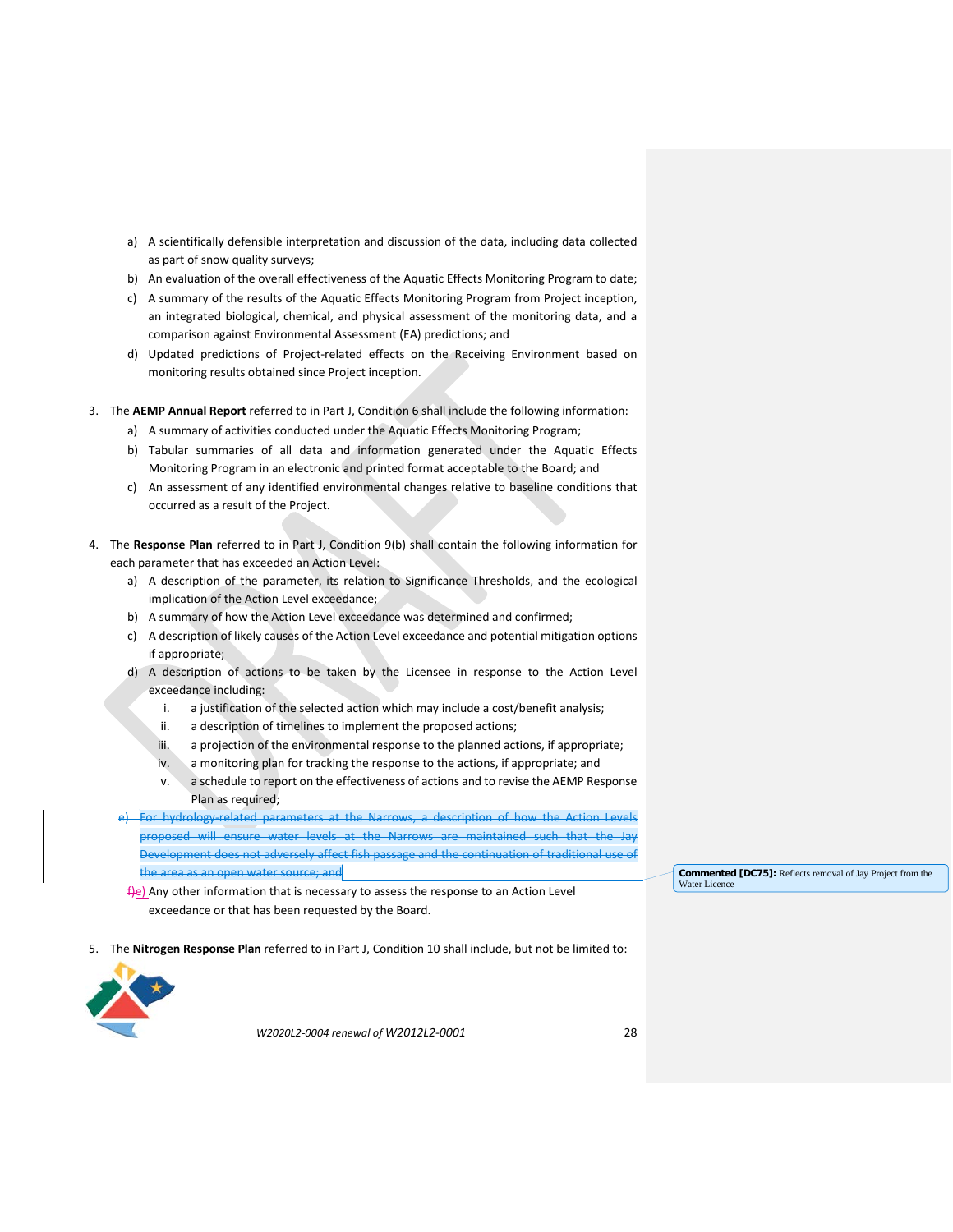- a) A description of current nitrogen (i.e. nitrate and ammonia) sources and management including:
	- i. Identification of which recommendations made by Golder, in their 2008 *Blasting Practices at Ekati Mine and Sources of Nitrate Available for Dissolution by Mine Drainage Water,* have been implemented; and
	- ii. Rationale for any recommendations made by Golder that have not been implemented;
- b) A report produced by appropriate experts following an audit to assess the current blasting practices at EKATI; and
- c) An implementation plan which addresses the recommendations from the audit report identified under b) and includes:
	- i. justification of the selected actions to minimize nitrogen losses, which may include a cost/benefit analysis;
	- ii. a description of timelines to implement the selected actions; and
	- iii. a schedule to report on the effectiveness of actions and to revise the **Nitrogen Response Plan** as required.